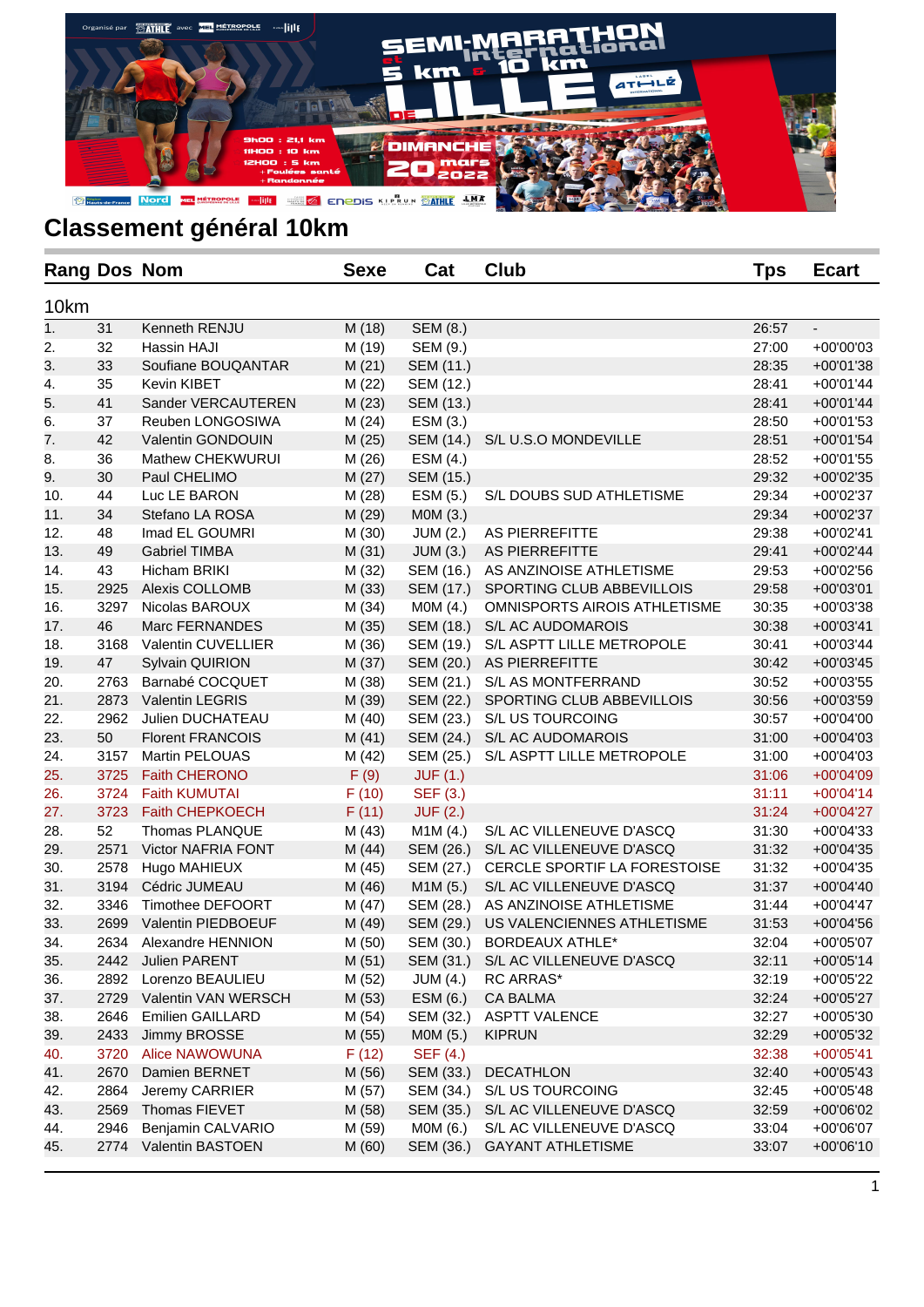

| <b>Rang Dos Nom</b> |      |                          | <b>Sexe</b> | Cat             | <b>Club</b>                         | Tps   | <b>Ecart</b> |
|---------------------|------|--------------------------|-------------|-----------------|-------------------------------------|-------|--------------|
| 46.                 | 2887 | Rodolphe LIEVIN          | M(61)       | M2M (3.)        | OMNISPORTS AIROIS ATHLETISME        | 33:10 | $+00'06'13$  |
| 47.                 | 2884 | Abdelmoumaine            | M (62)      | ESM (7.)        | SPORTING CLUB ABBEVILLOIS           | 33:26 | +00'06'29    |
| 48.                 | 3303 | Corentin SAINT-OMER      | M (63)      | SEM (37.)       |                                     | 33:28 | $+00'06'31$  |
| 49.                 | 2664 | <b>Geoffrey MARTINOT</b> | M(64)       | SEM (38.)       | US VALENCIENNES ATHLETISME          | 33:32 | +00'06'35    |
| 50.                 | 3137 | Vincent GODIN            | M (65)      | SEM (39.)       | <b>ETOILE OIGNIES</b>               | 33:36 | +00'06'39    |
| 51.                 | 2933 | Valentin SKRIPNIK        | M (66)      | JUM (5.)        | RC ARRAS*                           | 33:39 | $+00'06'42$  |
| 52.                 | 3267 | Antoine HUBERT           | M (67)      | SEM (40.)       | <b>DRP</b>                          | 33:40 | $+00'06'43$  |
| 53.                 | 2886 | Yann DEGRAEVE            | M (68)      | SEM (41.)       | OMNISPORTS AIROIS ATHLETISME        | 33:42 | $+00'06'45$  |
| 54.                 | 3343 | <b>Bastien DUFIEF</b>    | M (69)      | SEM (42.)       | S/L AS RAISMES                      | 33:43 | $+00'06'46$  |
| 55.                 | 3304 | Martin BLYAU             | M (70)      | SEM (43.)       | S/L LILLE UC                        | 33:44 | $+00'06'47$  |
| 56.                 | 3342 | Symon BAZZO BORTOT       | M(71)       | SEM (44.)       | S/L AS RAISMES                      | 33:45 | $+00'06'48$  |
| 57.                 | 2499 | <b>Florian HALLIE</b>    | M (72)      | SEM (45.)       | S/L AC VILLENEUVE D'ASCQ            | 33:48 | $+00'06'51$  |
| 58.                 | 2754 | Dorian TORDEUR           | M (73)      | SEM (46.)       |                                     | 33:49 | +00'06'52    |
| 59.                 | 2885 | <b>Justin CADET</b>      | M (74)      | SEM (47.)       | SPORTING CLUB ABBEVILLOIS           | 33:55 | +00'06'58    |
| 60.                 | 3154 | <b>Olivier THIBAULT</b>  | M (75)      | M1M (6.)        | <b>TOUQUET ATHLETIC CLUB</b>        | 33:56 | +00'06'59    |
| 61.                 | 3727 | <b>Fatima CHARKAOUI</b>  | F(13)       | SEF (5.)        | <b>AS PIERREFITTE</b>               | 33:57 | +00'07'00    |
| 62.                 | 3119 | Jeremy LANEEUW           | M (77)      | MOM (7.)        | S/L ASPTT LILLE METROPOLE           | 33:58 | $+00'07'01$  |
| 63.                 | 2741 | <b>Cyril AUDRAS</b>      | M (78)      | M1M (8.)        | US VALENCIENNES ATHLETISME          | 33:59 | +00'07'02    |
| 64.                 | 3036 | Killian ZAJAC            | M (79)      | SEM (48.)       | RACING CF (PARIS)                   | 34:00 | +00'07'03    |
| 65.                 | 2767 | Louis MOTTE              | M (80)      | SEM (49.)       |                                     | 34:02 | +00'07'05    |
| 66.                 | 3726 | <b>Juliette THOMAS</b>   | F(14)       | SEF (6.)        |                                     | 34:10 | $+00'07'13$  |
| 67.                 | 5179 | <b>Lucie LANG</b>        | F(15)       | SEF (7.)        | S/L ASPTT LILLE METROPOLE           | 34:14 | $+00'07'17$  |
| 68.                 | 3008 | Maxime MERVEILLE         | M(81)       | MOM(8.)         | <b>RC ARRAS*</b>                    | 34:24 | +00'07'27    |
| 69.                 | 2575 | <b>Antoine BEAREE</b>    | M (82)      | SEM (50.)       |                                     | 34:27 | +00'07'30    |
| 70.                 | 2727 | Paul BAYET               | M (83)      | ESM (8.)        | S/L AC VILLENEUVE D'ASCQ            | 34:30 | +00'07'33    |
| 71.                 | 2606 | Hugo BIEGALSKI           | M (84)      | ESM (9.)        |                                     | 34:35 | $+00'07'38$  |
| 72.                 | 3180 | <b>Benoit VALQUE</b>     | M (85)      | M1M (9.)        | <b>UNIRUN</b>                       | 34:36 | +00'07'39    |
| 73.                 | 2731 | Tom GOUGEON              | M (86)      | ESM (10.)       | S/L CA MAYENNE                      | 34:39 | $+00'07'42$  |
| 74.                 | 3248 | <b>Christopher LADEN</b> | M (87)      | M0M (9.)        | <b>ETOILE OIGNIES</b>               | 34:46 | +00'07'49    |
| 75.                 | 2905 | Jerome CUGNY             | M (88)      | M0M (10.)       | ZOOM VOLT RUNNERS                   | 34:50 | $+00'07'53$  |
| 76.                 | 3151 | Alexandre MICHARD        | M (89)      | SEM (51.)       | S/L ACR LOCMINE                     | 34:51 | +00'07'54    |
| 77.                 | 2508 | Léo BULTEL               | M (90)      | SEM (52.)       | OMNISPORTS AIROIS ATHLETISME        | 34:55 | +00'07'58    |
| 78.                 | 3056 | Alexandre DELVALLEE      | M (91)      | SEM (53.)       | AC OUTREAU                          | 35:01 | $+00'08'04$  |
| 79.                 | 5209 | <b>Julie VOET</b>        | F(16)       | <b>JUF (3.)</b> |                                     | 35:04 | $+00'08'07$  |
| 80.                 | 3155 | <b>Olivier BRUNO</b>     | M (92)      | M2M (4.)        | <b>OMNISPORTS AIROIS ATHLETISME</b> | 35:16 | $+00'08'19$  |
| 81.                 | 2739 | <b>Mohamed FELLAH</b>    | M (93)      | M2M (5.)        | US VALENCIENNES ATHLETISME          | 35:20 | +00'08'23    |
| 82.                 | 3291 | Tom FRUCHART             | M (94)      | ESM (11.)       |                                     | 35:20 | $+00'08'23$  |
| 83.                 | 3145 | Fabien SENECHAL          | M (95)      | M1M (10.)       |                                     | 35:22 | +00'08'25    |
| 84.                 | 2764 | Lorris PAGE              | M (96)      | SEM (54.)       | ZOOM VOLT RUNNERS                   | 35:24 | +00'08'27    |
| 85.                 | 3197 | Paco LEVITRE             | M (97)      | SEM (55.)       |                                     | 35:26 | +00'08'29    |
| 86.                 | 3242 | <b>Emmanuel LEBRUN</b>   | M (98)      | M2M (6.)        | S/L AS FERRIERROISE ATHLETISME      | 35:28 | +00'08'31    |
| 87.                 | 3275 | Sergio PIMENTA           | M (99)      | M0M (11.)       | RUNNING PROJECT                     | 35:40 | +00'08'43    |
| 88.                 | 3399 | Yohann HERMET            | M (100)     | JUM (6.)        |                                     | 35:40 | +00'08'43    |
| 89.                 | 3398 | Nicolas CAROULLE         | M (101)     | ESM (12.)       |                                     | 35:40 | $+00'08'43$  |
| 90.                 | 2498 | Rémi DECAE               | M (102)     | M0M (12.)       | S/L CA COUDEKERQUE-BRANCHE          | 35:46 | +00'08'49    |
| 91.                 | 2497 | Patrick DE GRAEVE        | M (103)     | M3M (1.)        | S/L CA COUDEKERQUE-BRANCHE          | 35:46 | +00'08'49    |
| 92.                 | 3344 | Paul LEVEL               | M (104)     | CAM (2.)        | BOULOGNE-SUR-MER AC                 | 35:46 | +00'08'49    |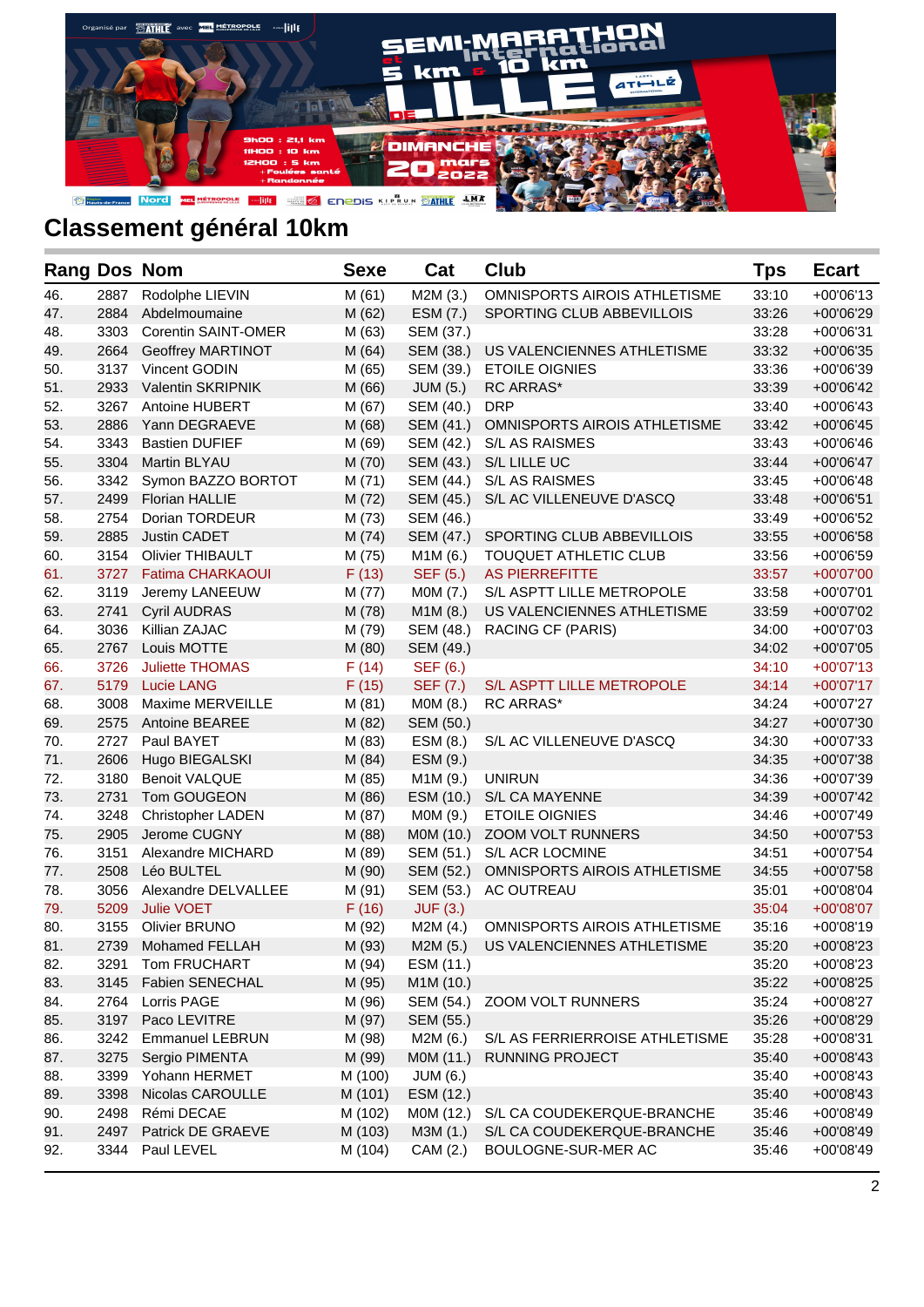

| <b>Rang Dos Nom</b> |      |                         | <b>Sexe</b> | Cat       | <b>Club</b>                       | <b>Tps</b> | <b>Ecart</b> |
|---------------------|------|-------------------------|-------------|-----------|-----------------------------------|------------|--------------|
| 93.                 | 2891 | Mohamed BOUROUBA        | M (105)     | M2M (7.)  | C BILLY MONTIGNY                  | 35:47      | +00'08'50    |
| 94.                 | 2707 | <b>Baptiste MINART</b>  | M (106)     | SEM (56.) | <b>RUN'IN CLUB</b>                | 35:50      | $+00'08'53$  |
| 95.                 | 2526 | Paul JOLIVET            | M (107)     | SEM (57.) | <b>RENNES TRIATHLON</b>           | 35:53      | $+00'08'56$  |
| 96.                 | 2998 | Clément FELLAH          | M (108)     | JUM (7.)  | US VALENCIENNES ATHLETISME        | 35:55      | $+00'08'58$  |
| 97.                 | 2619 | Nathan OWSINSKI         | M (109)     | SEM (58.) |                                   | 35:59      | +00'09'02    |
| 98.                 | 2808 | <b>Charles PHILIPS</b>  | M (110)     | SEM (59.) | US VALENCIENNES ATHLETISME        | 35:59      | +00'09'02    |
| 99.                 | 3246 | Jeremy DUMONT           | M (111)     | M1M (11.) | S/L AC VILLENEUVE D'ASCQ          | 36:01      | +00'09'04    |
| 100.                | 2730 | Julien GREGOIRE         | M (112)     | SEM (60.) |                                   | 36:01      | +00'09'04    |
| 101.                | 2681 | Anthony FERREIRA DA     | M (113)     | SEM (61.) |                                   | 36:01      | +00'09'04    |
| 102.                | 3290 | <b>Benoit DELBE</b>     | M (114)     | ESM (13.) |                                   | 36:02      | +00'09'05    |
| 103.                | 3081 | Benjamin CAMBIER        | M (115)     | SEM (62.) |                                   | 36:04      | +00'09'07    |
| 104.                | 3335 | Jeremy TOURNON          | M (116)     | M1M (12.) | <b>FSPN</b>                       | 36:05      | +00'09'08    |
| 105.                | 2427 | Louis HETROY            | M (117)     | ESM (14.) |                                   | 36:08      | $+00'09'11$  |
| 106.                | 3032 | Karl MACHIN             | M (118)     | ESM (15.) | COT                               | 36:11      | $+00'09'14$  |
| 107.                | 2452 | <b>Benoît MOITEL</b>    | M (119)     | SEM (63.) | OMNISPORTS AIROIS ATHLETISME      | 36:11      | $+00'09'14$  |
| 108.                | 3153 | <b>Maximilien MARIE</b> | M (120)     | SEM (64.) | <b>ETOILE OIGNIES</b>             | 36:12      | $+00'09'15$  |
| 109.                | 2765 | <b>Matthieu FOULON</b>  | M (121)     | M0M (13.) | C BILLY MONTIGNY                  | 36:14      | $+00'09'17$  |
| 110.                | 3300 | Gaspard SABOT           | M (122)     | CAM (3.)  | S/L LILLE UC                      | 36:16      | $+00'09'19$  |
| 111.                | 2557 | Romain DEGEZELLE        | M (123)     | M0M (14.) |                                   | 36:16      | $+00'09'19$  |
| 112.                | 3139 | <b>Delanoue ETIENNE</b> | M (124)     | SEM (65.) |                                   | 36:17      | +00'09'20    |
| 113.                | 2722 | <b>Eddy DERYCKE</b>     | M (125)     | M2M(8.)   | US VALENCIENNES ATHLETISME        | 36:20      | $+00'09'23$  |
| 114.                | 3347 | David DUBOIS            | M (126)     | M2M (9.)  | <b>ES ARQUES</b>                  | 36:25      | +00'09'28    |
| 115.                | 2922 | Laurent IDZIAK          | M (127)     | M2M (10.) | UNION CAUDRY ATHLETISME           | 36:26      | +00'09'29    |
| 116.                | 2602 | Victor BLANCHARD        | M (128)     | SEM (66.) | RACING CLUB BRUXELLES             | 36:27      | +00'09'30    |
| 117.                | 4709 | Laurie SICOT            | F(17)       | SEF (8.)  | <b>ZOOM VOLT RUNNERS</b>          | 36:46      | $+00'09'49$  |
| 118.                | 2439 | Antoine DURIEUX         | M (129)     | ESM (16.) | LEVAL AULNOYE ATHLETISME          | 36:47      | +00'09'50    |
| 119.                | 3311 | Hugo COLSON             | M (130)     | ESM (17.) | S/L AC VILLENEUVE D'ASCQ          | 36:49      | +00'09'52    |
| 120.                | 3268 | <b>Laurent DELHAYE</b>  | M (131)     | M2M (11.) | UNION CAUDRY ATHLETISME           | 36:50      | $+00'09'53$  |
| 121.                | 3123 | Jeff DORION             | M (132)     | M0M (15.) | AMICALE DU VAL DE SOMME           | 36:52      | $+00'09'55$  |
| 122.                | 3274 | Jules LONGERINAS        | M (133)     | SEM (67.) |                                   | 36:57      | $+00'10'00$  |
| 123.                | 2849 | Pierre GILLAIN          | M (134)     | SEM (68.) |                                   | 36:57      | $+00'10'00$  |
| 124.                | 4820 | Sophie DELGUSTE         | F(18)       | SEF (9.)  | <b>BTC</b>                        | 36:59      | $+00'10'02$  |
| 125.                | 2782 | Augustin PHELIZON       | M (135)     | JUM (8.)  | S/L US TOURCOING                  | 37:03      | $+00'10'06$  |
| 126.                | 2778 | Julien VANDENBUSSCHE    | M (136)     | M0M (16.) | S/L US TOURCOING                  | 37:04      | $+00'10'07$  |
| 127.                | 2598 | Alexandre LE GLEUT      | M (137)     | SEM (69.) | ZOOM VOLT RUNNERS                 | 37:04      | $+00'10'07$  |
| 128.                | 2928 | Mohamed BOUHASSANI      | M (138)     |           | SEM (70.) AMICALE DU VAL DE SOMME | 37:06      | +00'10'09    |
| 129.                | 2957 | <b>Alexis LASSELIN</b>  | M (139)     | SEM (71.) | UNION CAUDRY ATHLETISME           | 37:07      | $+00'10'10$  |
| 130.                | 4842 | Mikaela ZERDOUK         | F(19)       | JUF(4.)   | <b>S/L US TOURCOING</b>           | 37:14      | $+00'10'17$  |
| 131.                | 3082 | <b>Franck SORET</b>     | M (140)     | M1M (13.) | AC OUTREAU                        | 37:20      | $+00'10'23$  |
| 132.                | 2817 | Thomas VAN DAMME        | M (141)     | MOM (17.) | ENDU'RUN CAMBRAI                  | 37:20      | +00'10'23    |
| 133.                | 2570 | Kevin BAILLEUL          | M (142)     | SEM (72.) | <b>RUN'IN CLUB</b>                | 37:24      | +00'10'27    |
| 134.                | 3299 | Paul MOREAU             | M (143)     | CAM (4.)  | S/L LILLE UC                      | 37:35      | +00'10'38    |
| 135.                | 2979 | Jawad MRINI MHAMDI      | M (144)     | ESM (18.) | LILLE SUD BASKET SPORTING CLUB    | 37:35      | $+00'10'38$  |
| 136.                | 3122 | Stephane CORNU          | M (145)     | M3M (2.)  | UNION CAUDRY ATHLETISME           | 37:39      | $+00'10'42$  |
| 137.                | 3341 | Laurent WOITRAIN        | M (146)     | M0M (18.) |                                   | 37:39      | +00'10'42    |
| 138.                | 3264 | Anthony MOITA           | M (147)     | SEM (73.) |                                   | 37:41      | +00'10'44    |
| 139.                | 3035 | Hassan AYARI            | M (148)     | M1M (14.) | ANICHE ATHLETISME CLUB            | 38:03      | $+00'11'06$  |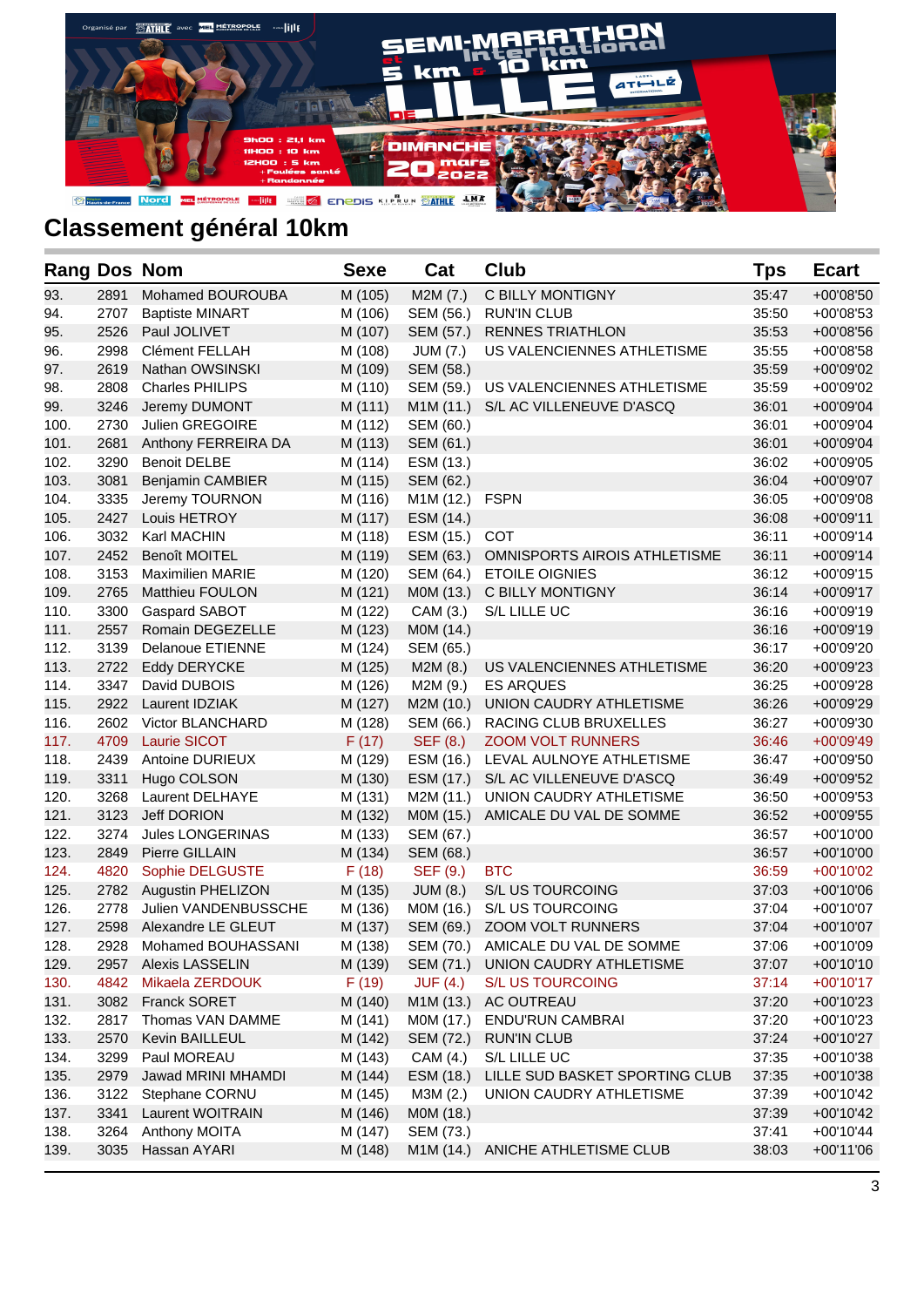

| <b>Rang Dos Nom</b> |      |                            | <b>Sexe</b> | Cat              | Club                            | <b>Tps</b> | <b>Ecart</b> |
|---------------------|------|----------------------------|-------------|------------------|---------------------------------|------------|--------------|
| 140.                | 5018 | Cloé HOTTE                 | F(20)       | SEF (10.)        | <b>RC ARRAS*</b>                | 38:05      | $+00'11'08$  |
| 141.                | 3055 | Samir KICHOU               | M (149)     | M3M (3.)         | AMICALE DU VAL DE SOMME         | 38:05      | $+00'11'08$  |
| 142.                | 2737 | Lucas DUHAYON              | M (150)     | SEM (74.)        |                                 | 38:09      | $+00'11'12$  |
| 143.                | 3329 | Arnaud LAMARCQ             | M (151)     | M1M (15.)        | ATHLE HALLUIN-VAL-DE-LYS        | 38:14      | $+00'11'17$  |
| 144.                | 3305 | <b>Baptiste PREVOST</b>    | M (152)     | ESM (19.)        |                                 | 38:19      | $+00'11'22$  |
| 145.                | 3088 | <b>Adrien BARBIER</b>      | M (153)     | SEM (75.)        |                                 | 38:24      | $+00'11'27$  |
| 146.                | 3225 | Alvaro LOPEZ ELUM          | M (154)     | ESM (20.)        |                                 | 38:26      | $+00'11'29$  |
| 147.                | 3170 | Lothaire ANDRISSEN         | M (155)     | SEM (76.)        |                                 | 38:28      | $+00'11'31$  |
| 148.                | 2758 | Marc FREITAG               | M (156)     | SEM (77.)        | WASQUEHAL TRIATHLON             | 38:30      | $+00'11'33$  |
| 149.                | 3298 | Grégory BARTIER            | M (157)     | M3M(4.)          | <b>COURIR ENSEMBLE SNCF</b>     | 38:30      | $+00'11'33$  |
| 150.                | 3125 | Ali AMEZZIANE              | M (158)     | M0M (19.)        |                                 | 38:31      | $+00'11'34$  |
| 151.                | 2600 | Antoine FOSSALUZZA         | M (159)     | M0M (20.)        | <b>UA SOCIETE GENERALE</b>      | 38:32      | $+00'11'35$  |
| 152.                | 3098 | <b>William VECTEN</b>      | M (160)     | M2M (12.)        | OSM LOMME ATHLETISME            | 38:33      | $+00'11'36$  |
| 153.                | 4930 | Cecile LENNOZ GRATIN       | F(21)       | M2F(1.)          | TEAM LENGLEN ATHLETIC CLUB      | 38:34      | $+00'11'37$  |
| 154.                | 3048 | Félix CHOQUEUSE            | M (161)     | M0M (21.)        | S/L ATHLETIC CLUB DE MARGNY LES | 38:35      | $+00'11'38$  |
| 155.                | 4844 | <b>Myriam NOEL</b>         | F(22)       | M1F(3.)          | <b>S/L US TOURCOING</b>         | 38:35      | $+00'11'38$  |
| 156.                | 3167 | Benjamin FAUVERGUE         | M (162)     | SEM (78.)        | AMIENS UC                       | 38:36      | $+00'11'39$  |
| 157.                | 3211 | <b>Quentin REYNAERT</b>    | M (163)     | ESM (21.)        |                                 | 38:37      | $+00'11'40$  |
| 158.                | 2680 | Adrien DESRAMEAUX          | M (164)     | SEM (79.)        |                                 | 38:37      | $+00'11'40$  |
| 159.                | 3263 | <b>Olivier BEHAGUE</b>     | M (165)     | M2M (13.)        | OSM LOMME ATHLETISME            | 38:42      | $+00'11'45$  |
| 160.                | 2888 | <b>Clément ROBERT</b>      | M (166)     | SEM (80.)        | <b>CSCV HIRSON</b>              | 38:45      | $+00'11'48$  |
| 161.                | 2907 | Mohamed MERZOUK            | M (167)     | M3M (5.)         |                                 | 38:45      | $+00'11'48$  |
| 162.                | 3130 | Karim ABDOU                | M (168)     | M0M (22.)        | S/L ATHLETIC CLUB DE MARGNY LES | 38:53      | $+00'11'56$  |
| 163.                | 2750 | Jean TOS                   | M (169)     | SEM (81.)        |                                 | 38:56      | $+00'11'59$  |
| 164.                | 3038 | Hugo PARRET                | M (170)     | SEM (82.)        |                                 | 39:02      | $+00'12'05$  |
| 165.                | 3260 | Bastian NISZCZOTA          | M (171)     | SEM (83.)        |                                 | 39:03      | $+00'12'06$  |
| 166.                | 3215 | Gilles PAVAN               | M (172)     | M4M (1.)         | S/L AC VILLENEUVE D'ASCQ        | 39:05      | $+00'12'08$  |
| 167.                | 3181 | Jean Charles DEC           | M (173)     | M1M (16.)        |                                 | 39:07      | $+00'12'10$  |
| 168.                | 3256 | Martin DELAGE              | M (174)     | SEM (84.)        |                                 | 39:15      | $+00'12'18$  |
| 169.                | 3158 | Benjamin HURTEBIZE         | M (175)     | SEM (85.)        | US MARQUETTE                    | 39:17      | $+00'12'20$  |
| 170.                | 3026 | Hugo SAMYR                 | M (176)     | SEM (86.)        | S/L ASPTT LILLE METROPOLE       | 39:25      | +00'12'28    |
| 171.                | 2802 | Benjamin LAURADOUX         | M (177)     | M1M (17.)        | <b>DECATHLON</b>                | 39:28      | $+00'12'31$  |
| 172.                | 2788 | Ludovic JOUAN              | M (178)     | SEM (87.)        |                                 | 39:29      | +00'12'32    |
| 173.                | 4914 | <b>Clementine DEBUICHE</b> | F(23)       | SEF (11.)        | <b>RC ARRAS*</b>                | 39:31      | $+00'12'34$  |
| 174.                | 4983 | Zoé VERMOESEN              | F(24)       | EST(2.)          | S/L ASPTT LILLE METROPOLE       | 39:34      | $+00'12'37$  |
| 175.                | 2921 | <b>Bachir BELMEHDI</b>     | M (179)     | MOM (23.)        | AMICALE DU VAL DE SOMME         | 39:35      | +00'12'38    |
| 176.                | 2523 | Barthelemy LECLERCQ        | M (180)     | <b>JUM (9.)</b>  |                                 | 39:35      | +00'12'38    |
| 177.                | 3315 | <b>Gary HALL</b>           | M (181)     | M3M (6.)         | S/L US TOURCOING                | 39:36      | +00'12'39    |
| 178.                | 4629 | <b>Flavie VANTIEGHEM</b>   | F(25)       | EST(3.)          | US ATHLETIQUES DE LIEVIN*       | 39:37      | +00'12'40    |
| 179.                | 3272 | <b>Clément LIBESSART</b>   | M (182)     | SEM (88.)        |                                 | 39:40      | $+00'12'43$  |
| 180.                | 2956 | Nicolas DMYTROW            | M (183)     | M3M (7.)         | <b>TEAM HDFN</b>                | 39:41      | +00'12'44    |
| 181.                | 4710 | <b>Auriane GAUTHIER</b>    | F(26)       | SEF (12.)        |                                 | 39:41      | $+00'12'44$  |
| 182.                | 5167 | Loris ROTONDO              | F(27)       | SEF (13.)        |                                 | 39:43      | $+00'12'46$  |
| 183.                | 2963 | Arnaud DARCHU              | M (184)     | M1M (18.)        | UNION CAUDRY ATHLETISME         | 39:49      | +00'12'52    |
| 184.                | 2728 | <b>Baptiste LESPINE</b>    | M (185)     | <b>JUM (10.)</b> |                                 | 39:50      | +00'12'53    |
| 185.                | 4608 | Laura KOCH                 | F(28)       | SEF (14.)        | <b>ZOOM VOLT RUNNERS</b>        | 39:51      | $+00'12'54$  |
| 186.                | 2562 | <b>Benoit BROVIDA</b>      | M (186)     | M1M (19.)        | PLANETE RUNNING AND WALKING     | 39:52      | +00'12'55    |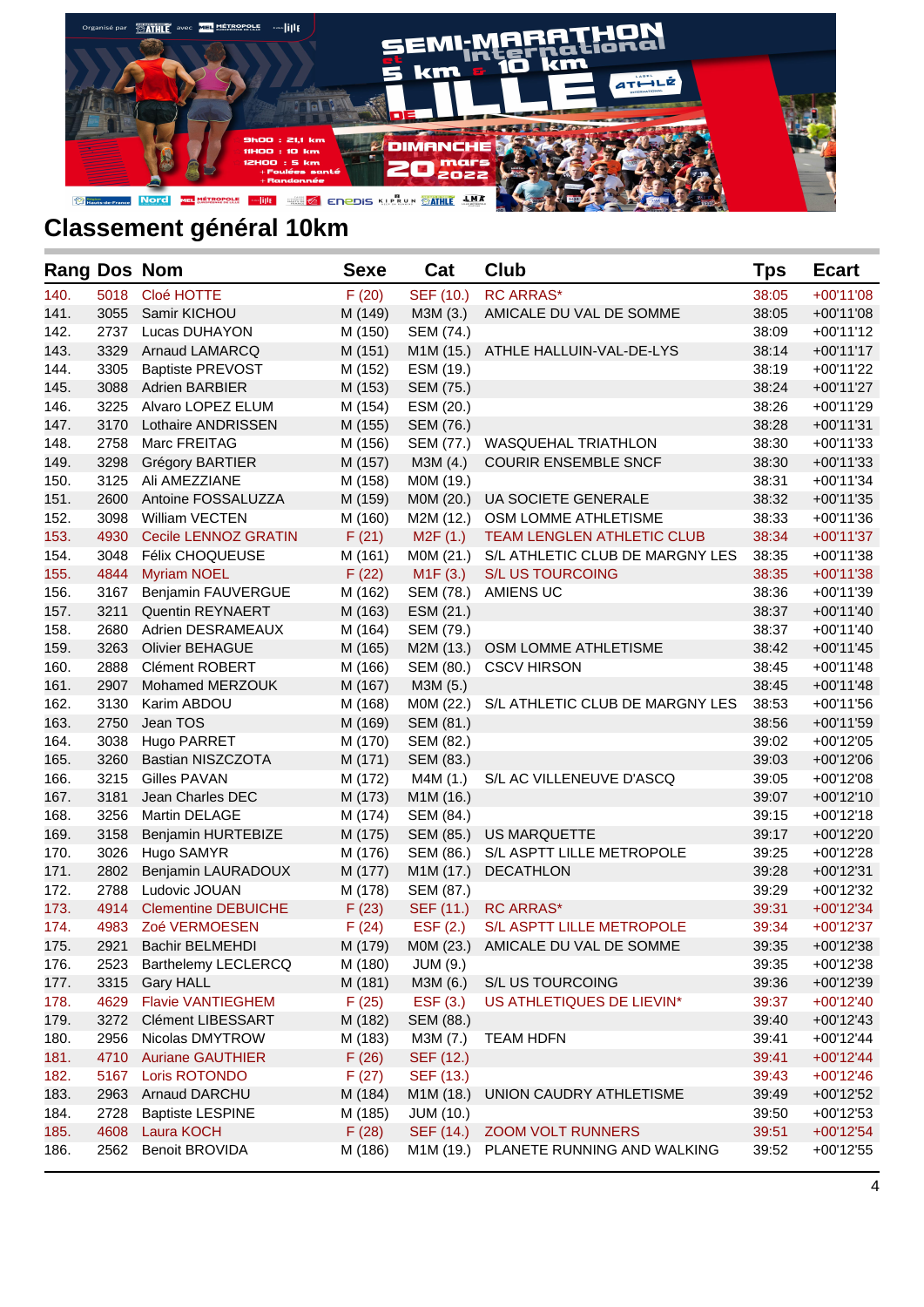

| <b>Rang Dos Nom</b> |      |                                 | <b>Sexe</b> | Cat                   | <b>Club</b>                           | Tps   | <b>Ecart</b> |
|---------------------|------|---------------------------------|-------------|-----------------------|---------------------------------------|-------|--------------|
| 187.                | 2405 | <b>Arnold SANCE</b>             | M (187)     | SEM (89.)             |                                       | 39:54 | $+00'12'57$  |
| 188.                | 3111 | <b>Francois GHESTEM</b>         | M (188)     | M4M (2.)              | OSM LOMME ATHLETISME                  | 39:58 | $+00'13'01$  |
| 189.                | 3114 | Frédéric DE RIEMAECKER          | M (189)     | M2M (14.)             | OSM LOMME ATHLETISME                  | 39:58 | $+00'13'01$  |
| 190.                | 2579 | François CHRETIEN               | M (190)     | SEM (90.)             | US VALENCIENNES ATHLETISME            | 40:00 | $+00'13'03$  |
| 191.                | 3227 | Romain DUCATILLON               | M (191)     | ESM (22.)             |                                       | 40:00 | $+00'13'03$  |
| 192.                | 2532 | Xavier NEIGER                   | M (192)     | SEM (91.)             |                                       | 40:00 | $+00'13'03$  |
| 193.                | 3250 | <b>Gregor MULIER</b>            | M (193)     | ESM (23.)             | <b>ETOILE OIGNIES</b>                 | 40:02 | $+00'13'05$  |
| 194.                | 3278 | Quentin JOUY                    | M (194)     | SEM (92.)             |                                       | 40:05 | $+00'13'08$  |
| 195.                | 3080 | Benjamin SERDOBBEL              | M (195)     | SEM (93.)             |                                       | 40:06 | $+00'13'09$  |
| 196.                | 3185 | Ludovic JACQUIOT                | M (196)     | M2M (15.)             |                                       | 40:08 | $+00'13'11$  |
| 197.                | 3084 | Vincent GUIBOURDENCHE           | M (197)     | SEM (94.)             |                                       | 40:13 | $+00'13'16$  |
| 198.                | 3192 | Le Guillou ADRIEN               | M (198)     | SEM (95.)             |                                       | 40:14 | $+00'13'17$  |
| 199.                | 2844 | Arthur BOULLET                  | M (199)     | ESM (24.)             |                                       | 40:20 | $+00'13'23$  |
| 200.                | 2416 | Jacquet STEPHANE                | M (200)     | M3M (8.)              |                                       | 40:24 | $+00'13'27$  |
| 201.                | 3152 | <b>Sylvain CORION</b>           | M (201)     | M3M (9.)              |                                       | 40:24 | $+00'13'27$  |
| 202.                | 5210 | Cléa LELIEVRE                   | F(29)       | ESF $(4.)$            | <b>BOULOGNE-SUR-MER AC</b>            | 40:25 | $+00'13'28$  |
| 203.                | 2846 | David DOURDIN                   | M (202)     | M3M (10.)             |                                       | 40:25 | $+00'13'28$  |
| 204.                | 3094 | <b>Laurent BURIE</b>            | M (203)     | M3M (11.)             | OSM LOMME ATHLETISME                  | 40:27 | $+00'13'30$  |
| 205.                | 3223 | <b>Alexis GREGOIRE</b>          | M (204)     | <b>JUM (11.)</b>      |                                       | 40:34 | $+00'13'37$  |
| 206.                | 3101 | <b>Charles-Olivier BOURGEOT</b> | M (205)     | M1M (20.)             | OSM LOMME ATHLETISME                  | 40:36 | $+00'13'39$  |
| 207.                | 3004 | Simon GUSTIN                    | M (206)     | SEM (96.)             | UNIVERSITE DE LILLE                   | 40:38 | $+00'13'41$  |
| 208.                | 3222 | Mathias COURCOL                 | M (207)     | SEM (97.)             | METROPOLE TRAIL NATURE                | 40:39 | $+00'13'42$  |
| 209.                | 4931 | <b>Maelle MAIGNIEN</b>          | F(30)       | <b>JUF (5.)</b>       | <b>RC ARRAS*</b>                      | 40:40 | $+00'13'43$  |
| 210.                | 3024 | <b>Justin BERRANGER</b>         | M (209)     | SEM (99.)             |                                       | 40:45 | $+00'13'48$  |
| 211.                | 3319 | Valentin BATTAGLIA              | M (210)     | SEM (100.)            |                                       | 40:46 | $+00'13'49$  |
| 212.                | 2878 | Thomas RIBEYRE                  | M(211)      | ESM (25.)             |                                       | 40:54 | $+00'13'57$  |
| 213.                | 3134 | Romulus KISOKA MBALA            | M (212)     | SEM (101.)            |                                       | 40:57 | $+00'14'00$  |
| 214.                | 3092 | Antoine SMEKTALA                | M (213)     | M0M (24.)             | <b>RCA TRIATHLON</b>                  | 40:57 | $+00'14'00$  |
| 215.                | 4745 | <b>Fiona STEWART</b>            | F(31)       | SEF (15.)             |                                       | 41:01 | $+00'14'04$  |
| 216.                | 3031 | Simon PHILIPS                   | M (214)     |                       | SEM (102.) BASKET CLUB LIEVIN         | 41:09 | $+00'14'12$  |
| 217.                | 2903 | Antoine LABAEYE                 | M (215)     | M0M (25.)             |                                       | 41:20 | $+00'14'23$  |
| 218.                | 3191 | Michael DUCLOS                  | M (216)     | M0M (26.)             | <b>RUN'IN CLUB</b>                    | 41:21 | $+00'14'24$  |
| 219.                | 2980 | <b>Corentin BIOCHE</b>          | M (217)     | <b>JUM (12.)</b>      |                                       | 41:22 | $+00'14'25$  |
| 220.                | 2777 | Nasser DRALI                    | M (218)     | M5M (1.)              | S/L US TOURCOING                      | 41:33 | $+00'14'36$  |
| 221.                | 2795 | Andy DE LAENDER                 | M (219)     | M0M (27.)             | <b>DECATHLON</b>                      | 41:33 | $+00'14'36$  |
| 222.                | 4927 | Louise CHATELAIN-LACAM          | F(32)       | SEF (16.)             | <b>ZOOM VOLT RUNNERS</b>              | 41:39 | $+00'14'42$  |
| 223.                | 2610 | Nicolas BELLUYE                 | M (220)     |                       | M3M (12.) PLANETE RUNNING AND WALKING | 41:41 | $+00'14'44$  |
| 224.                | 2965 | Raphael BOUCHER                 | M (221)     | M2M (16.)             |                                       | 41:48 | $+00'14'51$  |
| 225.                | 5081 | <b>Pauline LAURENT</b>          | F(33)       | SEF (17.)             |                                       | 41:50 | $+00'14'53$  |
| 226.                | 2811 | <b>Gabriel ENNASR</b>           | M (222)     | SEM (103.)            |                                       | 41:51 | $+00'14'54$  |
| 227.                | 3041 | Thibault ISAAC                  | M (223)     | SEM (104.)            |                                       | 41:52 | $+00'14'55$  |
| 228.                | 2669 | Quentin SASPORTES               | M (224)     | SEM (105.)            |                                       | 41:55 | +00'14'58    |
| 229.                | 2843 | <b>Thibaut DECLERCK</b>         | M (225)     | M0M (28.)             |                                       | 41:56 | +00'14'59    |
| 230.                | 3099 | <b>Eric MICHEL</b>              | M (226)     | M5M (2.)              | OSM LOMME ATHLETISME                  | 41:57 | +00'15'00    |
| 231.                | 3296 | Jordane DELCUSE                 | M (227)     | M0M (29.)             |                                       | 42:02 | $+00'15'05$  |
| 232.                | 4547 | Cecile HOUSEZ CANTERO           | F(34)       | M <sub>1</sub> F (4.) | <b>TURBO</b>                          | 42:03 | $+00'15'06$  |
| 233.                | 2926 | Lahcen CHAHID                   | M (228)     | M1M (21.)             | CHU LILLE                             | 42:06 | +00'15'09    |
|                     |      |                                 |             |                       |                                       |       |              |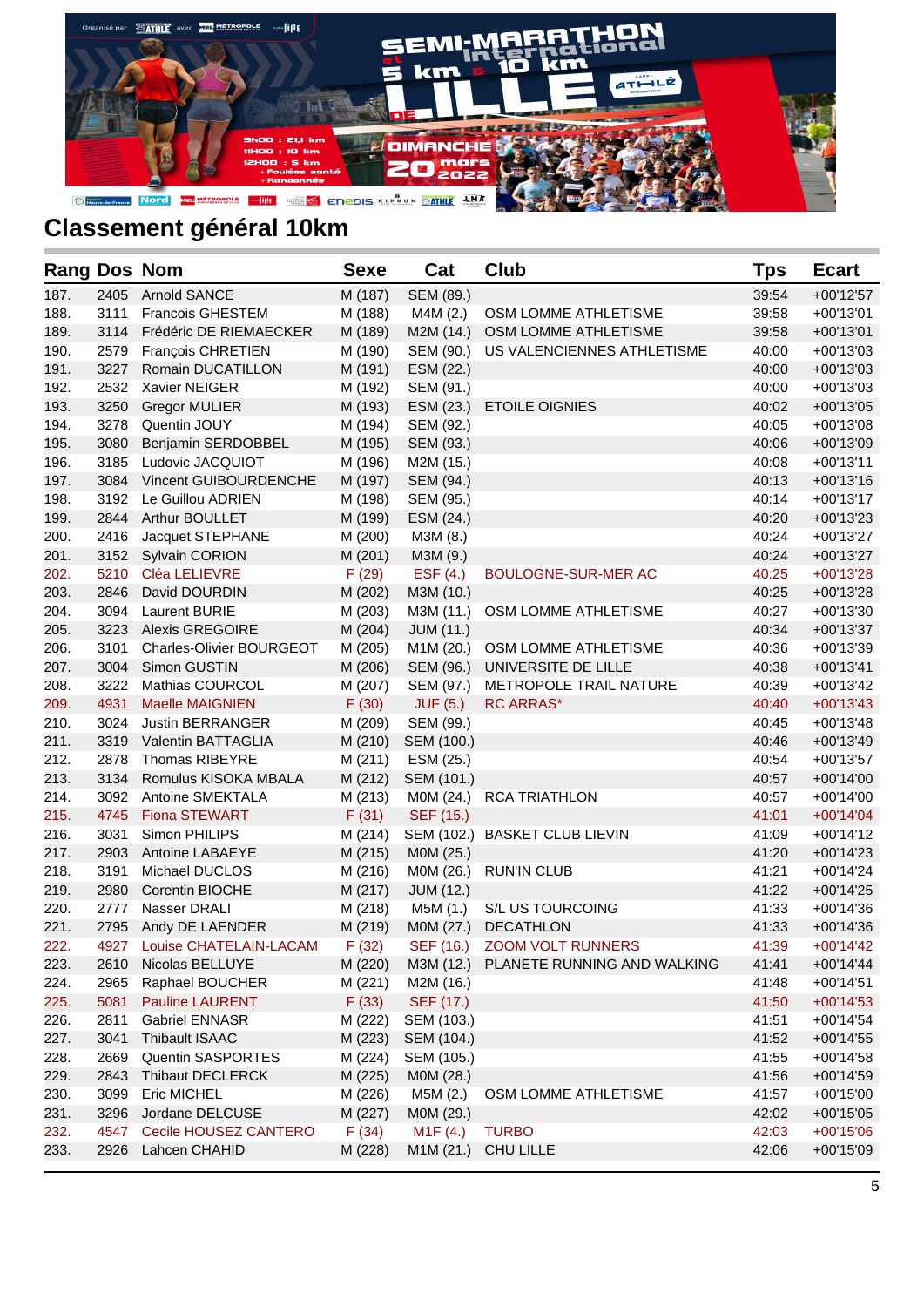

| <b>Rang Dos Nom</b> |      |                           | <b>Sexe</b> | Cat              | Club                                | Tps   | <b>Ecart</b> |
|---------------------|------|---------------------------|-------------|------------------|-------------------------------------|-------|--------------|
| 234.                | 2807 | Pierre BAGES              | M (229)     | ESM (26.)        | <b>MEL</b>                          | 42:09 | $+00'15'12$  |
| 235.                | 3249 | Noa FRANCONVILLE          | M (230)     | JUM (13.)        | <b>ETOILE OIGNIES</b>               | 42:09 | $+00'15'12$  |
| 236.                | 2655 | Pierre HONDERMARCK        | M (231)     |                  | SEM (106.) DECATHLON                | 42:11 | $+00'15'14$  |
| 237.                | 2757 | <b>Ibrahim NABIL</b>      | M (232)     | SEM (107.) USFES |                                     | 42:12 | $+00'15'15$  |
| 238.                | 3124 | Hervé DUCROQUET           | M (233)     | M4M (3.)         |                                     | 42:13 | $+00'15'16$  |
| 239.                | 4905 | <b>Ludivine CARBONNET</b> | F(35)       | SEF (18.)        |                                     | 42:14 | $+00'15'17$  |
| 240.                | 3241 | <b>Laurent RENAULT</b>    | M (234)     | M2M (17.)        |                                     | 42:20 | $+00'15'23$  |
| 241.                | 3030 | Jordan DEVOLDER           | M (235)     |                  | SEM (108.) BASKET CLUB LIEVIN       | 42:24 | $+00'15'27$  |
| 242.                | 2709 | Robin BOCQUILLON          | M (236)     |                  | SEM (109.) WORLDLINE                | 42:25 | $+00'15'28$  |
| 243.                | 2712 | <b>Arthur MEGRET</b>      | M (237)     | CAM (5.)         |                                     | 42:27 | $+00'15'30$  |
| 244.                | 2703 | Nicolas NOWACK            | M (238)     | SEM (110.)       |                                     | 42:27 | $+00'15'30$  |
| 245.                | 4940 | <b>Katy MACQUET</b>       | F(36)       | M3F (1.)         | <b>RC ARRAS*</b>                    | 42:28 | $+00'15'31$  |
| 246.                | 3107 | Hugues LACOQUELLE         | M (239)     | M3M (13.)        | OSM LOMME ATHLETISME                | 42:31 | $+00'15'34$  |
| 247.                | 5181 | Capucine ROUSSEAUX        | F(37)       | SEF (19.)        | <b>CAPOGREEN</b>                    | 42:32 | $+00'15'35$  |
| 248.                | 3037 | Julienen MURIGNEUX        | M (240)     | M0M (30.)        |                                     | 42:33 | $+00'15'36$  |
| 249.                | 2483 | Tahyb ZOUAOU              | M (241)     | M5M (3.)         |                                     | 42:36 | $+00'15'39$  |
| 250.                | 2693 | <b>Clement CORNEE</b>     | M (242)     | SEM (111.)       |                                     | 42:39 | $+00'15'42$  |
| 251.                | 2821 | <b>Benjamin THIENPONT</b> | M (243)     | M1M (22.)        |                                     | 42:40 | $+00'15'43$  |
| 252.                | 2942 | Cédric ROCHES             | M (244)     | M0M (31.)        |                                     | 42:43 | $+00'15'46$  |
| 253.                | 2786 | Grégoire FOURNIER         | M (245)     |                  | SEM (112.) WASQUEHAL TRIATHLON      | 42:44 | $+00'15'47$  |
| 254.                | 2700 | Brewann CERF LE BANNER    | M (246)     | CAM (6.)         |                                     | 42:46 | $+00'15'49$  |
| 255.                | 2877 | Louis REGENT              | M (247)     | CAM (7.)         |                                     | 42:46 | $+00'15'49$  |
| 256.                | 3235 | Paul-Henri BONDU          | M (248)     | ESM (27.)        |                                     | 42:46 | $+00'15'49$  |
| 257.                | 3232 | <b>Baptiste DERUDDER</b>  | M (249)     | SEM (113.)       |                                     | 42:51 | $+00'15'54$  |
| 258.                | 2779 | Christophe PHELIZON       | M (250)     | M4M (4.)         | S/L US TOURCOING                    | 42:52 | $+00'15'55$  |
| 259.                | 2662 | Christophe BERAL          | M (251)     | M1M (23.)        |                                     | 42:52 | $+00'15'55$  |
| 260.                | 5190 | <b>Katie HALL</b>         | F(38)       | SEF (20.)        | <b>PROJECT PLAY</b>                 | 42:54 | $+00'15'57$  |
| 261.                | 3202 | Jerome BERGEL             | M (252)     | M2M (18.)        | <b>FABULOUS TEAM</b>                | 43:00 | $+00'16'03$  |
| 262.                | 2404 | Anthony HOELLINGER        | M (253)     | SEM (114.)       |                                     | 43:01 | $+00'16'04$  |
| 263.                | 3120 | Christophe BACQUEVILLE    | M (254)     | M2M (19.)        |                                     | 43:03 | $+00'16'06$  |
| 264.                | 2923 | Christophe DUFOUR         | M (255)     | M4M (5.)         | SPORTING CLUB ABBEVILLOIS           | 43:05 | $+00'16'08$  |
| 265.                | 4992 | Alejandra BAUMEISTER      | F(39)       | EST(5.)          | <b>LILLE RUNNING TEAM</b>           | 43:06 | $+00'16'09$  |
| 266.                | 4889 | Amélie AUBERT             | F(40)       | SEF (21.)        | S/L US MAUBEUGE ATHLETISME          | 43:09 | $+00'16'12$  |
| 267.                | 3027 | <b>Clément TERRIER</b>    | M (256)     | SEM (115.)       |                                     | 43:13 | $+00'16'16$  |
| 268.                | 4643 | Sandra LIGNAIS            | F(41)       | M3F (2.)         | <b>S/L ASUL BRON</b>                | 43:15 | $+00'16'18$  |
| 269.                | 2453 | <b>Edouard LEMBREZ</b>    | M (257)     | M1M (24.)        |                                     | 43:16 | +00'16'19    |
| 270.                | 3096 | Manuel VERRIEZ            | M (258)     |                  | M1M (25.) OSM LOMME ATHLETISME      | 43:19 | +00'16'22    |
| 271.                | 2467 | Mohamed HALHOULI          | M (259)     |                  | SEM (116.) S/L AC VILLENEUVE D'ASCQ | 43:20 | +00'16'23    |
| 272.                | 2581 | <b>Baptiste LOGGHE</b>    | M (260)     | ESM (28.)        |                                     | 43:21 | +00'16'24    |
| 273.                | 2918 | Antoine CATOIRE           | M (261)     |                  | SEM (117.) ATHLE HALLUIN-VAL-DE-LYS | 43:24 | $+00'16'27$  |
| 274.                | 3140 | Romain ROUE               | M (262)     |                  | SEM (118.) C.C. TAVERNY ATHLETISME  | 43:26 | $+00'16'29$  |
| 275.                | 2609 | Francois CARTENET         | M (263)     | M0M (32.)        |                                     | 43:26 | $+00'16'29$  |
| 276.                | 3212 | <b>Gustave MOTTE</b>      | M (264)     | SEM (119.)       |                                     | 43:30 | $+00'16'33$  |
| 277.                | 5052 | <b>Christine LEURENT</b>  | F(42)       | M3F (3.)         | <b>JOGGING DES FRAISES</b>          | 43:32 | $+00'16'35$  |
| 278.                | 2718 | Matthieu MOTY             | M (265)     | M1M (26.)        | PLANETE RUNNING AND WALKING         | 43:33 | +00'16'36    |
| 279.                | 4815 | Maryne BORDERIOUX         | F(43)       | SEF (22.)        |                                     | 43:34 | $+00'16'37$  |
| 280.                | 2525 | Hugo JABET                | M (266)     | M0M (33.)        | PHALEMPIN AC                        | 43:38 | $+00'16'41$  |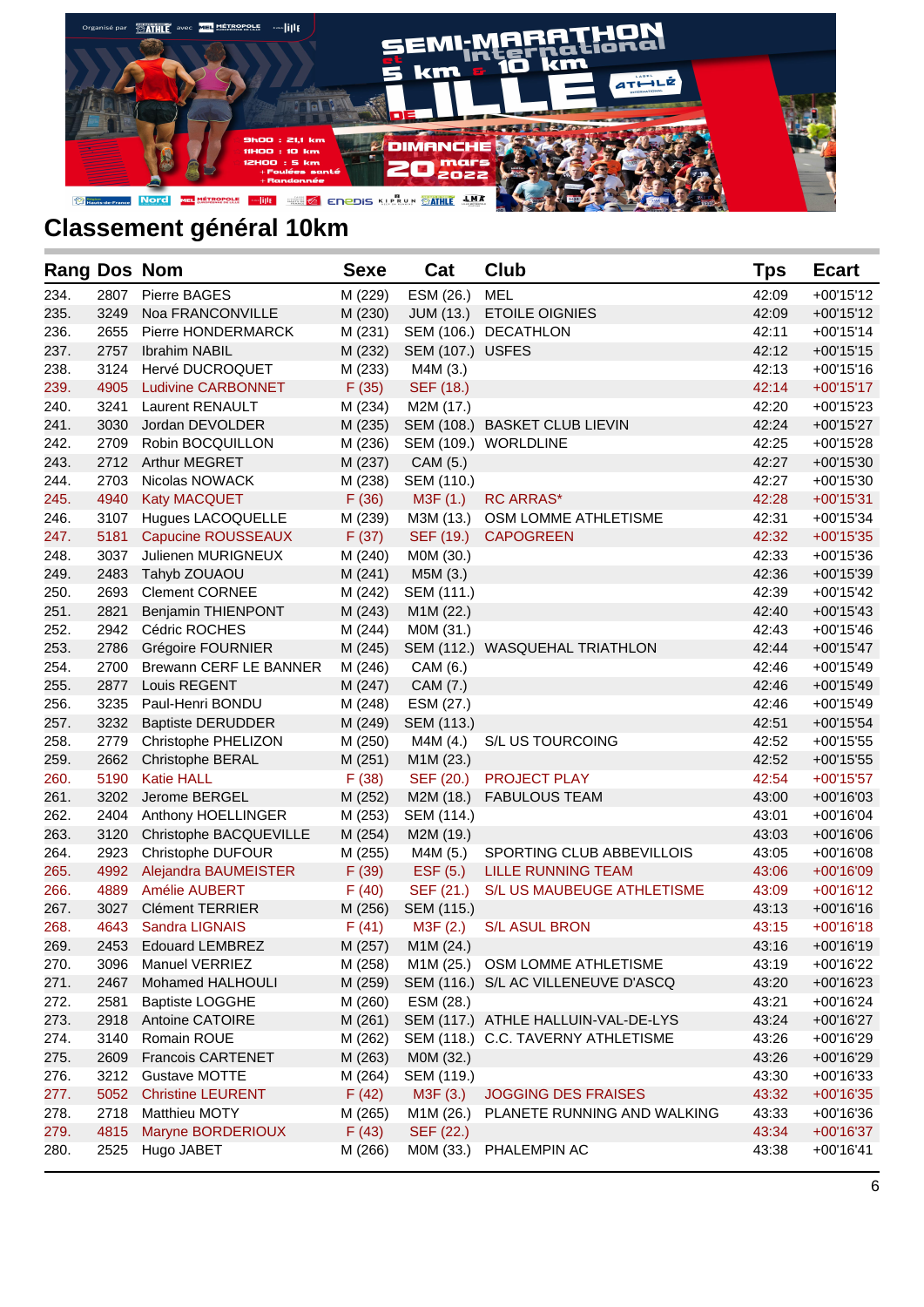

| <b>Rang Dos Nom</b> |      |                           | <b>Sexe</b> | Cat                   | <b>Club</b>                   | <b>Tps</b> | <b>Ecart</b> |
|---------------------|------|---------------------------|-------------|-----------------------|-------------------------------|------------|--------------|
| 281.                | 3184 | Quentin SCOTH             | M (267)     | SEM (120.)            |                               | 43:38      | $+00'16'41$  |
| 282.                | 3339 | Johan WARLOUZET           | M (268)     | M1M (27.) SNCF        |                               | 43:41      | $+00'16'44$  |
| 283.                | 2970 | <b>Fabien CRESPEL</b>     | M (269)     | M0M (34.)             |                               | 43:42      | $+00'16'45$  |
| 284.                | 3159 | <b>Gatien LIBERT</b>      | M (270)     |                       | SEM (121.) VA TRIATHLON       | 43:43      | $+00'16'46$  |
| 285.                | 5149 | <b>Coordinateur ALL</b>   | F(44)       | ESF (6.)              |                               | 43:45      | $+00'16'48$  |
| 286.                | 3089 | Anthony BERTRAND          | M (271)     | M1M (28.)             |                               | 43:47      | $+00'16'50$  |
| 287.                | 3208 | Juan-Pablo ANDRADE        | M (272)     | SEM (122.)            |                               | 43:47      | $+00'16'50$  |
| 288.                | 2479 | Jean-Marc DELARACE        | M (273)     | M4M (6.)              | <b>ENEDIS</b>                 | 43:48      | $+00'16'51$  |
| 289.                | 4596 | <b>Léa DELARACE</b>       | F(45)       | SEF (23.)             | <b>ENEDIS</b>                 | 43:48      | $+00'16'51$  |
| 290.                | 2927 | <b>Valentin LEPEZ</b>     | M (274)     |                       | SEM (123.) AC SAINT POLOIS    | 43:49      | $+00'16'52$  |
| 291.                | 2941 | Benjamin MANACH           | M (275)     | SEM (124.)            |                               | 43:50      | $+00'16'53$  |
| 292.                | 3312 | <b>Elliott DROUVIN</b>    | M (276)     | SEM (125.)            |                               | 43:53      | $+00'16'56$  |
| 293.                | 3143 | Matthieu COILLIOT         | M (277)     | M1M (29.)             |                               | 43:56      | $+00'16'59$  |
| 294.                | 2545 | <b>Martin BIZERAY</b>     | M (278)     | ESM (29.)             |                               | 43:56      | $+00'16'59$  |
| 295.                | 2580 | <b>Herve LOGGHE</b>       | M (279)     | M2M (20.)             |                               | 43:57      | $+00'17'00$  |
| 296.                | 3321 | Yannick DEGROOTE          | M (280)     | M3M (14.)             | RC DE LENS ATHLETISME*        | 43:58      | $+00'17'01$  |
| 297.                | 2647 | <b>Guillaume SITARZ</b>   | M (281)     | MOM (35.)             | CONSEIL DEPARTEMENTAL DU NORD | 44:00      | $+00'17'03$  |
| 298.                | 2410 | Mehdi ABDERRAHMANI        | M (282)     | M0M (36.)             | <b>LILLE TRIATHLON</b>        | 44:04      | $+00'17'07$  |
| 299.                | 4804 | <b>Marie France MOREL</b> | F(46)       | SEF (24.)             | <b>DECATHLON</b>              | 44:04      | $+00'17'07$  |
| 300.                | 2577 | Jean-Marie MERABET        | M (283)     | M4M (7.)              | US VALENCIENNES ATHLETISME    | 44:06      | $+00'17'09$  |
| 301.                | 5166 | Maud                      | F(47)       | EST(7.)               | <b>RC ARRAS*</b>              | 44:08      | $+00'17'11$  |
| 302.                | 2875 | Alexandre BARBE           | M (284)     | SEM (126.)            |                               | 44:09      | $+00'17'12$  |
| 303.                | 2607 | <b>Mathieu DANIEL</b>     | M (285)     | SEM (127.)            |                               | 44:09      | $+00'17'12$  |
| 304.                | 5070 | <b>Juliette PRYEN</b>     | F(48)       | SEF (25.)             |                               | 44:10      | $+00'17'13$  |
| 305.                | 2771 | Mouhanned ARFAOUI         | M (286)     |                       | SEM (128.) DECATHLON          | 44:13      | $+00'17'16$  |
| 306.                | 2762 | Thomas PROUVEUR           | M (287)     | M1M (30.)             |                               | 44:14      | $+00'17'17$  |
| 307.                | 3294 | Julien JORET              | M (288)     | SEM (129.)            |                               | 44:15      | $+00'17'18$  |
| 308.                | 2585 | <b>Vincent BEAUMONT</b>   | M (289)     | M0M (37.)             |                               | 44:18      | $+00'17'21$  |
| 309.                | 4922 | <b>Louise DUFOUR</b>      | F(49)       | <b>JUF (6.)</b>       | SPORTING CLUB ABBEVILLOIS     | 44:18      | $+00'17'21$  |
| 310.                | 3132 | Samuel BOSSUT             | M (290)     | M1M (31.)             | MEL                           | 44:21      | $+00'17'24$  |
| 311.                | 2552 | <b>Baptiste MORIN</b>     | M (291)     | SEM (130.)            |                               | 44:23      | $+00'17'26$  |
| 312.                | 3221 | <b>Florian INGELAERE</b>  | M (292)     | SEM (131.)            |                               | 44:28      | $+00'17'31$  |
| 313.                | 2908 | Jordan DURIEZ             | M (293)     | SEM (132.)            |                               | 44:31      | $+00'17'34$  |
| 314.                | 3131 | Denis VANKEMMEL           | M (294)     | M4M (8.)              |                               | 44:37      | $+00'17'40$  |
| 315.                | 2797 | <b>Bastien MORLOT</b>     | M (295)     |                       | SEM (133.) DECATHLON          | 44:39      | +00'17'42    |
| 316.                | 5169 | <b>Lucie CHARLES</b>      | F(50)       | SEF (26.)             |                               | 44:39      | $+00'17'42$  |
| 317.                | 3205 | <b>Teddy DEWAVRIN</b>     | M (296)     | ESM (30.)             |                               | 44:40      | $+00'17'43$  |
| 318.                | 2724 | Quentin ZYCH              | M (297)     | SEM (134.) GEFCO      |                               | 44:41      | $+00'17'44$  |
| 319.                | 3308 | Fabien DENOEUX            | M (298)     | MOM (38.)             | <b>CROSSFIT VAUBAN</b>        | 44:43      | $+00'17'46$  |
| 320.                | 4870 | <b>Elodie SALEMBIER</b>   | F(51)       | M <sub>1</sub> F (5.) | <b>RC ARRAS*</b>              | 44:45      | $+00'17'48$  |
| 321.                | 5165 | <b>Flavie DESRUMAUX</b>   | F(52)       | M0F (3.)              | OSM LOMME ATHLETISME          | 44:48      | $+00'17'51$  |
| 322.                | 2554 | Abderrazak MIFDAL         | M (299)     | SEM (135.)            | <b>WORLDLINE</b>              | 44:58      | $+00'18'01$  |
| 323.                | 2708 | Julien MORDACQ            | M (300)     | M1M (32.)             | <b>VA TRIATHLON</b>           | 45:07      | $+00'18'10$  |
| 324.                | 2434 | Jules PETER               | M (301)     | CAM (8.)              | <b>VA TRIATHLON</b>           | 45:09      | $+00'18'12$  |
| 325.                | 2506 | Antoine GOSSE             | M (302)     | SEM (136.)            |                               | 45:12      | $+00'18'15$  |
| 326.                | 3183 | <b>Arthur ANDRE</b>       | M (303)     | ESM (31.)             |                               | 45:21      | +00'18'24    |
| 327.                | 2650 | Maxime LEMAHIEU           | M (304)     | M0M (39.)             | DECATHLON                     | 45:23      | +00'18'26    |
|                     |      |                           |             |                       |                               |            |              |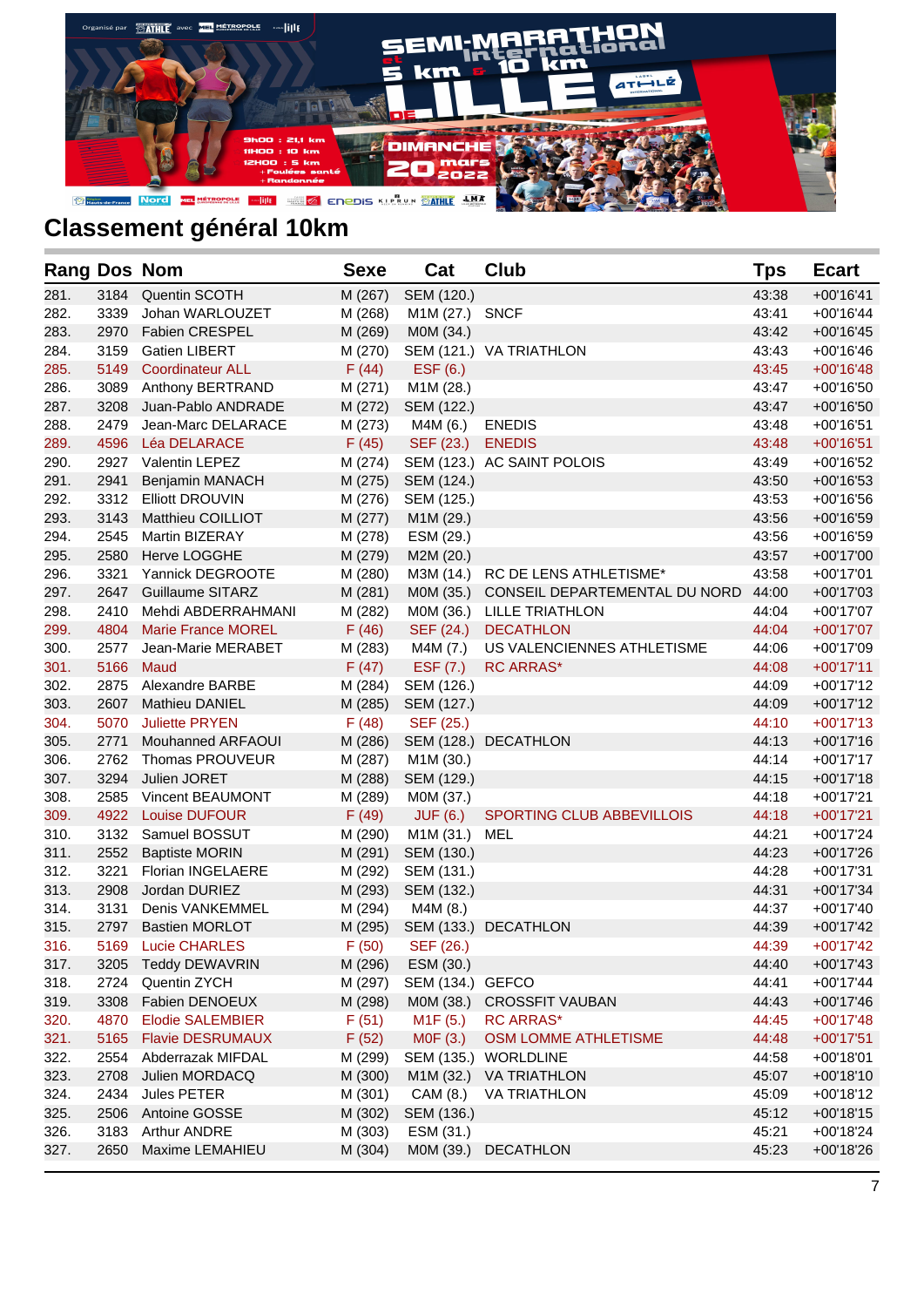

| <b>Rang Dos Nom</b> |      |                         | <b>Sexe</b> | Cat                    | Club                                | Tps   | <b>Ecart</b> |
|---------------------|------|-------------------------|-------------|------------------------|-------------------------------------|-------|--------------|
| 328.                | 3261 | Julien RANDOUX          | M (305)     | M0M (40.)              | OSM LOMME ATHLETISME                | 45:26 | +00'18'29    |
| 329.                | 3236 | Laurent ROBERT          | M (306)     | M3M (15.)              | <b>CSCV HIRSON</b>                  | 45:28 | $+00'18'31$  |
| 330.                | 2595 | <b>William OPRANDI</b>  | M (307)     | SEM (137.)             |                                     | 45:31 | $+00'18'34$  |
| 331.                | 3020 | Mickael ELGHAZLANI      | M (308)     | M3M (16.)              | RONCHIN ATHLETIC CLUB               | 45:31 | $+00'18'34$  |
| 332.                | 3220 | Simon BREFORT           | M (309)     | SEM (138.)             |                                     | 45:31 | $+00'18'34$  |
| 333.                | 4840 | <b>Celine GODELAINE</b> | F(54)       | SEF (28.)              |                                     | 45:32 | $+00'18'35$  |
| 334.                | 2659 | Yann MAILLARD           | M (310)     | M <sub>1</sub> M (33.) |                                     | 45:34 | $+00'18'37$  |
| 335.                | 3103 | Pierre DELLEMOTTE       | M (311)     | M5M(4.)                | OSM LOMME ATHLETISME                | 45:34 | $+00'18'37$  |
| 336.                | 4805 | <b>Faustine CADENE</b>  | F(55)       | SEF (29.)              |                                     | 45:39 | $+00'18'42$  |
| 337.                | 2734 | François PASSADORI      | M (312)     | SEM (139.) MAZARS      |                                     | 45:39 | $+00'18'42$  |
| 338.                | 3063 | Alexandre BIELA         | M (313)     | M1M (34.)              |                                     | 45:40 | $+00'18'43$  |
| 339.                | 2836 | Théophile DELZOIDE      | M (314)     | SEM (140.)             |                                     | 45:47 | $+00'18'50$  |
| 340.                | 3028 | Thierry PEREA LANDA     | M (315)     | M4M (9.)               |                                     | 45:47 | $+00'18'50$  |
| 341.                | 2586 | Ludovic DUPERRAY        | M (316)     | M0M (41.)              |                                     | 45:48 | $+00'18'51$  |
| 342.                | 4858 | <b>Agathe LEGRAND</b>   | F(56)       | SEF (30.)              | <b>US IVRY TRIATHLON</b>            | 45:49 | $+00'18'52$  |
| 343.                | 3286 | <b>Adrien BERTHIER</b>  | M (317)     | SEM (141.)             |                                     | 45:53 | $+00'18'56$  |
| 344.                | 5139 | <b>Beatrice CERA</b>    | F(57)       | M3F (4.)               | <b>MGEN</b>                         | 45:55 | $+00'18'58$  |
| 345.                | 3166 | Jean-Michel NOWAK       | M (318)     | M3M (17.)              | <b>FSPN</b>                         | 45:59 | $+00'19'02$  |
| 346.                | 5143 | Clémence SELLESLAGH     | F(58)       | ESF (8.)               | OSM LOMME ATHLETISME                | 46:01 | $+00'19'04$  |
| 347.                | 2592 | Nicolas VANWOLLEGHEM    | M (319)     | M0M (42.)              |                                     | 46:01 | $+00'19'04$  |
| 348.                | 3229 | Jeremy CHRETIEN         | M (320)     | M0M (43.)              |                                     | 46:04 | $+00'19'07$  |
| 349.                | 2826 | <b>Gregory TABEAU</b>   | M (321)     | M1M (35.)              | PHALEMPIN AC                        | 46:06 | $+00'19'09$  |
| 350.                | 5162 | <b>Mathilde CAUX</b>    | F(59)       | SEF (31.)              | S/L ASPTT LILLE METROPOLE           | 46:06 | $+00'19'09$  |
| 351.                | 2596 | Lois ABED-LIOTARD       | M (322)     | M0M (44.)              |                                     | 46:08 | $+00'19'11$  |
| 352.                | 2632 | <b>Benjamin BARON</b>   | M (323)     |                        | SEM (142.) PROLIANS BOSSU CUVELIER  | 46:12 | $+00'19'15$  |
| 353.                | 3265 | Yann-Cyril PELUD        | M (324)     |                        | M3M (18.) S/L ASPTT LILLE METROPOLE | 46:13 | $+00'19'16$  |
| 354.                | 2635 | Maxime EVEQUE           | M (325)     | SEM (143.)             |                                     | 46:13 | $+00'19'16$  |
| 355.                | 3169 | Léo MORANGE             | M (326)     | SEM (144.)             |                                     | 46:14 | $+00'19'17$  |
| 356.                | 3255 | <b>Antoine LAMBLIN</b>  | M (327)     | SEM (145.)             |                                     | 46:14 | $+00'19'17$  |
| 357.                | 2714 | Benjamin BEHAEGEL       | M (328)     | SEM (146.)             |                                     | 46:15 | $+00'19'18$  |
| 358.                | 2751 | <b>Adrien MAHUT</b>     | M (329)     | M1M (36.)              |                                     | 46:16 | $+00'19'19$  |
| 359.                | 2854 | Thomas SAINT-MACHIN     | M (330)     | SEM (147.)             |                                     | 46:18 | $+00'19'21$  |
| 360.                | 2947 | Eddy HIVANHOE           | M (331)     | M2M (21.)              |                                     | 46:22 | +00'19'25    |
| 361.                | 3318 | Jean-Francois ROISNE    | M (332)     | M7M (1.)               | S/L AC VILLENEUVE D'ASCQ            | 46:22 | $+00'19'25$  |
| 362.                | 2790 | <b>Romain TERTRAIS</b>  | M (333)     | <b>JUM (14.)</b>       |                                     | 46:23 | +00'19'26    |
| 363.                |      | 5188 Jeanne ROLIN       | F(60)       | SEF (32.)              |                                     | 46:24 | $+00'19'27$  |
| 364.                | 2985 | Amaury TROMPETTE        | M (334)     |                        | SEM (148.) LES INTREPIDES           | 46:29 | +00'19'32    |
| 365.                | 5151 | <b>Caroline TISON</b>   | F(61)       | M1F(6.)                |                                     | 46:32 | $+00'19'35$  |
| 366.                | 3231 | Philippe LE FERRAND     | M (335)     | M0M (45.)              | S/L NOEUX ATHLETISME                | 46:32 | +00'19'35    |
| 367.                | 5158 | Maud VANDENABEELE       | F(62)       | SEF (33.)              |                                     | 46:34 | +00'19'37    |
| 368.                | 3266 | Quentin HANOT           | M (336)     |                        | SEM (149.) CHU LILLE                | 46:34 | +00'19'37    |
| 369.                | 2697 | Maxime DUVAL            | M (337)     | M1M (37.) ASLA         |                                     | 46:34 | +00'19'37    |
| 370.                | 2692 | Aubin BEIRNAERT         | M (338)     | SEM (150.)             |                                     | 46:35 | +00'19'38    |
| 371.                | 2713 | Morgan MANGEZ           | M (339)     | SEM (151.)             |                                     | 46:36 | +00'19'39    |
| 372.                | 2745 | <b>Bruno MANGEZ</b>     | M (340)     | M4M (10.)              |                                     | 46:36 | +00'19'39    |
| 373.                | 5046 | <b>Karine LEROY</b>     | F(63)       | M3F (5.)               | S/L ATHLETIC CLUB DE MARGNY LES     | 46:38 | $+00'19'41$  |
| 374.                | 2939 | <b>Olivier PICOTIN</b>  | M (341)     | M1M (38.)              |                                     | 46:39 | +00'19'42    |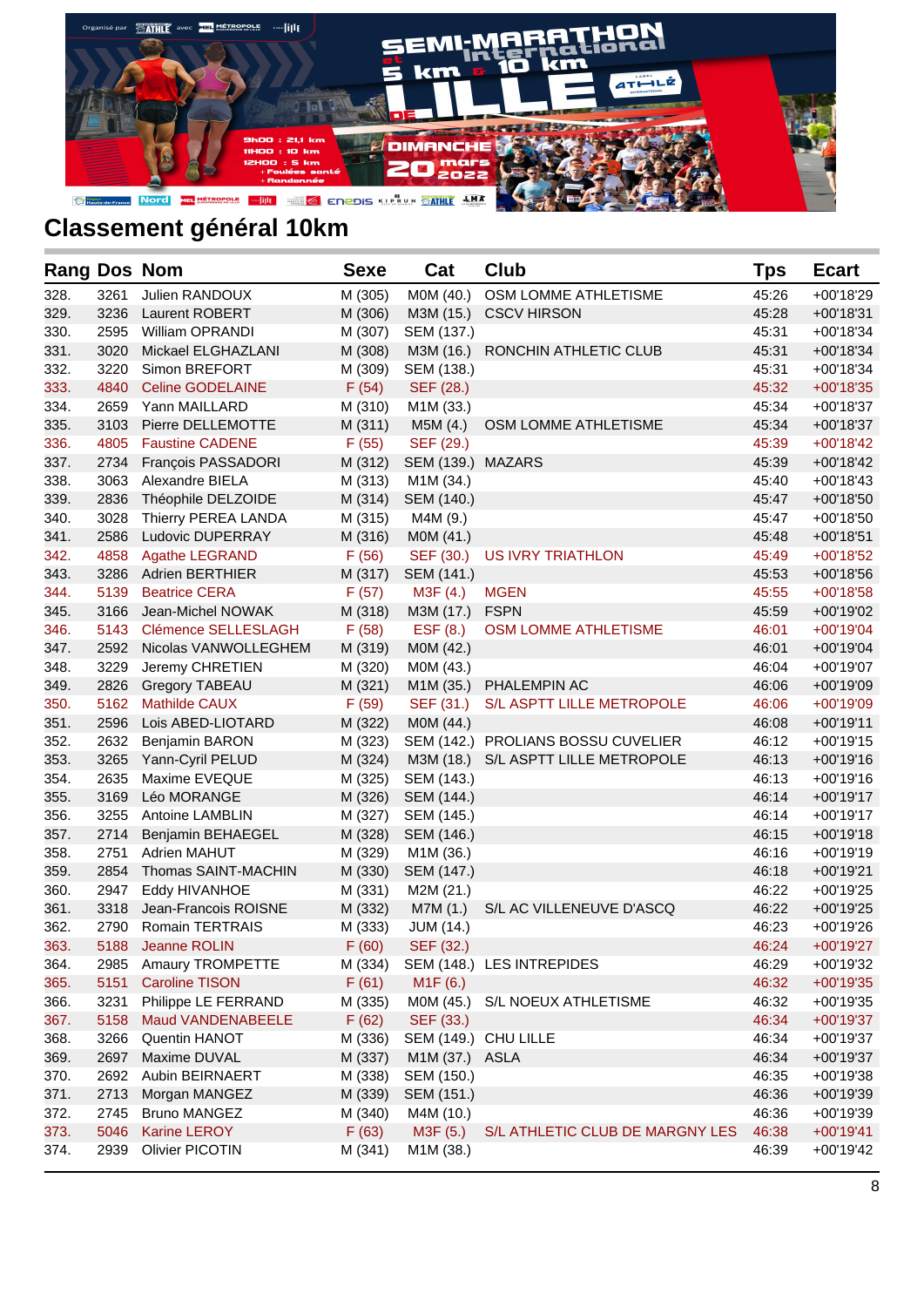

| <b>Rang Dos Nom</b> |      |                           | <b>Sexe</b> | Cat               | <b>Club</b>               | Tps   | <b>Ecart</b> |
|---------------------|------|---------------------------|-------------|-------------------|---------------------------|-------|--------------|
| 375.                | 4904 | <b>Amandine CARBONNET</b> | F(64)       | SEF (34.)         |                           | 46:44 | $+00'19'47$  |
| 376.                | 3147 | Jean François LECOURT     | M (342)     | M4M (11.)         |                           | 46:44 | $+00'19'47$  |
| 377.                | 2975 | <b>Arnaud GUILLEMIN</b>   | M (343)     | SEM (152.)        |                           | 46:46 | $+00'19'49$  |
| 378.                | 4845 | Léa MALFAISAN             | F(65)       | SEF (35.)         | <b>S/L US TOURCOING</b>   | 46:49 | $+00'19'52$  |
| 379.                | 5098 | <b>Erell ALLANO</b>       | F(66)       | <b>JUF (7.)</b>   |                           | 46:51 | $+00'19'54$  |
| 380.                | 3064 | <b>Baptiste GAUCHER</b>   | M (344)     | ESM (32.)         |                           | 46:51 | $+00'19'54$  |
| 381.                | 2553 | <b>Clément GARCIA</b>     | M (345)     | SEM (153.)        |                           | 46:53 | $+00'19'56$  |
| 382.                | 2848 | <b>Clément LACROIX</b>    | M (346)     | SEM (154.) AXIONE |                           | 46:58 | $+00'20'01$  |
| 383.                | 5076 | <b>Charlotte MICHEAUX</b> | F(67)       | MOF(4.)           | OSM LOMME ATHLETISME      | 47:02 | $+00'20'05$  |
| 384.                | 2403 | Sylvain LEQUENNE          | M (347)     | M0M (46.)         |                           | 47:07 | +00'20'10    |
| 385.                | 2723 | Jean-Hugues MOREAU        | M (348)     | SEM (155.)        |                           | 47:09 | $+00'20'12$  |
| 386.                | 4961 | <b>Alice DUYTSCHE</b>     | F(68)       | SEF (36.)         |                           | 47:09 | $+00'20'12$  |
| 387.                | 2796 | Lahcen ADGHAILI           | M (349)     | MOM (47.)         | DECATHLON                 | 47:15 | $+00'20'18$  |
| 388.                | 3310 | Guillaume DEGOUY          | M (350)     |                   | SEM (156.) CHU LILLE      | 47:17 | +00'20'20    |
| 389.                | 5091 | Ines DERVILLE             | F(69)       | SEF (37.)         |                           | 47:17 | +00'20'20    |
| 390.                | 2994 | Kevin COCHENNEC           | M (351)     | SEM (157.)        |                           | 47:21 | +00'20'24    |
| 391.                | 4777 | <b>Nathalie BOLON</b>     | F(70)       | M3F (6.)          |                           | 47:22 | $+00'20'25$  |
| 392.                | 2454 | Fabien D'HONDT            | M (352)     | M0M (48.)         |                           | 47:22 | +00'20'25    |
| 393.                | 3057 | Paul LAMBLIN              | M (353)     | ESM (33.)         |                           | 47:24 | +00'20'27    |
| 394.                | 2582 | Thomas MINEBOIS           | M (354)     | M1M (39.) UNIRUN  |                           | 47:24 | +00'20'27    |
| 395.                | 2919 | Stéphane CATOIRE          | M (355)     | M4M (12.)         |                           | 47:25 | +00'20'28    |
| 396.                | 2482 | Anthonin HUART            | M (356)     | SEM (158.)        |                           | 47:28 | $+00'20'31$  |
| 397.                | 2804 | Guillaume JOLY            | M (357)     | M2M (22.)         | ATHLETISME CLUB SECLINOIS | 47:31 | $+00'20'34$  |
| 398.                | 2769 | Yanis BOUBGUEL            | M (358)     | SEM (159.)        |                           | 47:37 | +00'20'40    |
| 399.                | 3058 | Henri TIBERGHIEN          | M (359)     | M3M (19.)         |                           | 47:38 | $+00'20'41$  |
| 400.                | 4841 | <b>Christelle DUFOUR</b>  | F(71)       | M0F (5.)          | <b>S/L US TOURCOING</b>   | 47:40 | $+00'20'43$  |
| 401.                | 4770 | Alexia DESROUSSEAUX       | F(72)       | M3F (7.)          |                           | 47:40 | $+00'20'43$  |
| 402.                | 2590 | Adrian ALVAREZ            | M (360)     | M0M (49.)         | <b>SAVEUR BIERE</b>       | 47:42 | $+00'20'45$  |
| 403.                | 3002 | <b>Laurent MURGIA</b>     | M (361)     | M3M (20.)         |                           | 47:43 | $+00'20'46$  |
| 404.                | 4929 | Véronique ROBERT          | F(73)       | M3F (8.)          | <b>CSCV HIRSON</b>        | 47:43 | $+00'20'46$  |
| 405.                | 5119 | Louna JUGNET              | F(74)       | ESF (9.)          |                           | 47:43 | $+00'20'46$  |
| 406.                | 2866 | Simon DESPLANQUES         | M (362)     | SEM (160.)        |                           | 47:46 | +00'20'49    |
| 407.                | 3087 | Tanguy DESSEAUX           | M (363)     | SEM (161.) KPMG   |                           | 47:48 | $+00'20'51$  |
| 408.                | 2430 | Nicolas PORTZER           | M (364)     | SEM (162.)        |                           | 47:48 | $+00'20'51$  |
| 409.                | 4981 | <b>Mathilde SANDRONE</b>  | F(75)       | ESF (10.)         |                           | 47:48 | +00'20'51    |
| 410.                | 3070 | Julien CANON              | M (365)     | M2M (23.)         |                           | 47:49 | +00'20'52    |
| 411.                | 2830 | <b>Arnaud WALLART</b>     | M (366)     | M2M (24.)         | WASQUEHAL TRIATHLON       | 47:50 | $+00'20'53$  |
| 412.                | 2537 | Edouard GRIMONPREZ        | M (367)     | JUM (15.)         | POLO HOCKEY CLUB          | 47:51 | +00'20'54    |
| 413.                | 2495 | César ROBILLART           | M (368)     | ESM (34.)         | SBBL HANDBALL             | 47:52 | +00'20'55    |
| 414.                | 5197 | Marine PILLIAT            | F(76)       | M0F (6.)          |                           | 47:52 | +00'20'55    |
| 415.                | 2862 | Stéphane CONVERT          | M (369)     | M1M (40.)         | MEL                       | 47:53 | +00'20'56    |
| 416.                | 2450 | Alexandre SCHLEXER        | M (370)     | M1M (41.)         |                           | 47:57 | +00'21'00    |
| 417.                | 3062 | Cyril LACAU               | M (371)     | M2M (25.)         |                           | 47:58 | $+00'21'01$  |
| 418.                | 3330 | Sebastien DURANDIERE      | M (372)     | M1M (42.)         |                           | 47:58 | $+00'21'01$  |
| 419.                | 3006 | <b>Bruno CAPPELLE</b>     | M (373)     | M1M (43.)         |                           | 48:00 | $+00'21'03$  |
| 420.                | 2527 | Clément BARTHOLOMEUS      | M (374)     | SEM (163.)        |                           | 48:01 | $+00'21'04$  |
| 421.                | 4982 | <b>Suzon DEPLANQUE</b>    | F(77)       | SEF (38.)         |                           | 48:02 | $+00'21'05$  |
|                     |      |                           |             |                   |                           |       |              |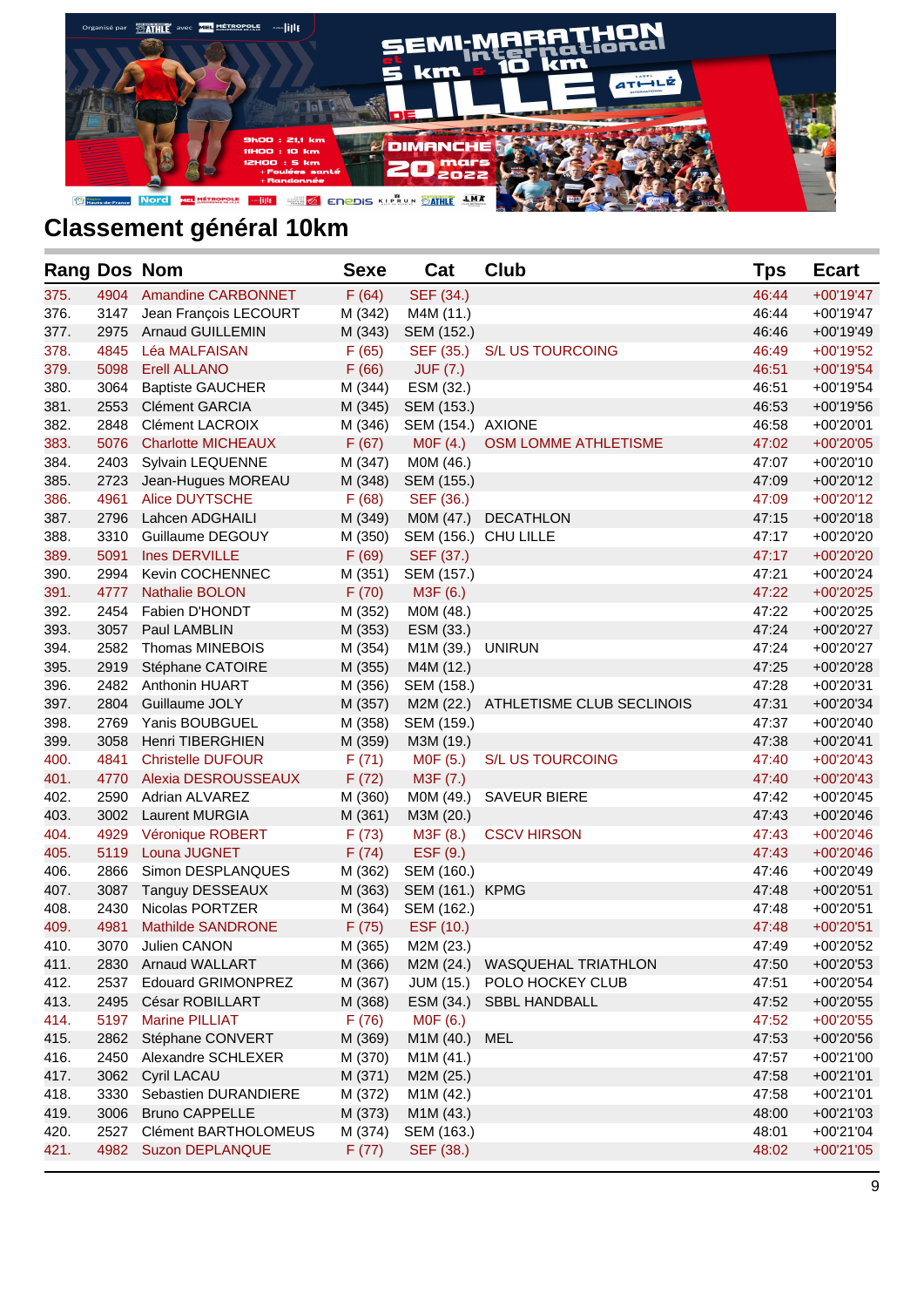

| <b>Rang Dos Nom</b> |      |                             | <b>Sexe</b> | Cat                   | Club                             | <b>Tps</b> | <b>Ecart</b> |
|---------------------|------|-----------------------------|-------------|-----------------------|----------------------------------|------------|--------------|
| 422.                | 3163 | Jeremy MELLET               | M (375)     | SEM (164.)            | SALOMON RUNNING                  | 48:02      | $+00'21'05$  |
| 423.                | 3165 | Thomas LARCHAUD             | M (376)     | M0M (50.)             |                                  | 48:03      | $+00'21'06$  |
| 424.                | 2466 | Cyril HERBAUT               | M (377)     | SEM (165.)            |                                  | 48:05      | +00'21'08    |
| 425.                | 2746 | Thibaut DORGEVILLE          | M (378)     | M1M (44.)             |                                  | 48:06      | +00'21'09    |
| 426.                | 3198 | Simon DAMIEN                | M (379)     | ESM (35.)             |                                  | 48:07      | $+00'21'10$  |
| 427.                | 5066 | <b>Emma PARMENTIER</b>      | F(78)       | SEF (39.)             | S/L LOOS WATTIGNIES AC 90        | 48:09      | $+00'21'12$  |
| 428.                | 3213 | Theo TAMBRUN                | M (380)     | JUM (16.)             |                                  | 48:10      | $+00'21'13$  |
| 429.                | 3285 | Rudy MINNEKEER              | M (381)     | SEM (166.)            |                                  | 48:12      | $+00'21'15$  |
| 430.                | 2889 | Julien BRINKHUYSEN          | M (382)     | M1M (45.)             |                                  | 48:14      | $+00'21'17$  |
| 431.                | 3072 | Ludovic DEBOVE              | M (383)     | M1M (46.)             |                                  | 48:16      | $+00'21'19$  |
| 432.                | 2799 | Geoffrey DUTOIT             | M (384)     | M0M (51.)             |                                  | 48:16      | +00'21'19    |
| 433.                | 3173 | <b>Bruno LEMOINE</b>        | M (385)     | M5M (5.)              |                                  | 48:17      | +00'21'20    |
| 434.                | 2775 | Antoine BRASSELET           | M (386)     | SEM (167.)            |                                  | 48:18      | $+00'21'21$  |
| 435.                |      | 3172 Xavier HAUTIER         | M (387)     | M3M (21.)             |                                  | 48:18      | $+00'21'21$  |
| 436.                | 2917 | Alexis ROBINEAU             | M (388)     | SEM (168.)            |                                  | 48:18      | $+00'21'21$  |
| 437.                | 4764 | Océane DURAND               | F(79)       | SEF (40.)             |                                  | 48:19      | +00'21'22    |
| 438.                | 3199 | <b>Benjamin BREBANT</b>     | M (389)     | M0M (52.)             |                                  | 48:20      | $+00'21'23$  |
| 439.                | 3093 | William DEWAS               | M (390)     | M1M (47.)             |                                  | 48:25      | +00'21'28    |
| 440.                | 2770 | David SAUVAGE               | M (391)     | SEM (169.)            |                                  | 48:27      | +00'21'30    |
| 441.                | 2496 | <b>Elliot ARTIGUES</b>      | M (392)     |                       | ESM (36.) MARCQ HANDBALL CLUB    | 48:29      | $+00'21'32$  |
| 442.                | 2461 | Clément DURUISSEAU          | M (393)     | SEM (170.)            |                                  | 48:32      | $+00'21'35$  |
| 443.                | 2652 | <b>Adrien BALCEREK</b>      | M (394)     | M0M (53.)             |                                  | 48:33      | $+00'21'36$  |
| 444.                | 2851 | <b>Etienne EBERLE</b>       | M (395)     | M1M (48.)             |                                  | 48:34      | +00'21'37    |
| 445.                | 3117 | Thibault DEBLOCK            | M (396)     | SEM (171.)            |                                  | 48:34      | $+00'21'37$  |
| 446.                |      | 2437 Vincent JAYER          | M (397)     | SEM (172.) ATSCAF     |                                  | 48:34      | $+00'21'37$  |
| 447.                | 2676 | Martin DESROUSSEAUX         | M (398)     | M2M (26.)             |                                  | 48:36      | +00'21'39    |
| 448.                | 3109 | <b>Thibaud VIBES</b>        | M (399)     |                       | M1M (49.) OSM LOMME ATHLETISME   | 48:41      | $+00'21'44$  |
| 449.                | 3146 | <b>Christian BOLLENGIER</b> | M (400)     |                       | M4M (13.) US MARQUETTE           | 48:46      | +00'21'49    |
| 450.                | 2617 | Ammar BOUBGUEL              | M (401)     | M4M (14.)             |                                  | 48:47      | $+00'21'50$  |
| 451.                | 3013 | <b>Thibault BERNARD</b>     | M (402)     | ESM (37.)             |                                  | 48:52      | $+00'21'55$  |
| 452.                | 2896 | Antoine DAL                 | M (403)     | SEM (173.)            |                                  | 48:53      | $+00'21'56$  |
| 453.                | 3127 | Eric-Henri DUBOIS           | M (404)     | M6M (1.)              |                                  | 48:54      | $+00'21'57$  |
| 454.                | 2649 | <b>Corentin VRAND</b>       |             |                       | M (405) SEM (174.) DECATHLON     | 48:54      | $+00'21'57$  |
| 455.                | 5085 | <b>Juliette MASSOPTIER</b>  | F(80)       | M <sub>1</sub> F (7.) |                                  | 48:54      | $+00'21'57$  |
| 456.                | 2535 | Thibaut DEVIN               |             | M (406) SEM (175.)    |                                  | 48:58      | +00'22'01    |
| 457.                |      | 5147 Thomasine BONNICHON    | F(81)       | JUF (8.)              |                                  | 48:59      | $+00'22'02$  |
| 458.                | 2515 | Romain MISSLIN              | M (407)     | M0M (54.)             |                                  | 49:01      | +00'22'04    |
| 459.                | 4868 | Valérie LEROUGE             | F(82)       | M4F (1.)              | ACC LA CHAPELLE D'ARMENTIERES    | 49:05      | +00'22'08    |
| 460.                | 2805 | <b>Martial LEROY</b>        | M (408)     | SEM (176.)            |                                  | 49:07      | +00'22'10    |
| 461.                | 2803 | <b>Clément BOSSARD</b>      | M (409)     |                       | SEM (177.) DECATHLON             | 49:08      | $+00'22'11$  |
| 462.                | 2528 | Tony SWILLENS               | M (410)     | SEM (178.)            |                                  | 49:08      | +00'22'11    |
| 463.                | 5069 | Jérôme DUPARCHY             | F(83)       | M0F (7.)              |                                  | 49:10      | $+00'22'13$  |
| 464.                | 2711 | <b>Laurent TRAVERT</b>      | M (411)     | M3M (22.)             | S/L JOGGING ET ATHLETISME FRETIN | 49:11      | +00'22'14    |
| 465.                | 2478 | Francois LEVEQUE            | M (412)     | M4M (15.)             | S/L JOGGING ET ATHLETISME FRETIN | 49:12      | +00'22'15    |
| 466.                | 3309 | Maxime LABITTE              | M (413)     | M0M (55.)             | NEO - FIT RETAIL                 | 49:13      | +00'22'16    |
| 467.                | 4848 | Marie DUPONT                | F(84)       | SEF (41.)             | <b>S/L US TOURCOING</b>          | 49:13      | $+00'22'16$  |
| 468.                | 2485 | Sebastien RAMERY            | M (414)     | M2M (27.)             | PLANETE RUNNING AND WALKING      | 49:15      | +00'22'18    |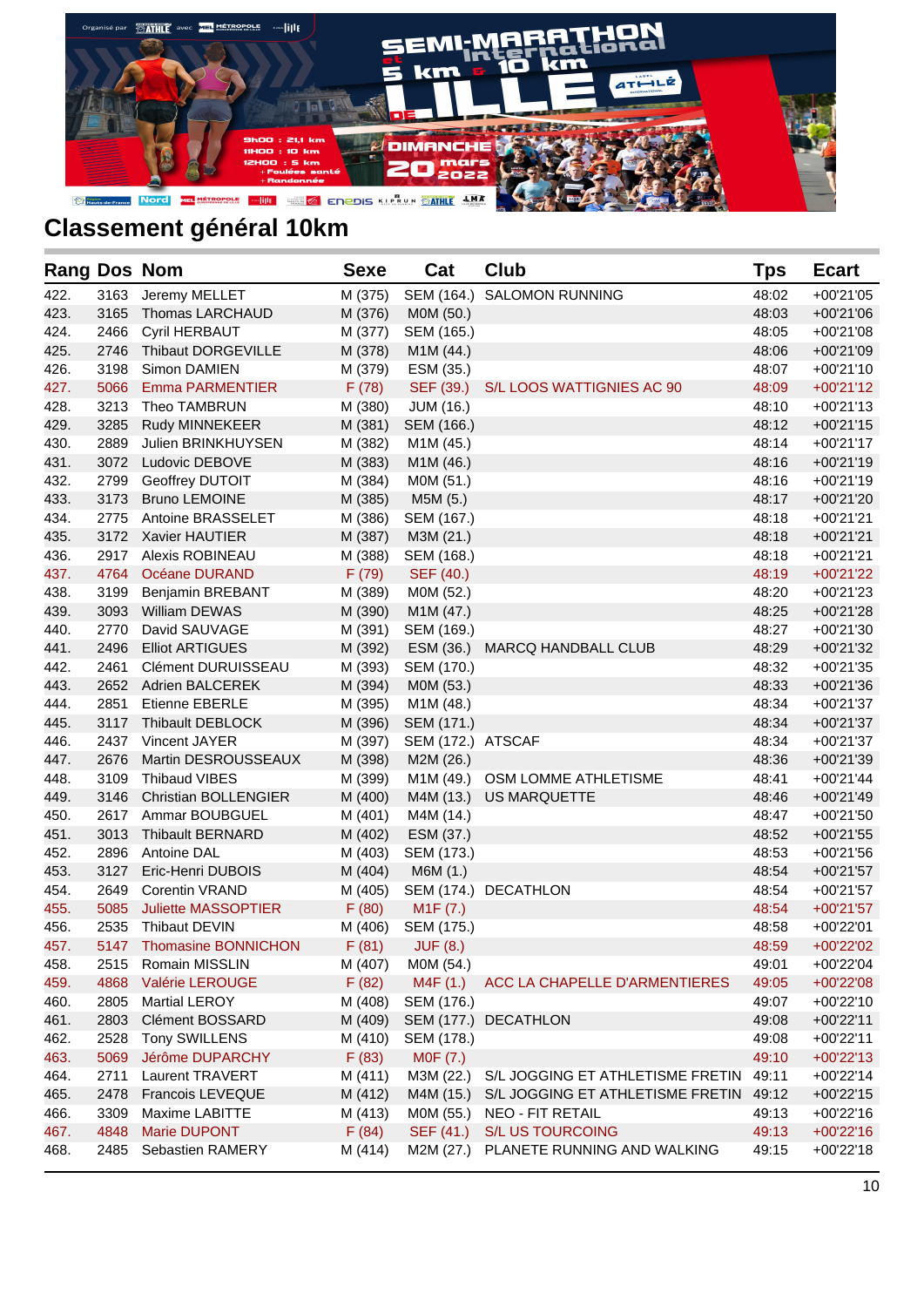

| <b>Rang Dos Nom</b> |      |                           | <b>Sexe</b> | Cat               | Club                                | Tps   | <b>Ecart</b> |
|---------------------|------|---------------------------|-------------|-------------------|-------------------------------------|-------|--------------|
| 469.                | 2806 | <b>Arnaud POETTE</b>      | M (415)     | M1M (50.)         | <b>MEL</b>                          | 49:16 | +00'22'19    |
| 470.                | 2490 | Julien BOURQUIN           | M (416)     | M1M (51.)         |                                     | 49:17 | +00'22'20    |
| 471.                | 2752 | Louis LEMAHIEU            | M (417)     | SEM (179.)        |                                     | 49:18 | +00'22'21    |
| 472.                | 2954 | Reda YELLES               | M (418)     | M1M (52.)         |                                     | 49:21 | +00'22'24    |
| 473.                | 2964 | <b>Matteo MASSI</b>       | M (419)     | SEM (180.)        |                                     | 49:21 | +00'22'24    |
| 474.                | 4563 | <b>Alice TABARY</b>       | F(85)       | SEF (42.)         |                                     | 49:26 | +00'22'29    |
| 475.                | 3210 | <b>Christian SIS</b>      | M (420)     | M5M (6.)          | <b>FABULOUS TEAM</b>                | 49:26 | +00'22'29    |
| 476.                | 2653 | Matthieu REMIOT           | M (421)     | M0M (56.)         | <b>DECATHLON</b>                    | 49:29 | +00'22'32    |
| 477.                | 2529 | François-Régis DE WITTE   | M (422)     | M0M (57.)         |                                     | 49:30 | $+00'22'33$  |
| 478.                | 4860 | <b>Mathilde WASSON</b>    | F(86)       | SEF (43.)         |                                     | 49:31 | +00'22'34    |
| 479.                | 3100 | Christian VANOOTEGHEM     | M (423)     | M3M (23.)         | OSM LOMME ATHLETISME                | 49:33 | +00'22'36    |
| 480.                | 3076 | Xavier MONKAREY           | M (424)     | M3M (24.)         |                                     | 49:36 | +00'22'39    |
| 481.                | 3176 | Vincent GOMBERT           | M (425)     | M4M (16.)         | OSM LOMME ATHLETISME                | 49:41 | $+00'22'44$  |
| 482.                | 3138 | <b>Brunp NOWAK</b>        | M (426)     | M3M (25.)         |                                     | 49:42 | +00'22'45    |
| 483.                | 2704 | Marc-Antoine DEGROOTE     | M (427)     | M0M (58.)         |                                     | 49:42 | $+00'22'45$  |
| 484.                | 2627 | Mikhail SYTENKOV          | M (428)     | SEM (181.)        |                                     | 49:48 | +00'22'51    |
| 485.                | 2522 | <b>Gerald HERNANDEZ</b>   | M (429)     | M2M (28.)         |                                     | 49:49 | $+00'22'52$  |
| 486.                | 2880 | Ivan PERRICHON            | M (430)     | M2M (29.)         |                                     | 49:49 | +00'22'52    |
| 487.                | 2997 | Guillaume VASSEUR         | M (431)     | M0M (59.)         |                                     | 49:49 | $+00'22'52$  |
| 488.                | 2644 | <b>Thibault CAUDRON</b>   | M (432)     | M2M (30.)         |                                     | 49:56 | +00'22'59    |
| 489.                | 2451 | Eric COULMONT             | M (433)     | M2M (31.)         |                                     | 49:58 | $+00'23'01$  |
| 490.                | 2415 | Rodolphe BOUCHER          | M (434)     | SEM (182.)        |                                     | 50:00 | $+00'23'03$  |
| 491.                | 2417 | Julien SCOLARI            | M (435)     | MOM (60.)         |                                     | 50:00 | +00'23'03    |
| 492.                | 5055 | Amélie AZZOUG             | F(87)       | SEF (44.)         |                                     | 50:00 | +00'23'03    |
| 493.                | 2481 | <b>Alexis COURTOIS</b>    | M (436)     | M0M (61.)         | <b>ENEDIS</b>                       | 50:01 | +00'23'04    |
| 494.                | 2814 | <b>Frederic SEGERS</b>    | M (437)     |                   | M3M (26.) ATHLETISME CLUB SECLINOIS | 50:03 | +00'23'06    |
| 495.                | 4794 | <b>Camille DEMKO</b>      | F(88)       | CAF (1.)          |                                     | 50:04 | $+00'23'07$  |
| 496.                | 2561 | Antoine CATTELOT          | M (438)     | M0M (62.)         |                                     | 50:04 | +00'23'07    |
| 497.                | 2542 | <b>Frederic POLAN</b>     | M (439)     |                   | M3M (27.) ARTOIS ATHLETISME*        | 50:05 | $+00'23'08$  |
| 498.                | 3316 | Charles DOCHE             | M (440)     | ESM (38.)         |                                     | 50:06 | +00'23'09    |
| 499.                | 5097 | Marie LE ROUX             | F(89)       | SEF (45.)         |                                     | 50:07 | $+00'23'10$  |
| 500.                | 2976 | Pierre LA ROCCA           | M (441)     | SEM (183.)        |                                     | 50:07 | +00'23'10    |
| 501.                | 2660 | Axel VANDENHOVE           | M (442)     | SEM (184.)        |                                     | 50:10 | $+00'23'13$  |
| 502.                | 4984 | Céline GUILBERT FRULEUX   | F(90)       | ESF (11.)         |                                     | 50:11 | $+00'23'14$  |
| 503.                | 2859 | Matthieu BETTINGER        | M (443)     | ESM (39.)         |                                     | 50:11 | $+00'23'14$  |
| 504.                | 3022 | Simon DESPRETZ            | M (444)     | SEM (185.)        |                                     | 50:11 | +00'23'14    |
| 505.                | 3156 | Jerome FREYTEL            | M (445)     | M3M (28.)         |                                     | 50:24 | +00'23'27    |
| 506.                | 3400 | Jerome FAY                | M (446)     | M1M (53.)         |                                     | 50:27 | +00'23'30    |
| 507.                | 3171 | Greg BOUVART              | M (447)     | M0M (63.)         | <b>TCLM</b>                         | 50:31 | +00'23'34    |
| 508.                | 2666 | Gaël SMAGGHE              | M (448)     | M1M (54.)         |                                     | 50:31 | +00'23'34    |
| 509.                | 2999 | Rodrigue LENOIR           | M (449)     | M1M (55.)         |                                     | 50:36 | +00'23'39    |
| 510.                | 3015 | Julien TAILLY             | M (450)     | SEM (186.)        |                                     | 50:38 | +00'23'41    |
| 511.                | 2897 | David DEBERGUE            | M (451)     | MOM (64.)         |                                     | 50:38 | $+00'23'41$  |
| 512.                | 3193 | Christophe TOTH           | M (452)     | M2M (32.)         |                                     | 50:39 | +00'23'42    |
| 513.                | 3295 | Juliette PODVIN           | M (453)     | M5M (7.)          |                                     | 50:41 | +00'23'44    |
| 514.                | 4775 | <b>Isabelle VIEILLARD</b> | F(91)       | M3F (9.)          |                                     | 50:42 | +00'23'45    |
| 515.                | 2613 | <b>Tristan DUPONT</b>     | M (454)     | SEM (187.) MAZARS |                                     | 50:42 | +00'23'45    |
|                     |      |                           |             |                   |                                     |       |              |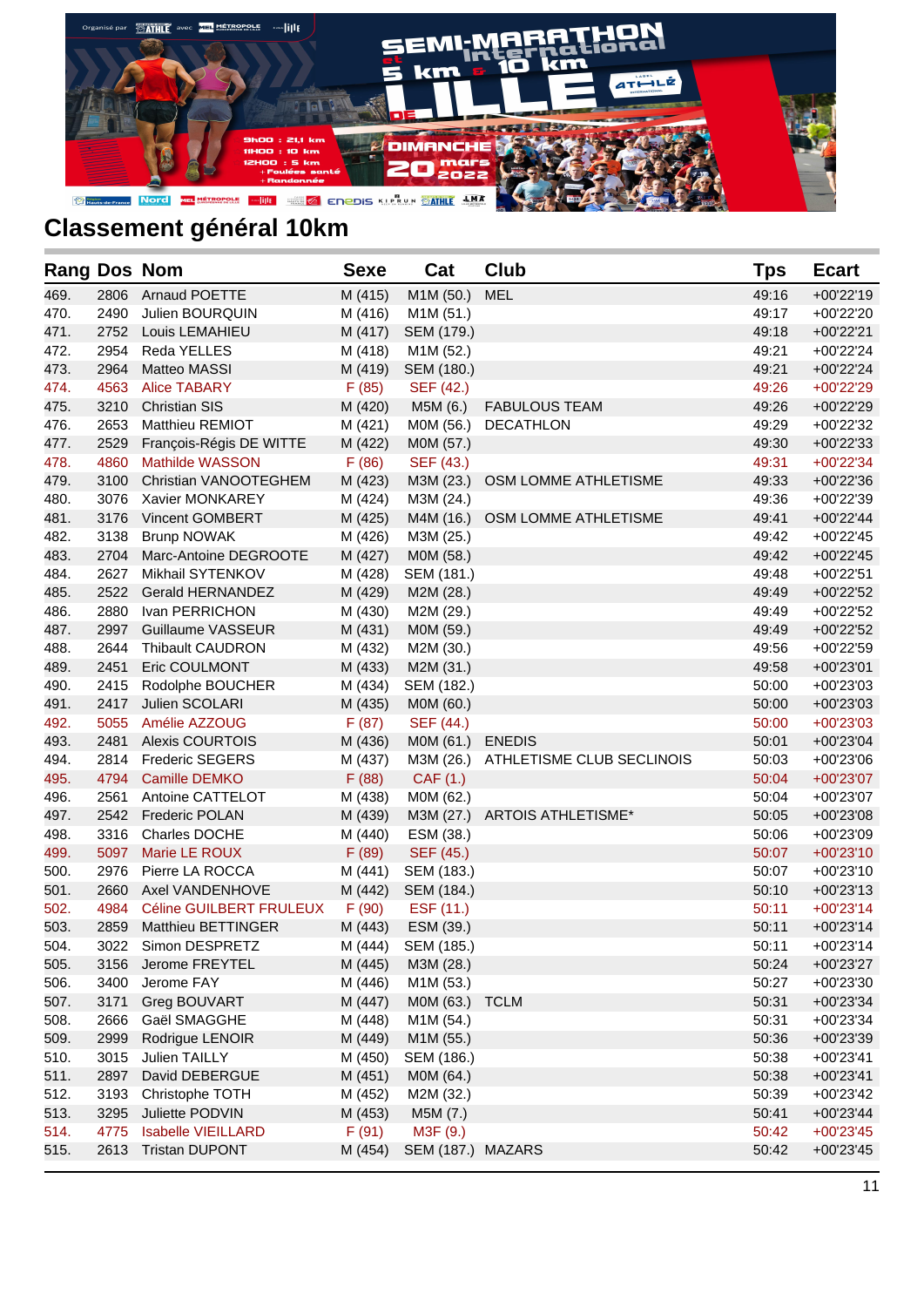

| <b>Rang Dos Nom</b> |      |                                | <b>Sexe</b> | Cat              | <b>Club</b>                         | <b>Tps</b> | <b>Ecart</b> |
|---------------------|------|--------------------------------|-------------|------------------|-------------------------------------|------------|--------------|
| 516.                | 2879 | Christophe RIBEYRE             | M (455)     | M3M (29.)        |                                     | 50:43      | $+00'23'46$  |
| 517.                | 2487 | <b>Maximilien DUHEM</b>        | M (456)     | M2M (33.)        |                                     | 50:45      | $+00'23'48$  |
| 518.                | 5155 | <b>Julie LESAFFRE</b>          | F(92)       | SEF (46.)        |                                     | 50:46      | $+00'23'49$  |
| 519.                | 4649 | <b>Christelle TICHOUX</b>      | F(93)       | M2F(2.)          |                                     | 50:53      | $+00'23'56$  |
| 520.                | 3277 | Iyad AFFES                     | M (457)     | M0M (65.)        |                                     | 50:53      | $+00'23'56$  |
| 521.                | 2801 | <b>Edouard BARBE</b>           | M (458)     | M0M (66.)        |                                     | 50:56      | $+00'23'59$  |
| 522.                | 4787 | <b>Julia TRACZ</b>             | F(94)       | SEF (47.)        |                                     | 50:57      | $+00'24'00$  |
| 523.                | 2715 | <b>Valentin MOUSSAY</b>        | M (459)     | SEM (188.)       |                                     | 50:57      | $+00'24'00$  |
| 524.                | 2558 | Redoine LACHGUER               | M (460)     | M1M (56.) ENEDIS |                                     | 50:58      | $+00'24'01$  |
| 525.                | 4843 | Carole FRANCQ                  | F(95)       | SEF (48.)        |                                     | 50:58      | $+00'24'01$  |
| 526.                | 2784 | <b>Florent LAVIELLE</b>        | M (461)     |                  | SEM (189.) WASQUEHAL TRIATHLON      | 50:58      | $+00'24'01$  |
| 527.                | 4849 | <b>Camille SAMPAIO</b>         | F(96)       | SEF (49.)        |                                     | 50:58      | $+00'24'01$  |
| 528.                | 3397 | <b>Gregory BUDON</b>           | M (462)     | M1M (57.)        | DECATHLON                           | 51:00      | $+00'24'03$  |
| 529.                | 5079 | Pauline VILLETTE               | F(97)       | MOF(8.)          | OSM LOMME ATHLETISME                | 51:01      | $+00'24'04$  |
| 530.                | 2695 | Jules FOUREZ                   | M (463)     | SEM (190.)       |                                     | 51:03      | +00'24'06    |
| 531.                | 5131 | <b>Nelly DECERF</b>            | F(98)       | M4F (2.)         | <b>ES ARQUES</b>                    | 51:04      | +00'24'07    |
| 532.                | 2791 | Jérôme STEVENS                 | M (464)     |                  | M2M (34.) ATHLETISME CLUB SECLINOIS | 51:04      | +00'24'07    |
| 533.                | 2914 | Vincent PUYDT                  | M (465)     | M2M (35.)        |                                     | 51:11      | $+00'24'14$  |
| 534.                | 4875 | <b>Sylvie DELFORGE</b>         | F (99)      | M4F (3.)         |                                     | 51:12      | $+00'24'15$  |
| 535.                | 4821 | <b>Helene BORRI</b>            | F(100)      | SEF (50.)        |                                     | 51:17      | +00'24'20    |
| 536.                | 2867 | Yaroshevskiy MIKHAIL           | M (466)     | SEM (191.)       |                                     | 51:18      | $+00'24'21$  |
| 537.                | 4910 | <b>Brenda Georgina MORALES</b> | F(101)      | SEF (51.)        |                                     | 51:18      | $+00'24'21$  |
| 538.                |      | 3112 Yves GEOFFFROY            | M (467)     | M6M (2.)         |                                     | 51:19      | +00'24'22    |
| 539.                | 5080 | <b>Aurelie GRADEL</b>          | F(102)      | MOF (9.)         |                                     | 51:19      | $+00'24'22$  |
| 540.                | 5022 | Sandrine LEFEBVRE              | F(103)      | SEF (52.)        |                                     | 51:19      | $+00'24'22$  |
| 541.                | 2426 | Jérémy DHAMELINCOURT           | M (468)     |                  | SEM (192.) FWA CROSSFIT             | 51:20      | $+00'24'23$  |
| 542.                | 4901 | <b>Camille GOFFINET</b>        | F(104)      | SEF (53.)        |                                     | 51:20      | $+00'24'23$  |
| 543.                | 2910 | <b>Renaud ELOIR</b>            | M (469)     | ESM (40.)        |                                     | 51:20      | $+00'24'23$  |
| 544.                | 2605 | Johnny BASTIEN                 | M (470)     | M0M (67.)        |                                     | 51:21      | $+00'24'24$  |
| 545.                | 4625 | <b>Ophelie VENDEMBEUCHE</b>    | F(105)      | SEF (54.)        |                                     | 51:23      | $+00'24'26$  |
| 546.                | 5125 | <b>Anne-Sophie SCHMITT</b>     | F(106)      | M0F (10.)        | <b>RUN'IN CLUB</b>                  | 51:23      | $+00'24'26$  |
| 547.                | 3230 | Éric HACHULLA                  | M (471)     | M5M (8.)         | S/L LOOS WATTIGNIES AC 90           | 51:24      | $+00'24'27$  |
| 548.                | 2794 | <b>Benjamin TONTALE</b>        | M (472)     | SEM (193.)       | DECATHLON                           | 51:29      | +00'24'32    |
| 549.                | 2834 | Fabian HVALA                   | M (473)     | SEM (194.)       |                                     | 51:30      | $+00'24'33$  |
| 550.                | 2492 | <b>Bruno STEMPIEN</b>          | M (474)     | M4M (17.)        |                                     | 51:30      | $+00'24'33$  |
| 551.                |      | 3029 Youssef MAALOUM           | M (475)     | M1M (58.)        |                                     | 51:32      | +00'24'35    |
| 552.                | 2929 | Edenir SILVEIRA PONCIANO       | M (476)     | SEM (195.)       |                                     | 51:37      | +00'24'40    |
| 553.                | 4837 | Janique MOUTON                 | F (107)     | M4F (4.)         |                                     | 51:37      | +00'24'40    |
| 554.                | 4556 | Justine COCHARD                | F(108)      | SEF (55.)        |                                     | 51:38      | $+00'24'41$  |
| 555.                | 5150 | <b>Amandine ROBERT</b>         | F (109)     | SEF (56.)        |                                     | 51:39      | $+00'24'42$  |
| 556.                | 5123 | <b>Magalie ELIAS</b>           | F(110)      | M1F(8.)          |                                     | 51:39      | $+00'24'42$  |
| 557.                | 4541 | <b>Héloïse LANCIAUX</b>        | F(111)      | SEF (57.)        |                                     | 51:39      | $+00'24'42$  |
| 558.                | 4577 | Fern PHILLIP-MAHON             | F(112)      | SEF (58.)        |                                     | 51:40      | $+00'24'43$  |
| 559.                | 2455 | Ronald LACROSSE                | M (477)     | M0M (68.)        |                                     | 51:41      | $+00'24'44$  |
| 560.                | 2691 | Mathieu GONBERT                | M (478)     | M2M (36.)        |                                     | 51:42      | +00'24'45    |
| 561.                | 2852 | Maxime THEVENOT                | M (479)     | SEM (196.)       |                                     | 51:42      | $+00'24'45$  |
| 562.                | 3247 | <b>Frederic CROCCEL</b>        | M (480)     | M4M (18.)        |                                     | 51:43      | +00'24'46    |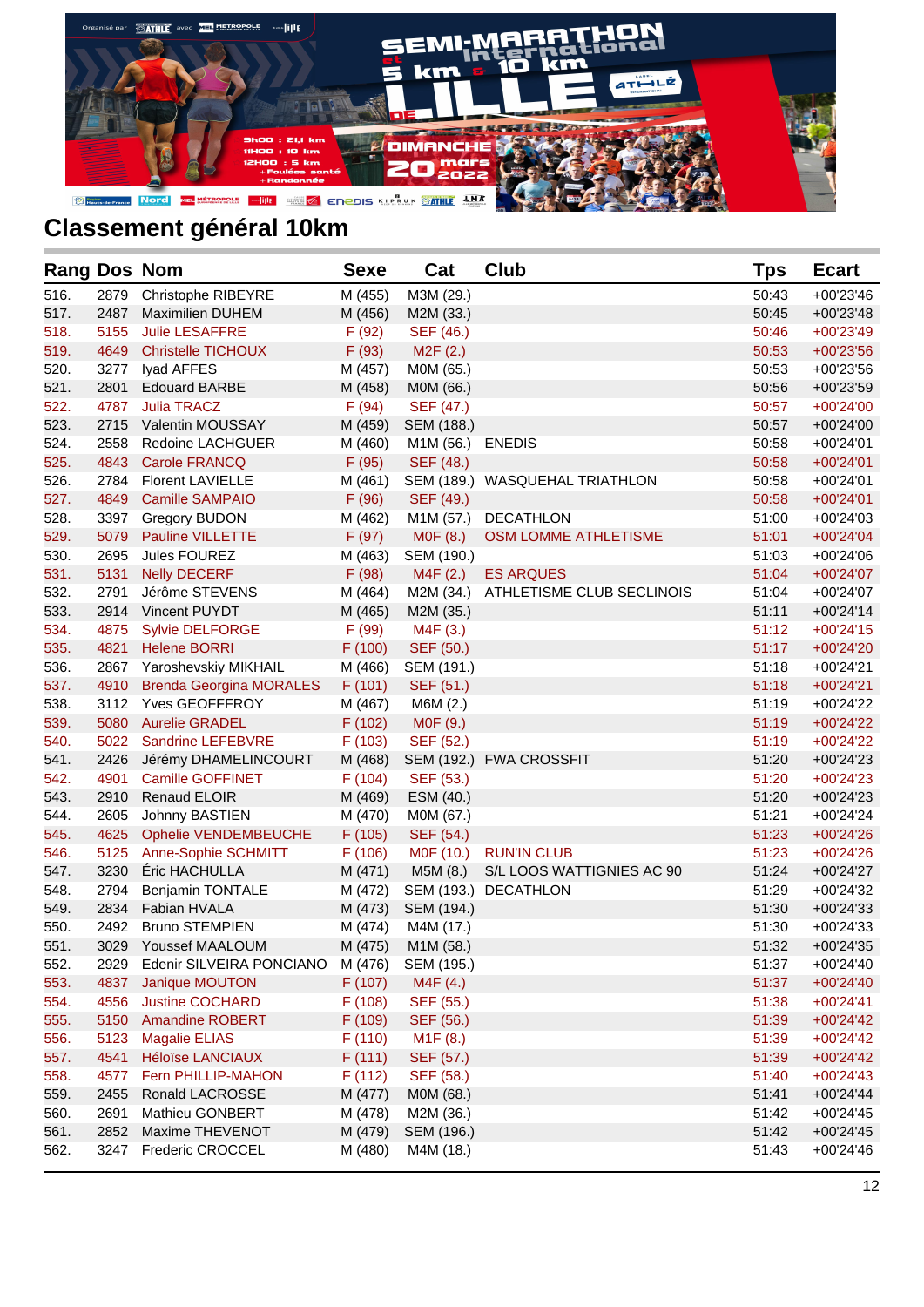

| <b>Rang Dos Nom</b> |      |                               | <b>Sexe</b> | Cat                   | <b>Club</b>                  | Tps   | <b>Ecart</b> |
|---------------------|------|-------------------------------|-------------|-----------------------|------------------------------|-------|--------------|
| 563.                | 5103 | Sophie PEREIRA                | F(113)      | SEF (59.)             |                              | 51:48 | $+00'24'51$  |
| 564.                | 3164 | Hugo CLABAUT                  | M (481)     | SEM (197.)            |                              | 51:48 | $+00'24'51$  |
| 565.                | 3188 | <b>Quentin MASSE</b>          | M (482)     | M1M (59.)             |                              | 51:48 | $+00'24'51$  |
| 566.                | 5180 | <b>Corine MENIN</b>           | F(114)      | SEF (60.)             | <b>S/L LILLE UC</b>          | 51:50 | $+00'24'53$  |
| 567.                | 4851 | Macha TETART                  | F(115)      | SEF (61.)             |                              | 51:50 | $+00'24'53$  |
| 568.                | 2422 | <b>Eric MONCHAUX</b>          | M (483)     | M3M (30.)             |                              | 51:52 | $+00'24'55$  |
| 569.                | 5019 | <b>Antoine LOURME</b>         | F(116)      | M <sub>1</sub> F (9.) |                              | 51:54 | $+00'24'57$  |
| 570.                | 4646 | <b>Lise DUGAUTIER</b>         | F(117)      | SEF (62.)             | CAISSE D EPARGNE HAUTS DE    | 51:57 | $+00'25'00$  |
| 571.                | 2543 | Nathan RAULT                  | M (484)     | SEM (198.)            |                              | 51:57 | $+00'25'00$  |
| 572.                | 4792 | <b>Flora BERTH</b>            | F(118)      | SEF (63.)             |                              | 51:58 | $+00'25'01$  |
| 573.                | 2702 | <b>Olivier ESCANDE</b>        | M (485)     | SEM (199.)            |                              | 51:58 | $+00'25'01$  |
| 574.                | 3104 | Nicolas FIEVEZ                | M (486)     | M5M (9.)              | OSM LOMME ATHLETISME         | 51:59 | +00'25'02    |
| 575.                | 2820 | Philippe PESIN                | M (487)     | M3M (31.)             |                              | 52:00 | $+00'25'03$  |
| 576.                | 5060 | Camille PERROT                | F(119)      | M0F (11.)             |                              | 52:01 | $+00'25'04$  |
| 577.                | 2881 | Geoffroy CLAUDE               | M (488)     |                       | SEM (200.) AGENCE DN'D       | 52:01 | $+00'25'04$  |
| 578.                | 3010 | Pascal BATTRAUD               | M (489)     | M5M (10.)             |                              | 52:02 | $+00'25'05$  |
| 579.                | 2827 | <b>Baptiste THEETEN</b>       | M (490)     | SEM (201.)            |                              | 52:02 | $+00'25'05$  |
| 580.                | 2744 | Marc BOUTEZ                   | M (491)     |                       | M3M (32.) S/L CG HAUBOURDIN  | 52:02 | $+00'25'05$  |
| 581.                | 3201 | Cedryk DOMERGUE               | M (492)     | M0M (69.)             |                              | 52:03 | $+00'25'06$  |
| 582.                | 5202 | Marie Sarah DE BREYNE         | F(120)      | SEF (64.)             |                              | 52:08 | $+00'25'11$  |
| 583.                | 5092 | <b>Auriane LAVAL</b>          | F(121)      | ESF (12.)             |                              | 52:10 | $+00'25'13$  |
| 584.                | 4947 | <b>Marion GAVEL GUILLEMOT</b> | F(122)      | M3F (10.)             |                              | 52:11 | $+00'25'14$  |
| 585.                | 3204 | Rodolphe LAURENCE             | M (493)     | M0M (70.)             |                              | 52:13 | $+00'25'16$  |
| 586.                | 2477 | <b>Francis BERTHET</b>        | M (494)     | M5M (11.)             | <b>TOUCH RUGBY</b>           | 52:13 | $+00'25'16$  |
| 587.                | 3091 | Dimitri BIRLOUEZ              | M (495)     | SEM (202.)            |                              | 52:13 | $+00'25'16$  |
| 588.                | 3307 | Jérôme CARBONE                | M (496)     | SEM (203.)            |                              | 52:16 | +00'25'19    |
| 589.                | 4788 | <b>Constance GALET</b>        | F(123)      | ESF (13.)             |                              | 52:16 | $+00'25'19$  |
| 590.                | 2899 | Thomas ELOIR                  | M (497)     | SEM (204.)            |                              | 52:18 | $+00'25'21$  |
| 591.                | 2654 | Jérémy JOUSSE                 | M (498)     | M1M (60.)             | <b>DECATHLON</b>             | 52:21 | $+00'25'24$  |
| 592.                | 5040 | Jeanne ROBILLIART             | F(124)      | ESF (14.)             |                              | 52:22 | +00'25'25    |
| 593.                | 2783 | <b>Laurent GAUDRON</b>        | M (499)     | M5M (12.)             |                              | 52:24 | $+00'25'27$  |
| 594.                | 4784 | Sophie ISAMBOURG              | F(125)      | M0F (12.) ASLA        |                              | 52:25 | +00'25'28    |
| 595.                | 4545 | Oceane MAHIEUX                | F(126)      | ESF (15.)             | <b>CROSSFIT</b>              | 52:26 | +00'25'29    |
| 596.                | 2842 | Grégory PYCK                  | M (500)     | SEM (205.)            |                              | 52:29 | +00'25'32    |
| 597.                | 2716 | Benjamin VANDEWALLE           | M (501)     | SEM (206.)            |                              | 52:30 | $+00'25'33$  |
| 598.                | 3186 | Pierric MASSE                 | M (502)     | M2M (37.)             |                              | 52:30 | +00'25'33    |
| 599.                | 2749 | Xavier MALANDAIN              | M (503)     | M4M (19.)             |                              | 52:31 | +00'25'34    |
| 600.                | 2651 | Johan JUSTICE                 | M (504)     | M1M (61.)             |                              | 52:39 | +00'25'42    |
| 601.                | 5194 | <b>Apolline COASNE</b>        | F(127)      | SEF (65.)             |                              | 52:40 | $+00'25'43$  |
| 602.                | 2628 | Pierre BEAURAIN               | M (505)     | MOM (71.)             |                              | 52:40 | +00'25'43    |
| 603.                | 4850 | <b>Emmanuelle NAUDEAU</b>     | F(128)      | M0F (13.)             | S/L CLUB ATHLETIQUE VRIGNOIS | 52:43 | +00'25'46    |
| 604.                | 3328 | Pierre VANPOULLE              | M (506)     | SEM (207.)            |                              | 52:44 | +00'25'47    |
| 605.                | 3106 | Maxence JONVEL                | M (507)     | SEM (208.)            |                              | 52:44 | +00'25'47    |
| 606.                | 2832 | <b>Baptiste DUCRUIT</b>       | M (508)     | SEM (209.)            |                              | 52:46 | +00'25'49    |
| 607.                | 2435 | Sebastien JOST                | M (509)     | M1M (62.)             |                              | 52:50 | +00'25'53    |
| 608.                | 4729 | <b>Iris SINGERY</b>           | F (129)     | SEF (66.)             |                              | 52:50 | $+00'25'53$  |
| 609.                | 4738 | Sophie DE FELICE              | F(130)      | SEF (67.)             |                              | 52:50 | $+00'25'53$  |
|                     |      |                               |             |                       |                              |       |              |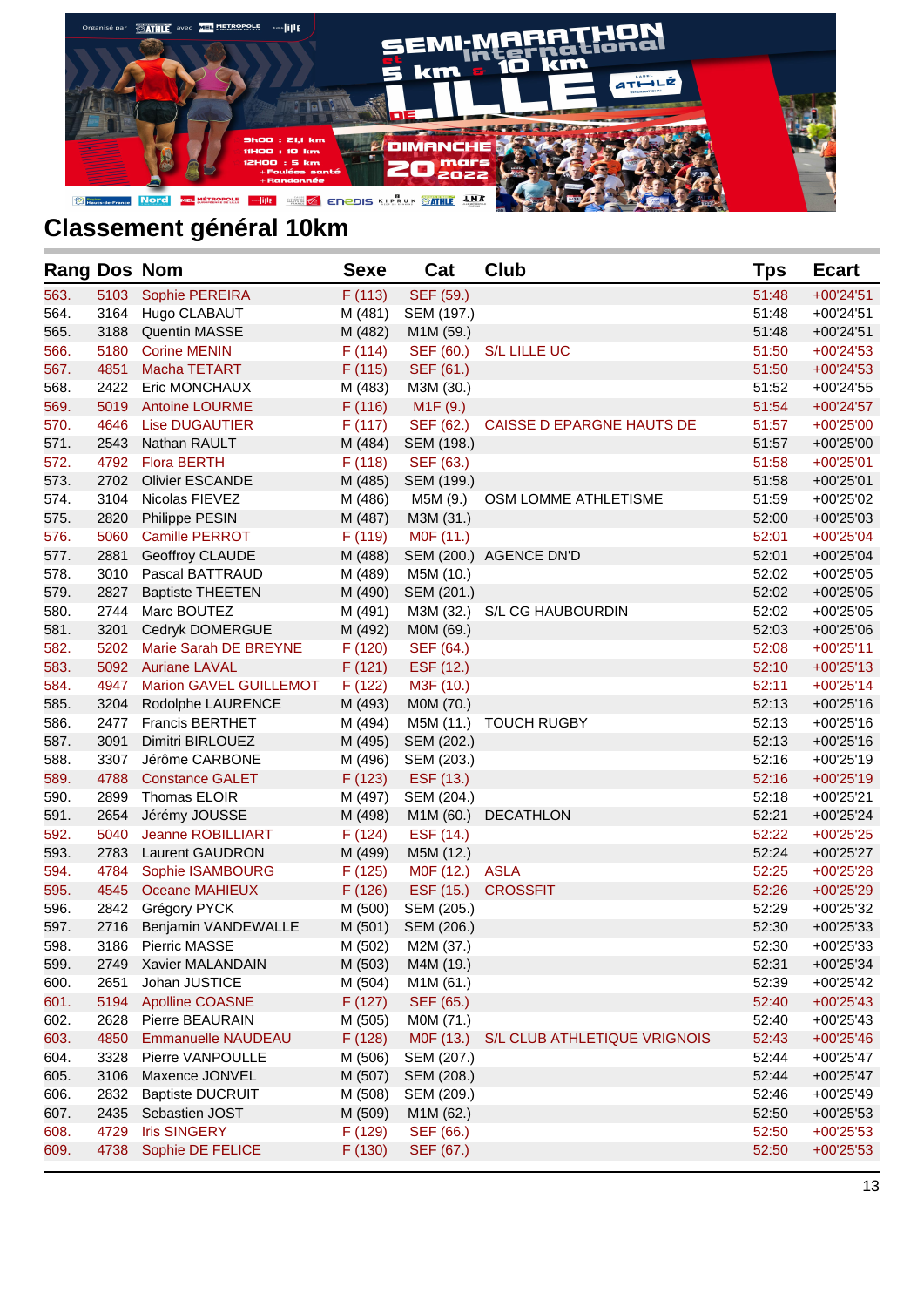

| <b>Rang Dos Nom</b> |      |                           | <b>Sexe</b> | Cat                    | <b>Club</b>                     | Tps   | <b>Ecart</b>             |
|---------------------|------|---------------------------|-------------|------------------------|---------------------------------|-------|--------------------------|
| 610.                | 2717 | Matthieu JOURDAIN         | M (510)     | M1M (63.)              |                                 | 52:50 | +00'25'53                |
| 611.                | 2822 | Jérémy LOMBART            | M(511)      | M0M (72.)              |                                 | 52:54 | $+00'25'57$              |
| 612.                | 2725 | <b>Fabrice CAILLIAUX</b>  | M (512)     |                        | M2M (38.) VILLE DE LILLE        | 52:55 | +00'25'58                |
| 613.                | 4991 | Ana ACOSTA                | F(131)      | SEF (68.)              |                                 | 53:00 | $+00'26'03$              |
| 614.                | 5072 | <b>France GUAGUERE</b>    | F(132)      | M2F (3.)               | OSM LOMME ATHLETISME            | 53:02 | $+00'26'05$              |
| 615.                | 5089 | <b>Berengere GOENSE</b>   | F(133)      | M3F (11.)              | S/L ATHLETIC CLUB DE MARGNY LES | 53:03 | +00'26'06                |
| 616.                | 2572 | Jordy LINARES             | M (513)     | SEM (210.)             |                                 | 53:05 | +00'26'08                |
| 617.                | 3014 | Thibaut BREFFEIL          | M (514)     | M0M (73.)              |                                 | 53:05 | +00'26'08                |
| 618.                | 4711 | Léa BASUYAU               | F(134)      | ESF (16.)              |                                 | 53:06 | +00'26'09                |
| 619.                | 4898 | Marine DELTOUR            | F(135)      | SEF (69.)              |                                 | 53:10 | $+00'26'13$              |
| 620.                | 5132 | Isabelle HAZEBROUCQ       | F(136)      | M <sub>1</sub> F (10.) |                                 | 53:12 | $+00'26'15$              |
| 621.                | 3074 | Grégory GOSSEAU           | M (515)     | SEM (211.)             |                                 | 53:13 | $+00'26'16$              |
| 622.                | 3276 | Victor BECKER             | M (516)     | ESM (41.)              |                                 | 53:14 | +00'26'17                |
| 623.                | 3283 | Patrick FUSTER            | M (517)     | M5M (13.)              |                                 | 53:15 | $+00'26'18$              |
| 624.                | 2414 | Thierry COLLET            | M (518)     | M5M (14.)              | S/L AC VILLENEUVE D'ASCQ        | 53:17 | +00'26'20                |
| 625.                | 2629 | Thomas NOGUERA            | M (519)     | M0M (74.)              |                                 | 53:17 | +00'26'20                |
| 626.                | 3102 | Eric DELANNOY             | M (520)     | M5M (15.)              | OSM LOMME ATHLETISME            | 53:19 | +00'26'22                |
| 627.                | 4690 | <b>Justine DELEBARRE</b>  | F(137)      | SEF (70.)              |                                 | 53:19 | +00'26'22                |
| 628.                | 3033 | Éric BIGOTTE              | M (521)     | M3M (33.)              | PHALEMPIN AC                    | 53:19 | +00'26'22                |
| 629.                | 5037 | Clémence MY-BONEL         | F(138)      | SEF (71.)              | PHALEMPIN AC                    | 53:19 | +00'26'22                |
| 630.                | 2982 | <b>Clément RICHARD</b>    | M (522)     | M0M (75.)              |                                 | 53:20 | +00'26'23                |
| 631.                | 3179 | <b>Thibaut COLLING</b>    | M (523)     | M0M (76.)              |                                 | 53:23 | +00'26'26                |
| 632.                | 5020 | <b>Anaïs BARRIOL</b>      | F(139)      | SEF (72.)              |                                 | 53:25 | $+00'26'28$              |
| 633.                | 2507 | David KAUFFMANN           | M (524)     | M1M (64.)              |                                 | 53:26 | +00'26'29                |
| 634.                | 5014 | <b>Mathilde SPRIET</b>    | F(140)      | SEF (73.)              |                                 | 53:26 | +00'26'29                |
| 635.                | 2920 | Jonathan BERTERO          | M (525)     | SEM (212.)             |                                 | 53:27 | +00'26'30                |
| 636.                | 2614 | Geoffrey DELGARDE         | M (526)     | M1M (65.)              |                                 | 53:30 | +00'26'33                |
| 637.                | 4828 | <b>Manon METROP</b>       | F(141)      | SEF (74.)              |                                 | 53:31 | $+00'26'34$              |
| 638.                | 4937 | <b>Claire LECRIQUE</b>    | F(142)      | SEF (75.)              |                                 | 53:31 | $+00'26'34$              |
| 639.                | 2425 | <b>Adrien DANIEL</b>      | M (527)     | SEM (213.)             |                                 | 53:31 | $+00'26'34$              |
| 640.                | 2882 | Fabien DEFOSSEZ           | M (529)     | SEM (215.)             |                                 | 53:33 | +00'26'36                |
| 641.                | 2694 | Lionel SANQUER            | M (530)     | M3M (34.)              |                                 | 53:35 | +00'26'38                |
| 642.                | 3069 | <b>Mathieu MARTIN</b>     | M (531)     | SEM (216.)             |                                 | 53:35 | +00'26'38                |
| 643.                | 2587 | Idir DEBAIB               | M (532)     | SEM (217.) MAZARS      |                                 | 53:38 | $+00'26'41$              |
| 644.                | 4825 | Élise CLET                | F(143)      |                        | M1F (11.) ATHLETISME CLUB       | 53:39 | +00'26'42                |
| 645.                |      | 2604 Etienne CORDIER      | M (533)     |                        | M1M (66.) RONCHIN ATHLETIC CLUB | 53:43 | $+00'26'46$              |
| 646.                |      | 5110 Sandrine VANDEVOORDE | F(144)      |                        | M0F (14.) OSM LOMME ATHLETISME  | 53:43 | $+00'26'46$              |
| 647.                | 2747 | Yann DE MAEN              | M (534)     | SEM (218.)             |                                 | 53:45 | +00'26'48                |
| 648.                | 5128 | Diane DE CHAMBURE         | F(145)      | SEF (76.)              |                                 | 53:46 | +00'26'49                |
| 649.                | 4706 | Josephine LARGY           | F(146)      | SEF (77.)              | <b>O'TERA</b>                   | 53:46 | +00'26'49                |
| 650.                | 3065 | <b>Fabien MAZARS</b>      | M (535)     | M2M (39.)              | <b>SNCF</b>                     | 53:48 | $+00'26'51$              |
| 651.                | 3320 | Loïc VANDERSCHILT         | M (536)     | M1M (67.)              | <b>SNCF</b>                     | 53:49 | +00'26'52                |
| 652.                | 2444 | Pierre FOURCADE           | M (537)     | M6M (3.)               | <b>CAMBRAI TRIATHLON</b>        | 53:50 |                          |
| 653.                | 2831 | Maxence LECAT             | M (538)     | SEM (219.)             |                                 | 53:51 | $+00'26'53$<br>+00'26'54 |
| 654.                | 2462 | Pascal BOUEZ              | M (539)     | M2M (40.)              | KARATE CLUB MOUVAUX             | 53:53 | +00'26'56                |
| 655.                | 3126 | Younes BENOUALY           | M (540)     | M1M (68.)              |                                 | 53:53 | +00'26'56                |
| 656.                | 2841 | Alain EGOT                | M (541)     |                        | M4M (20.) NEO SOFT              | 53:55 | +00'26'58                |
|                     |      |                           |             |                        |                                 |       |                          |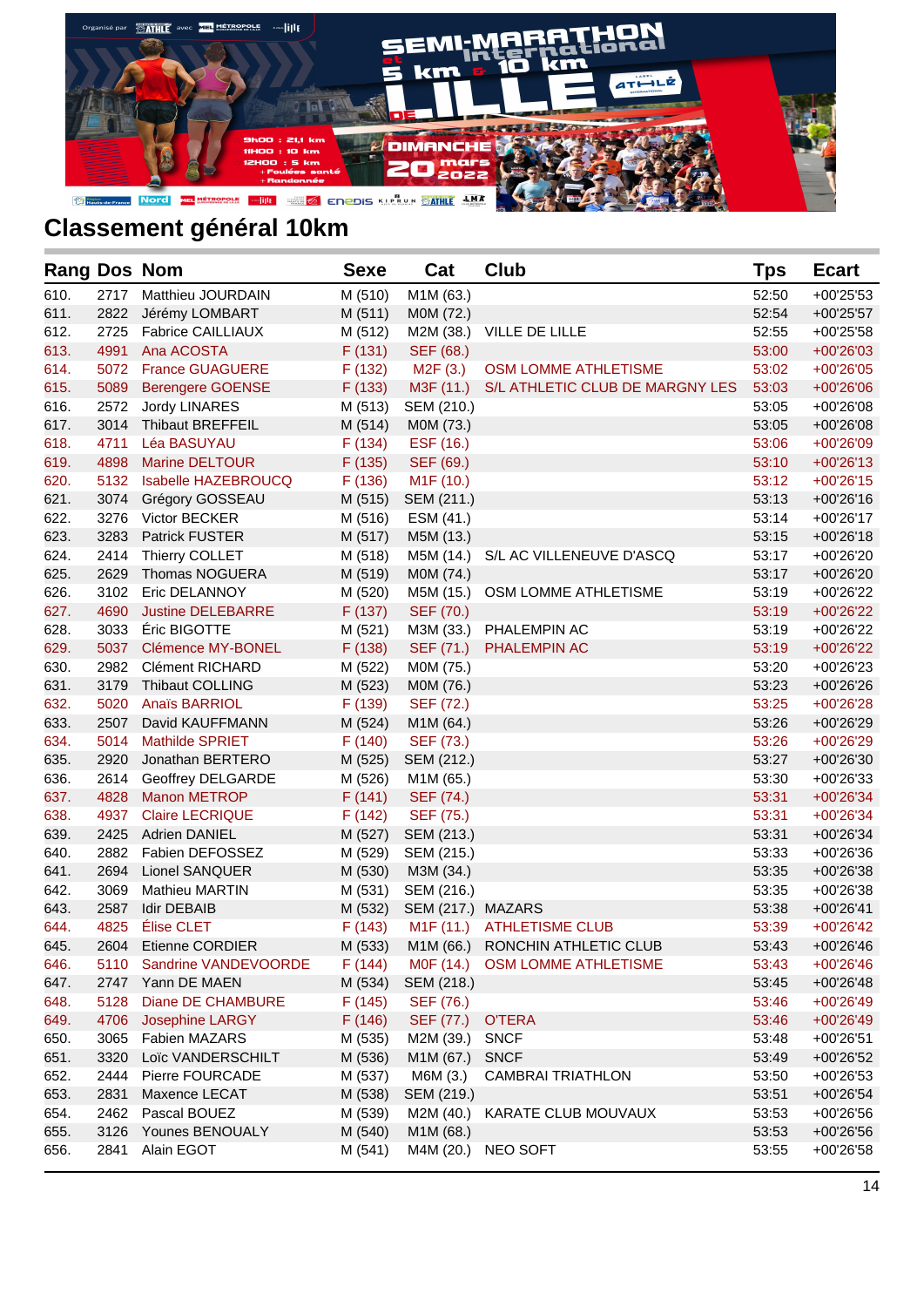

| <b>Rang Dos Nom</b> |      |                           | <b>Sexe</b> | Cat                    | <b>Club</b>                   | <b>Tps</b> | <b>Ecart</b> |
|---------------------|------|---------------------------|-------------|------------------------|-------------------------------|------------|--------------|
| 657.                | 5056 | <b>Eloïse GERVAISE</b>    | F(147)      | M <sub>1</sub> F (12.) |                               | 53:55      | +00'26'58    |
| 658.                | 3233 | Christophe VANDEVOIR      | M (542)     | M2M (41.)              |                               | 53:55      | +00'26'58    |
| 659.                | 2961 | Luc MADOU                 | M (543)     | M3M (35.)              | <b>CABINET LUC MADOU</b>      | 53:56      | +00'26'59    |
| 660.                | 2630 | Rion ASSOUMANI            | M (544)     | M1M (69.)              |                               | 53:56      | +00'26'59    |
| 661.                | 2840 | Hugo BARON                | M (545)     | SEM (220.) KPMG        |                               | 53:57      | +00'27'00    |
| 662.                | 5126 | Angèle PARESYS            | F(148)      | SEF (78.)              |                               | 53:58      | $+00'27'01$  |
| 663.                | 3071 | Nicolas GENIS             | M (546)     | SEM (221.)             |                               | 53:59      | +00'27'02    |
| 664.                | 2995 | Alexis GAI                | M (547)     | SEM (222.)             |                               | 54:00      | +00'27'03    |
| 665.                | 4926 | <b>Pauline BROSSE</b>     | F(149)      | SEF (79.)              |                               | 54:01      | $+00'27'04$  |
| 666.                | 4714 | <b>Dominica WECXSTEEN</b> | F(150)      | M <sub>2</sub> F (4.)  |                               | 54:01      | +00'27'04    |
| 667.                | 4861 | <b>Helene LAUDE</b>       | F(151)      | M <sub>2</sub> F (5.)  |                               | 54:02      | $+00'27'05$  |
| 668.                | 2792 | Nicolas BESSOLES          | M (548)     | SEM (223.)             |                               | 54:03      | +00'27'06    |
| 669.                | 2735 | <b>Benjamin CARROUGE</b>  | M (549)     | SEM (224.)             |                               | 54:05      | +00'27'08    |
| 670.                | 2812 | <b>Pierrick MARTIN</b>    | M (550)     | M0M (77.)              |                               | 54:07      | +00'27'10    |
| 671.                | 4717 | Yéléna LE GUILLOU         | F(152)      | SEF (80.)              |                               | 54:10      | $+00'27'13$  |
| 672.                | 3203 | Corentin DELHON-BUGARD    | M (551)     | ESM (42.)              |                               | 54:10      | +00'27'13    |
| 673.                | 4752 | <b>Geraldine LEDUC</b>    | F(153)      | M <sub>2</sub> F (6.)  | <b>DECATHLON</b>              | 54:13      | $+00'27'16$  |
| 674.                | 4626 | Angele GREBERT            | F(154)      | SEF (81.)              |                               | 54:13      | $+00'27'16$  |
| 675.                | 4839 | <b>Justine DEFOSSEZ</b>   | F(155)      | SEF (82.)              |                               | 54:15      | $+00'27'18$  |
| 676.                | 3017 | Jean-Baptiste LITOT       | M (552)     | M1M (70.)              |                               | 54:17      | +00'27'20    |
| 677.                | 5087 | Nassera OMARI             | F(156)      | M3F (12.)              |                               | 54:17      | +00'27'20    |
| 678.                | 2663 | <b>Erik PFLIEGER</b>      | M (553)     | M0M (78.)              |                               | 54:18      | +00'27'21    |
| 679.                | 2429 | Ludovic VRAMMOUT          | M (554)     | SEM (225.)             |                               | 54:21      | +00'27'24    |
| 680.                | 5136 | <b>Fanny KRUPA</b>        | F(157)      | SEF (83.)              |                               | 54:22      | +00'27'25    |
| 681.                | 5140 | Léa TIERTANT              | F(158)      | SEF (84.)              |                               | 54:23      | +00'27'26    |
| 682.                | 2743 | Louis FAURE               | M (555)     | SEM (226.)             |                               | 54:24      | +00'27'27    |
| 683.                | 2412 | <b>Adrien MAGNIER</b>     | M (556)     | M0M (79.)              |                               | 54:28      | $+00'27'31$  |
| 684.                | 4552 | Chenu ELODIE              | F (159)     | M0F (15.)              |                               | 54:28      | $+00'27'31$  |
| 685.                | 2428 | <b>Tony MORANT</b>        | M (557)     | M1M (71.)              |                               | 54:29      | +00'27'32    |
| 686.                | 4639 | <b>Marie LIPS</b>         | F(160)      | SEF (85.)              |                               | 54:30      | +00'27'33    |
| 687.                | 3325 | Marc Antoine DACHEUX      | M (558)     | SEM (227.)             |                               | 54:33      | +00'27'36    |
| 688.                | 2798 | <b>Benjamin LEUPE</b>     | M (559)     | MOM (80.)              |                               | 54:34      | +00'27'37    |
| 689.                | 2818 | <b>Frederic LEUPE</b>     | M (560)     | M6M (4.)               |                               | 54:35      | +00'27'38    |
| 690.                | 4818 | <b>Monique DYM</b>        | F(161)      | M4F (5.)               | RONCHIN ATHLETIC CLUB         | 54:36      | +00'27'39    |
| 691.                | 5017 | Sophie MCGANNAN           | F(162)      | SEF (86.)              |                               | 54:37      | +00'27'40    |
| 692.                | 5206 | <b>Alix DELECAUT</b>      | F(163)      | SEF (87.)              |                               | 54:37      | +00'27'40    |
| 693.                | 4694 | <b>Marianne D'HAENE</b>   | F(164)      | M3F (13.)              | <b>IJA</b>                    | 54:37      | +00'27'40    |
| 694.                | 2574 | Thomas FICHAUX            | M (561)     | M1M (72.)              | IJА                           | 54:38      | +00'27'41    |
| 695.                | 4695 | <b>Flore DERCOURT</b>     | F(165)      | SEF (88.)              | <b>IJA</b>                    | 54:38      | $+00'27'41$  |
| 696.                | 3007 | <b>Richard NORMAND</b>    | M (562)     | M0M (81.)              |                               | 54:38      | +00'27'41    |
| 697.                | 3336 | Malek CHAGAH              | M (563)     | M5M (16.)              | CONSEIL DEPARTEMENTAL DU NORD | 54:38      | $+00'27'41$  |
| 698.                | 4630 | Sophie LEBLANC            | F(166)      | M <sub>1</sub> F (13.) | RONCHIN ATHLETIC CLUB         | 54:39      | +00'27'42    |
| 699.                | 4955 | Anissa FERCHICHI          | F(167)      | SEF (89.)              |                               | 54:39      | $+00'27'42$  |
| 700.                | 3302 | Cyril HENON               | M (564)     | M1M (73.)              |                               | 54:39      | +00'27'42    |
| 701.                | 3001 | Yoann HUMBERT             | M (565)     | SEM (228.)             | <b>INGEROP</b>                | 54:39      | +00'27'42    |
| 702.                | 4954 | Leila LABADI              | F(168)      | M0F (16.)              |                               | 54:40      | +00'27'43    |
| 703.                | 2494 | <b>Emmanuel WATERLOT</b>  | M (566)     | M2M (42.)              |                               | 54:40      | $+00'27'43$  |
|                     |      |                           |             |                        |                               |            |              |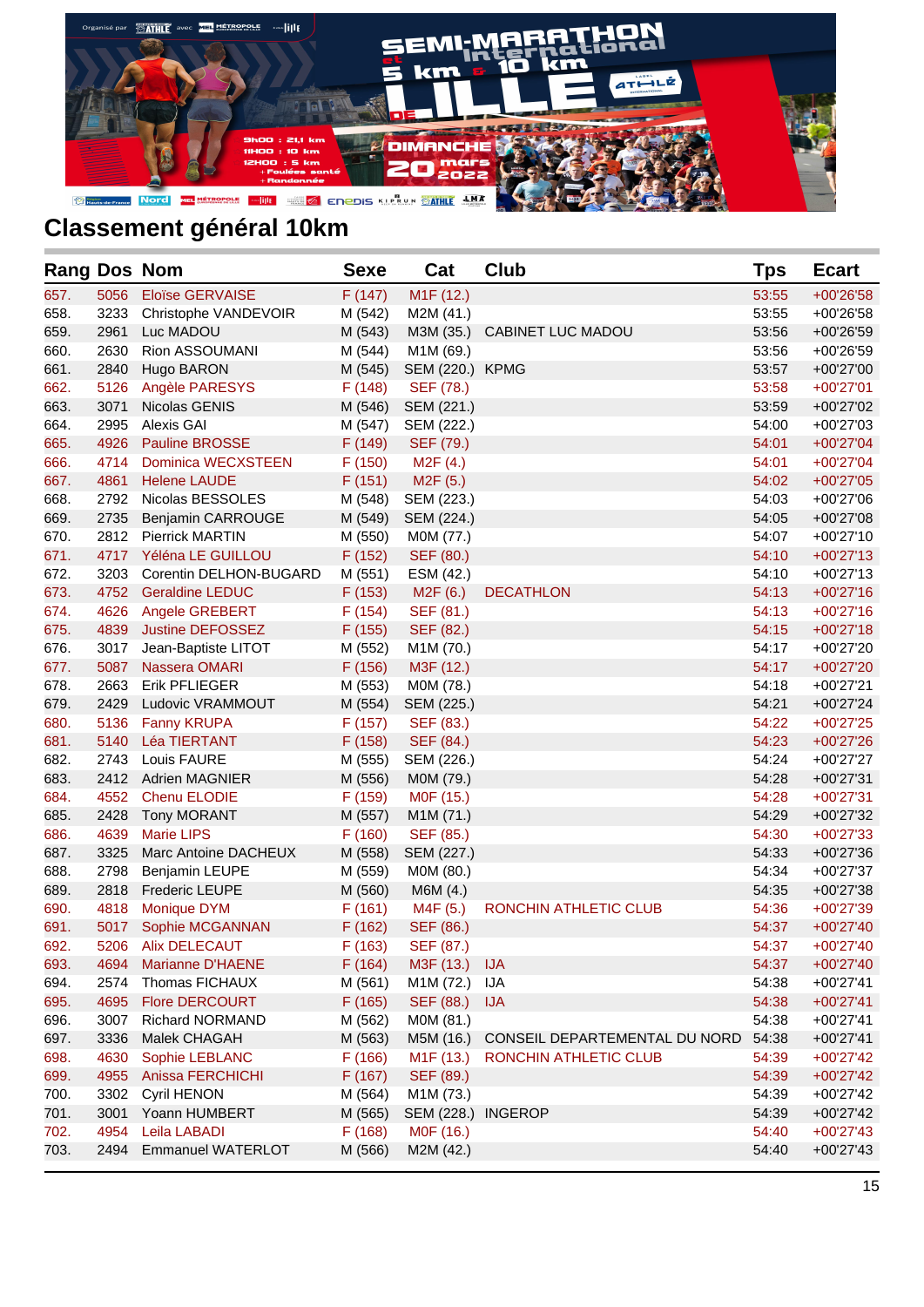

| <b>Rang Dos Nom</b> |      |                            | <b>Sexe</b> | Cat                    | <b>Club</b>                 | Tps   | <b>Ecart</b> |
|---------------------|------|----------------------------|-------------|------------------------|-----------------------------|-------|--------------|
| 704.                | 3187 | Sebastien BEAURAIN         | M (567)     | M1M (74.)              |                             | 54:40 | $+00'27'43$  |
| 705.                |      | 2612 Remi BRAAT            | M (568)     | M3M (36.) IJA          |                             | 54:41 | $+00'27'44$  |
| 706.                | 3258 | Pierre-Louis CORDONNIER    | M (569)     | <b>JUM (17.)</b>       |                             | 54:45 | $+00'27'48$  |
| 707.                | 3121 | <b>Victor LEPOUTRE</b>     | M (570)     | SEM (229.)             |                             | 54:45 | $+00'27'48$  |
| 708.                | 2960 | <b>Alexis DUVETTE</b>      | M (571)     |                        | ESM (43.) CABINET LUC MADOU | 54:46 | $+00'27'49$  |
| 709.                | 4862 | <b>Rachel DESMIS</b>       | F (169)     | SEF (90.)              |                             | 54:48 | $+00'27'51$  |
| 710.                | 4976 | <b>Claire DEPRICK</b>      | F(170)      | SEF (91.)              |                             | 54:49 | $+00'27'52$  |
| 711.                | 3110 | Alexandre DERUYTER         | M (572)     | SEM (230.)             |                             | 54:51 | $+00'27'54$  |
| 712.                |      | 3252 Fabrice PERSELLO      | M (573)     | M3M (37.)              |                             | 54:53 | +00'27'56    |
| 713.                | 3262 | <b>Olivier PELISSIER</b>   | M (574)     | M2M (43.)              | OSM LOMME ATHLETISME        | 54:53 | $+00'27'56$  |
| 714.                | 2991 | Rachid EL BOUANANI         | M (575)     | M2M (44.)              |                             | 54:53 | +00'27'56    |
| 715.                | 4688 | <b>Helene DAQUIN</b>       | F(171)      | SEF (92.)              | <b>IJA</b>                  | 54:54 | $+00'27'57$  |
| 716.                | 4692 | <b>Estelle MAROUSSEZ</b>   | F(172)      | SEF (93.)              | <b>IJA</b>                  | 54:54 | $+00'27'57$  |
| 717.                | 3059 | Luc ROUSSEL                | M (576)     | M3M (38.)              |                             | 54:56 | $+00'27'59$  |
| 718.                | 2800 | Romain BONDOIS             | M (577)     | SEM (231.)             |                             | 54:56 | +00'27'59    |
| 719.                | 4781 | Stéphanie BRACHET          | F(173)      | M <sub>1</sub> F (14.) |                             | 54:57 | $+00'28'00$  |
| 720.                | 5100 | <b>Isabelle GUISE</b>      | F(174)      | M <sub>1</sub> F (15.) |                             | 54:57 | $+00'28'00$  |
| 721.                | 3217 | <b>Arthur RINGWALD</b>     | M (578)     | SEM (232.)             |                             | 54:59 | +00'28'02    |
| 722.                | 2618 | Camille SINGERY            | M (579)     | SEM (233.)             |                             | 54:59 | +00'28'02    |
| 723.                | 2584 | <b>Wallerand SALMON</b>    | M (580)     | SEM (234.)             |                             | 55:00 | $+00'28'03$  |
| 724.                | 2992 | Grégory DA SILVA           | M (582)     | M2M (46.)              |                             | 55:00 | +00'28'03    |
| 725.                | 2736 | Grégory DELEMARLE          | M (583)     | M2M (47.)              | MEL                         | 55:01 | $+00'28'04$  |
| 726.                | 2436 | Jean Baptiste CARLOT       | M (584)     | M2M (48.)              |                             | 55:04 | +00'28'07    |
| 727.                | 5201 | <b>Estelle LECOCQ</b>      | F (175)     | ESF (17.)              |                             | 55:06 | +00'28'09    |
| 728.                | 2810 | Mohamed BOUZERDA           | M (585)     | SEM (235.)             |                             | 55:07 | $+00'28'10$  |
| 729.                | 5053 | Laetitia BAZAIDIA          | F (176)     | M0F (17.)              | <b>CAMB</b>                 | 55:08 | $+00'28'11$  |
| 730.                | 4968 | Céline PETIPONT            | F(177)      | SEF (94.)              | S/L ASPTT LILLE METROPOLE   | 55:11 | $+00'28'14$  |
| 731.                | 2493 | <b>Thibault PINCHON</b>    | M (586)     | CAM (9.)               |                             | 55:11 | $+00'28'14$  |
| 732.                | 4727 | <b>Louise CHARLET</b>      | F(178)      | M0F (18.)              |                             | 55:12 | $+00'28'15$  |
| 733.                | 4943 | Lena MERVILLE              | F (179)     | SEF (95.)              |                             | 55:12 | $+00'28'15$  |
| 734.                | 3182 | Jimmy DUFRIER              | M (587)     | SEM (236.)             |                             | 55:13 | $+00'28'16$  |
| 735.                | 5050 | Lise AMELOOT               | F(180)      | ESF (18.)              |                             | 55:15 | $+00'28'18$  |
| 736.                | 4569 | Sophie GRUYER              | F(181)      | SEF (96.)              |                             | 55:16 | $+00'28'19$  |
| 737.                | 2589 | Guillaume BELVERGE         | M (588)     |                        | SEM (237.) SAVEUR BIERE     | 55:17 | +00'28'20    |
| 738.                | 5113 | Elise LE TOQUIN            | F(182)      | SEF (97.)              |                             | 55:19 | +00'28'22    |
| 739.                |      | 5115 Perrine ROSSIGNOL     | F(183)      | SEF (98.)              |                             | 55:19 | +00'28'22    |
| 740.                | 5146 | Solène QUIGNON             | F(184)      | SEF (99.)              |                             | 55:20 | +00'28'23    |
| 741.                | 2505 | <b>Gautier VOISIN</b>      | M (589)     | M3M (39.)              |                             | 55:21 | +00'28'24    |
| 742.                | 2640 | Jean-Francois DIEVART      | M (590)     | M2M (49.)              | MAZARS                      | 55:23 | +00'28'26    |
| 743.                | 5137 | <b>Elisa DELPIERRE</b>     | F(185)      | ESF (19.)              |                             | 55:25 | +00'28'28    |
| 744.                | 4685 | Laurine ANTONIOL           | F(186)      | M0F (19.)              |                             | 55:25 | +00'28'28    |
| 745.                | 4611 | <b>Fabienne GARITTE</b>    | F(187)      | M5F (1.)               |                             | 55:25 | +00'28'28    |
| 746.                | 5033 | <b>Marion VAN MAEL</b>     | F(188)      | SEF (100.)             |                             | 55:25 | +00'28'28    |
| 747.                | 4857 | <b>Emmanuelle COURMONT</b> | F (189)     | M0F (20.)              |                             | 55:27 | +00'28'30    |
| 748.                | 4969 | Jade PREVOST               | F (190)     | ESF (20.)              |                             | 55:29 | +00'28'32    |
| 749.                | 2948 | Cédric OTTO                | M (591)     | SEM (238.)             |                             | 55:31 | +00'28'34    |
| 750.                | 2760 | Louis DURIEZ               | M (592)     | SEM (239.)             |                             | 55:32 | +00'28'35    |
|                     |      |                            |             |                        |                             |       |              |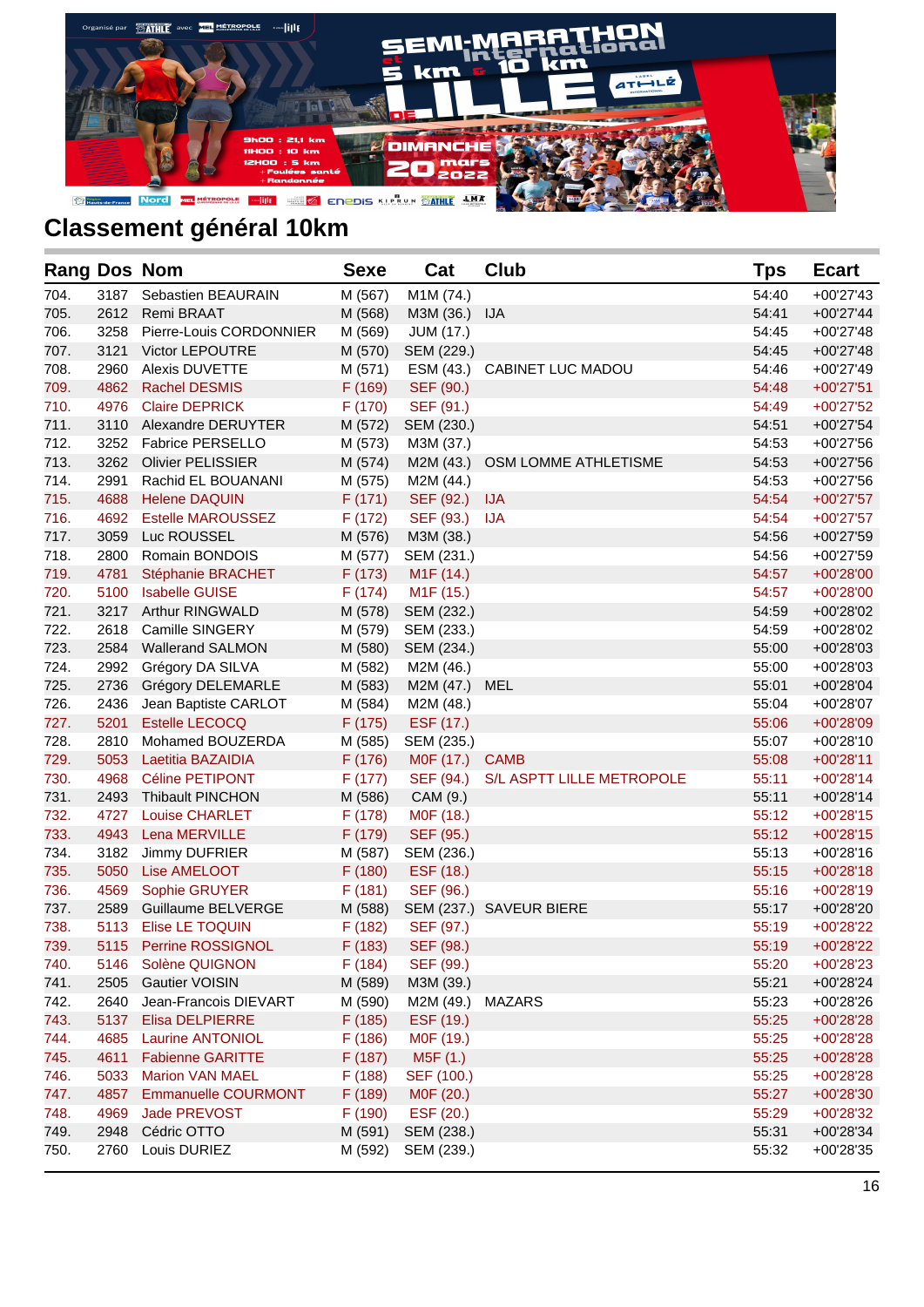

| <b>Rang Dos Nom</b> |      |                            | <b>Sexe</b> | Cat                    | <b>Club</b>                          | Tps   | <b>Ecart</b> |
|---------------------|------|----------------------------|-------------|------------------------|--------------------------------------|-------|--------------|
| 751.                | 4807 | <b>Lou STATIUS</b>         | F(191)      | SEF (101.)             |                                      | 55:32 | $+00'28'35$  |
| 752.                | 4578 | <b>Marion SANGIOVANNI</b>  | F (192)     | SEF (102.)             |                                      | 55:33 | +00'28'36    |
| 753.                | 2738 | <b>Olivier RIGALLE</b>     | M (593)     | M3M (40.)              |                                      | 55:35 | +00'28'38    |
| 754.                | 2656 | Yannick JIMENEZ            | M (594)     | M0M (82.)              |                                      | 55:35 | +00'28'38    |
| 755.                | 4763 | Cécile GANDON-LEGER        | F (193)     | M0F (21.)              | <b>DECATHLON</b>                     | 55:35 | $+00'28'38$  |
| 756.                | 4644 | <b>Chloe DUGARDIN</b>      | F (194)     |                        | SEF (103.) TEAM TRAIL LENSOISE       | 55:37 | $+00'28'40$  |
| 757.                | 3053 | Damien DELAIRE             | M (595)     | M3M (41.)              | JOGGING DES FRAISES                  | 55:38 | $+00'28'41$  |
| 758.                | 5204 | <b>Melanie CHAVAUDRA</b>   | F (195)     | SEF (104.)             |                                      | 55:39 | $+00'28'42$  |
| 759.                | 5090 | <b>Justine DERVILLE</b>    | F (196)     | SEF (105.)             |                                      | 55:39 | +00'28'42    |
| 760.                | 4773 | <b>Blandine DEMKO</b>      | F (197)     | M3F (14.)              | CONSEIL DEPARTEMENTAL DU NORD        | 55:40 | $+00'28'43$  |
| 761.                | 2518 | Romain VIOLLET             | M (597)     | SEM (241.)             |                                      | 55:41 | +00'28'44    |
| 762.                | 3218 | Jimmy BRAUER               | M (598)     | SEM (242.)             |                                      | 55:45 | $+00'28'48$  |
| 763.                | 2701 | Vivien SCOTTEZ             | M (599)     | SEM (243.)             |                                      | 55:46 | $+00'28'49$  |
| 764.                | 5061 | <b>Gaelle CANON</b>        | F (198)     | M2F (7.)               |                                      | 55:47 | $+00'28'50$  |
| 765.                | 2863 | <b>Laurent CHIAREL</b>     | M (600)     | M3M (42.)              |                                      | 55:47 | +00'28'50    |
| 766.                | 4952 | <b>Laure WATEL</b>         | F (199)     | SEF (106.)             |                                      | 55:47 | $+00'28'50$  |
| 767.                | 5051 | <b>Estelle BOUBAULT</b>    | F(200)      | SEF (107.)             |                                      | 55:48 | $+00'28'51$  |
| 768.                | 5198 | Sophie VANPOULLE           | F(201)      | SEF (108.)             |                                      | 55:48 | $+00'28'51$  |
| 769.                | 2855 | <b>Gael DRUELLE</b>        | M (601)     | SEM (244.)             |                                      | 55:49 | +00'28'52    |
| 770.                | 3075 | Nicolas CARMONA            | M (602)     | SEM (245.)             |                                      | 55:50 | $+00'28'53$  |
| 771.                | 5063 | <b>Justine ALLARY</b>      | F(202)      | SEF (109.)             |                                      | 55:50 | $+00'28'53$  |
| 772.                | 3149 | Aurélien CASTELLE          | M (603)     | SEM (246.)             |                                      | 55:52 | $+00'28'55$  |
| 773.                | 3148 | Grégory DUBOIS             | M (604)     | M1M (75.)              |                                      | 55:53 | $+00'28'56$  |
| 774.                | 5117 | <b>Melanie MASSE</b>       | F(203)      | M <sub>2</sub> F (8.)  |                                      | 55:54 | +00'28'57    |
| 775.                | 2828 | Vianney LAUTROUS           | M (605)     | M1M (76.)              |                                      | 55:57 | +00'29'00    |
| 776.                | 4660 | Camilla GIANNINI           | F(204)      | SEF (110.)             |                                      | 55:57 | +00'29'00    |
| 777.                | 4866 | Hélène DELECROIX           | F(205)      | M <sub>2</sub> F (9.)  |                                      | 55:57 | +00'29'00    |
| 778.                | 2685 | Gaetan BOLON               | M (606)     | M3M (43.)              |                                      | 55:58 | $+00'29'01$  |
| 779.                | 5034 | <b>Valentine QUERTEMPS</b> | F(206)      |                        | SEF (111.) HEM ATHLETIC CLUB         | 56:00 | $+00'29'03$  |
| 780.                | 4950 | <b>Juliette DING</b>       | F(207)      | M0F (22.)              |                                      | 56:04 | +00'29'07    |
| 781.                | 2868 | Timothé BOULANGER          | M (607)     | ESM (44.)              |                                      | 56:05 | +00'29'08    |
| 782.                | 5030 | <b>Céline DRAPPIER</b>     | F(208)      | M <sub>2</sub> F (10.) |                                      | 56:06 | +00'29'09    |
| 783.                | 5108 | Patricia DELLEMOTTE        | F(209)      | M6F (1.)               | OSM LOMME ATHLETISME                 | 56:06 | +00'29'09    |
| 784.                | 5071 | <b>Christine MICHEL</b>    | F(210)      | M6F (2.)               | OSM LOMME ATHLETISME                 | 56:06 | +00'29'09    |
| 785.                | 3178 | Arnaud MESTDAGH            | M (608)     | M5M (17.)              | OSM LOMME ATHLETISME                 | 56:06 | +00'29'09    |
| 786.                | 4912 | Kentia GRIMONPREZ          | F(211)      | ESF (21.)              |                                      | 56:07 | +00'29'10    |
| 787.                | 2551 | <b>Brice VIVIER</b>        | M (609)     | M0M (83.)              |                                      | 56:08 | $+00'29'11$  |
| 788.                | 3085 | Augustin DERIDDER          | M (610)     | SEM (247.)             |                                      | 56:08 | $+00'29'11$  |
| 789.                | 2673 | Simon LHERBIER             | M (611)     | SEM (248.) ENEDIS      |                                      | 56:10 | +00'29'13    |
| 790.                | 4786 | <b>Victoire LETOCART</b>   | F(212)      |                        | SEF (112.) CAISSE D EPARGNE HAUTS DE | 56:13 | +00'29'16    |
| 791.                | 4693 | <b>Camille ROUAULT</b>     | F(213)      | SEF (113.) IJA         |                                      | 56:15 | +00'29'18    |
| 792.                | 2732 | Raimondo ROTULO            | M (612)     | M2M (50.)              | <b>ENEDIS</b>                        | 56:17 | +00'29'20    |
| 793.                | 4812 | <b>Pauline GREGOIRE</b>    | F(214)      | SEF (114.)             |                                      | 56:18 | +00'29'21    |
| 794.                | 2631 | Nicolas KRAUPNER           | M (613)     | SEM (249.)             |                                      | 56:19 | +00'29'22    |
| 795.                | 4872 | Bénédicte LAMBLIN          | F(215)      | M <sub>2</sub> F (11.) |                                      | 56:20 | +00'29'23    |
| 796.                | 3317 | Jony KHAN                  | M (614)     | SEM (250.)             |                                      | 56:21 | +00'29'24    |
| 797.                | 3050 | Gbokanlé Honoré BOKINI     | M (615)     | SEM (251.)             |                                      | 56:23 | +00'29'26    |
|                     |      |                            |             |                        |                                      |       |              |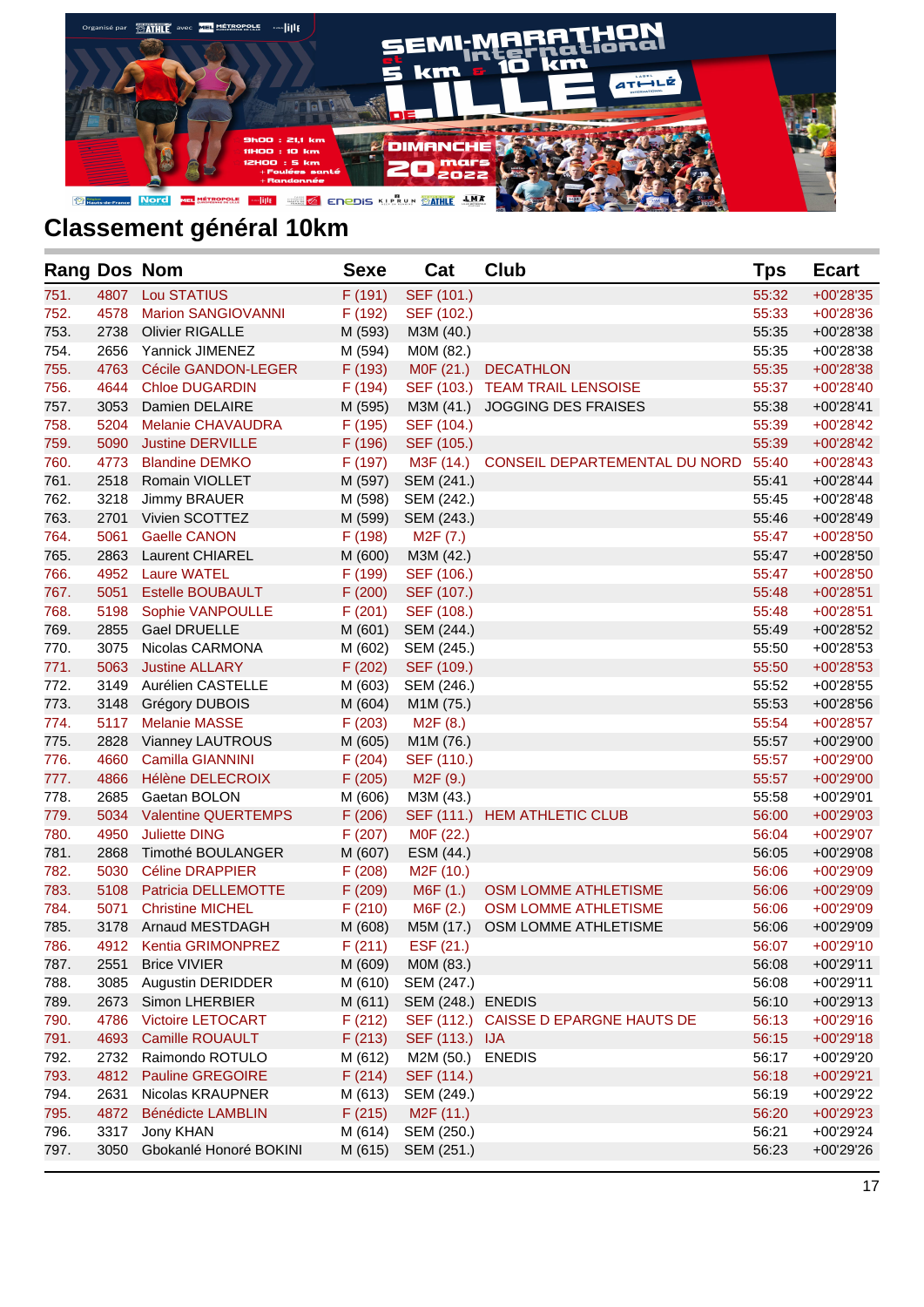

| <b>Rang Dos Nom</b> |      |                             | <b>Sexe</b> | Cat                    | <b>Club</b>                             | <b>Tps</b> | <b>Ecart</b> |
|---------------------|------|-----------------------------|-------------|------------------------|-----------------------------------------|------------|--------------|
| 798.                | 3324 | <b>Ludovic BOUFFLERS</b>    | M (616)     | SEM (252.)             |                                         | 56:23      | +00'29'26    |
| 799.                | 5178 | <b>Pascale PONCE</b>        | F(216)      | M <sub>2</sub> F (12.) | <b>TEAM TRAIL LENSOISE</b>              | 56:23      | +00'29'26    |
| 800.                | 5207 | Léa DELVAL                  | F(217)      | SEF (115.)             |                                         | 56:23      | +00'29'26    |
| 801.                | 4558 | Rebecca HOUARD              | F(218)      |                        | SEF (116.) FWA CROSSFIT                 | 56:26      | +00'29'29    |
| 802.                | 5012 | Cécile VASSEUR              | F(219)      | SEF (117.)             |                                         | 56:28      | +00'29'31    |
| 803.                | 2464 | <b>Thierry PIGNON</b>       | M (617)     | M4M (21.)              |                                         | 56:29      | +00'29'32    |
| 804.                | 2556 | <b>Olivier GRILLIAT</b>     | M (618)     | M0M (84.) ADEO         |                                         | 56:29      | +00'29'32    |
| 805.                | 4666 | <b>Anne VERGIN</b>          | F(220)      | M0F (23.) ADEO         |                                         | 56:29      | +00'29'32    |
| 806.                | 2639 | <b>Gilles CHEVALIER</b>     | M (619)     |                        | M2M (51.) WORLDLINE                     | 56:29      | +00'29'32    |
| 807.                | 4785 | Mélissa DEGAND              | F(221)      | SEF (118.)             |                                         | 56:30      | +00'29'33    |
| 808.                | 2871 | Théo KROMWEL                | M (620)     | JUM (18.)              |                                         | 56:30      | +00'29'33    |
| 809.                | 2682 | Hacene BYBI                 | M (621)     |                        | M1M (77.) CONSEIL DEPARTEMENTAL DU NORD | 56:31      | +00'29'34    |
| 810.                | 3012 | Matthieu MACHU              | M (622)     | SEM (253.) GEFCO       |                                         | 56:32      | +00'29'35    |
| 811.                | 2538 | Massine DJOUDI              | M (623)     | SEM (254.)             |                                         | 56:32      | $+00'29'35$  |
| 812.                | 4899 | <b>Camille DAGBERT</b>      | F(222)      |                        | SEF (119.) DAVIDSON SI NORD             | 56:33      | +00'29'36    |
| 813.                | 4748 | <b>Amandine BERNARD</b>     | F(223)      | M0F (24.)              |                                         | 56:33      | $+00'29'36$  |
| 814.                | 3161 | Jérémie GWIAZDOWSKI         | M (624)     | M0M (85.)              |                                         | 56:35      | +00'29'38    |
| 815.                | 2583 | Nicolas LECAPLAIN           | M (625)     | M2M (52.)              |                                         | 56:35      | +00'29'38    |
| 816.                | 5065 | <b>Justine LANDEAU</b>      | F(224)      | SEF (120.)             |                                         | 56:36      | +00'29'39    |
| 817.                | 5064 | <b>Emilie LEDOUX</b>        | F(225)      | SEF (121.)             |                                         | 56:37      | +00'29'40    |
| 818.                | 2445 | Antoine MEAUSOONE           | M (626)     | M1M (78.)              |                                         | 56:38      | +00'29'41    |
| 819.                | 2793 | Clément BAR                 | M (627)     |                        | SEM (255.) ACCESS IT / TREEZ            | 56:39      | +00'29'42    |
| 820.                | 5182 | <b>Bénédicte BLONDEL</b>    | F(226)      | M5F (2.)               | OSM LOMME ATHLETISME                    | 56:40      | $+00'29'43$  |
| 821.                | 4854 | laorana MACHOUX             | F(227)      |                        | SEF (122.) DECATHLON                    | 56:42      | $+00'29'45$  |
| 822.                | 2408 | Christophe MOYON            | M (628)     | M1M (79.)              |                                         | 56:42      | +00'29'45    |
| 823.                | 2549 | Anthony COUSIEN             | M (629)     | M0M (86.)              |                                         | 56:44      | +00'29'47    |
| 824.                | 2865 | David MERCIER               | M (630)     | M2M (53.)              |                                         | 56:44      | +00'29'47    |
| 825.                | 4980 | Chloé PAGNEN                | F(228)      | ESF (22.)              |                                         | 56:45      | $+00'29'48$  |
| 826.                | 4998 | <b>Justine EGOT</b>         | F (229)     | SEF (123.)             |                                         | 56:50      | $+00'29'53$  |
| 827.                | 4736 | <b>Clara LOUOT</b>          | F(230)      | SEF (124.)             |                                         | 56:52      | +00'29'55    |
| 828.                | 4628 | Jeanne JOLIVET              | F(231)      | <b>JUF (9.)</b>        |                                         | 56:53      | $+00'29'56$  |
| 829.                | 4737 | <b>Aurore DUFAUT</b>        | F(232)      | SEF (125.)             |                                         | 56:54      | $+00'29'57$  |
| 830.                | 5109 | Patricia VAN OUTRYVE        | F(233)      | M4F (6.)               | OSM LOMME ATHLETISME                    | 56:57      | $+00'30'00$  |
| 831.                | 2489 | Léo GARREAU                 | M (631)     | SEM (256.)             |                                         | 56:57      | $+00'30'00$  |
| 832.                | 4758 | <b>Pauline DURIEZ</b>       | F(234)      | SEF (126.) MGEN        |                                         | 56:59      | +00'30'02    |
| 833.                |      | 2642 Thierry COFFIN         | M (632)     | M4M (22.)              |                                         | 57:02      | +00'30'05    |
| 834.                | 4933 | Marie Pierre DELCROIX       | F(235)      |                        | M2F (13.) LES CH'TIS MARATHONIENS DE    | 57:03      | +00'30'06    |
| 835.                | 4731 | <b>Sarah VIDAL</b>          | F(236)      | SEF (127.)             |                                         | 57:06      | +00'30'09    |
| 836.                | 4831 | <b>Juliette LALY</b>        | F(237)      | SEF (128.)             |                                         | 57:08      | $+00'30'11$  |
| 837.                | 4699 | Hélène ROELANDTS            | F(238)      | M2F (14.)              | NORSEMAN CHALLENGE                      | 57:10      | $+00'30'13$  |
| 838.                | 4830 | <b>Julie MAUFROID</b>       | F(239)      | SEF (129.)             |                                         | 57:12      | $+00'30'15$  |
| 839.                | 5156 | <b>Valentine CORDONNIER</b> | F(240)      | ESF (23.)              |                                         | 57:12      | $+00'30'15$  |
| 840.                | 2742 | Jean-Pascal LOMBARDO        | M (633)     | M1M (80.)              |                                         | 57:13      | $+00'30'16$  |
| 841.                | 2988 | Nicolas SPRIET              | M (634)     | M0M (87.)              |                                         | 57:18      | +00'30'21    |
| 842.                | 2950 | Julien BERNARD              | M (635)     | M1M (81.)              | <b>RANDSTAD</b>                         | 57:18      | +00'30'21    |
| 843.                | 4720 | Marylin DENUNCQ             | F(241)      | M0F (25.)              | <b>IJA</b>                              | 57:20      | +00'30'23    |
|                     |      |                             |             |                        |                                         |            |              |
| 844.                | 2981 | Frederic DELCROIX           | M (636)     |                        | M2M (54.) LES CH'TIS MARATHONIENS DE    | 57:20      | +00'30'23    |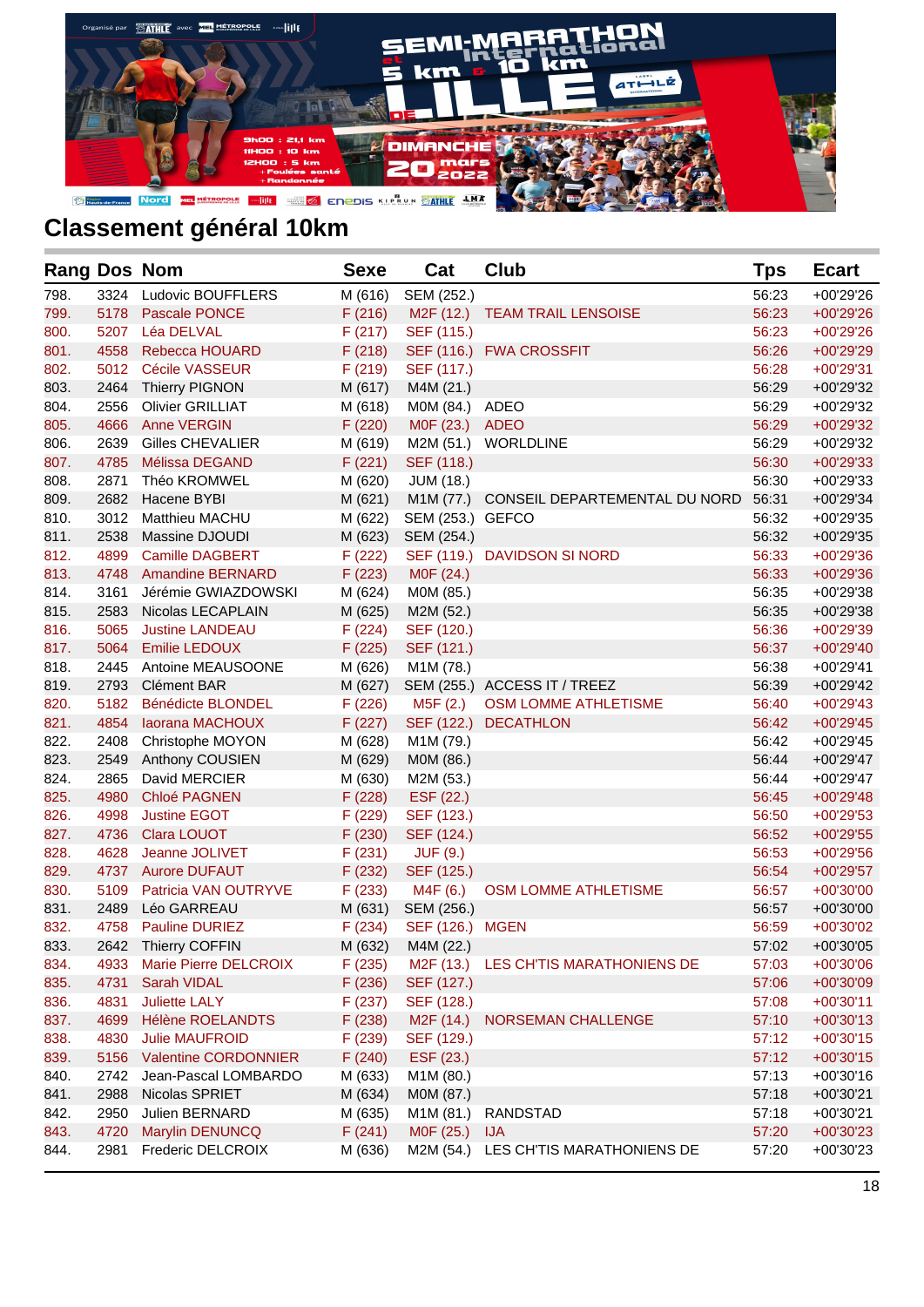

| <b>Rang Dos Nom</b> |      |                           | <b>Sexe</b> | Cat                    | Club                           | Tps   | <b>Ecart</b> |
|---------------------|------|---------------------------|-------------|------------------------|--------------------------------|-------|--------------|
| 845.                | 3128 | Xavier BARBERES           | M (637)     | M5M (18.)              |                                | 57:24 | $+00'30'27$  |
| 846.                | 4713 | Océane DUEZ               | F(242)      | SEF (130.)             |                                | 57:27 | $+00'30'30$  |
| 847.                | 4627 | <b>Blandine JOLIVET</b>   | F(243)      | M4F (7.)               |                                | 57:27 | $+00'30'30$  |
| 848.                | 2603 | Xavier DUEZ               | M (638)     | M3M (44.)              |                                | 57:28 | $+00'30'31$  |
| 849.                | 3142 | Samuel ROUSSEL            | M (639)     | M1M (82.)              |                                | 57:29 | $+00'30'32$  |
| 850.                | 2911 | Geoffrey CASTEL           | M (640)     | M1M (83.)              |                                | 57:31 | $+00'30'34$  |
| 851.                | 4680 | <b>Valentine FLORET</b>   | F(244)      | SEF (131.)             |                                | 57:31 | $+00'30'34$  |
| 852.                | 4681 | <b>Julie HENGUELLE</b>    | F(245)      |                        | SEF (132.) ARTOIS ATHLETISME*  | 57:31 | $+00'30'34$  |
| 853.                | 5007 | <b>Elise DENIS</b>        | F(246)      | SEF (133.)             |                                | 57:34 | +00'30'37    |
| 854.                | 5028 | Océane LEROY              | F(247)      | SEF (134.)             |                                | 57:36 | +00'30'39    |
| 855.                | 5106 | <b>Léa LAPOTRE</b>        | F(248)      | MOF (26.)              |                                | 57:36 | +00'30'39    |
| 856.                | 4674 | Marianne DE POORTER       | F(249)      | ESF (24.)              | <b>WORLDLINE</b>               | 57:38 | $+00'30'41$  |
| 857.                | 4716 | <b>Flore BUQUET</b>       | F(250)      | SEF (135.)             |                                | 57:38 | $+00'30'41$  |
| 858.                | 4985 | Anaëlle LESAGE            | F(251)      | ESF (25.)              |                                | 57:39 | $+00'30'42$  |
| 859.                | 4918 | Maddaléna MESNIER         | F(252)      | M0F (27.)              |                                | 57:43 | $+00'30'46$  |
| 860.                | 2591 | Max DENDAUW               | M (641)     |                        | SEM (257.) SAVEUR BIERE        | 57:43 | $+00'30'46$  |
| 861.                | 2949 | Ayoub MEGDER              | M (642)     | SEM (258.)             |                                | 57:44 | $+00'30'47$  |
| 862.                | 2424 | Thomas GRANVAL            | M (643)     | M0M (88.)              |                                | 57:47 | +00'30'50    |
| 863.                | 3207 | Maxence MONCLERCQ         | M (644)     | ESM (45.)              |                                | 57:47 | $+00'30'50$  |
| 864.                | 2446 | Sébastien FRIESS          | M (645)     | M0M (89.) SFEIR        |                                | 57:47 | +00'30'50    |
| 865.                | 2524 | <b>Olivier CODRON</b>     | M (646)     | M0M (90.)              |                                | 57:48 | $+00'30'51$  |
| 866.                | 2869 | Matthieu BIEGALKE         | M (647)     | SEM (259.)             |                                | 57:51 | $+00'30'54$  |
| 867.                | 4778 | <b>Valentine EMBLANC</b>  | F(253)      | SEF (136.)             |                                | 57:51 | $+00'30'54$  |
| 868.                | 2686 | Julien BOU                | M (648)     | SEM (260.)             |                                | 57:52 | $+00'30'55$  |
| 869.                | 4658 | Sonia BRONZINI            | F(254)      | SEF (137.)             |                                | 57:54 | $+00'30'57$  |
| 870.                | 4877 | Raphaëlle RICHE           | F(255)      | SEF (138.)             |                                | 57:55 | $+00'30'58$  |
| 871.                | 4923 | <b>Claire GUISLAIN</b>    | F(256)      | SEF (139.)             |                                | 57:56 | $+00'30'59$  |
| 872.                | 4734 | <b>Céline MONES</b>       | F(257)      | SEF (140.)             |                                | 57:58 | $+00'31'01$  |
| 873.                | 2521 | <b>Baptiste CARON</b>     | M (649)     | SEM (261.)             |                                | 57:58 | $+00'31'01$  |
| 874.                | 3061 | Jean-Philippe DAVID       | M (650)     | M0M (91.)              |                                | 57:59 | $+00'31'02$  |
| 875.                | 4767 | <b>Hortense POUYAU</b>    | F(258)      | SEF (141.)             | <b>DECATHLON</b>               | 58:00 | $+00'31'03$  |
| 876.                | 3047 | Jean KLEIN                | M (651)     | <b>JUM (19.)</b>       |                                | 58:01 | $+00'31'04$  |
| 877.                | 4705 | <b>Celine CODRON</b>      | F(259)      |                        | M0F (28.) SAVEUR BIERE         | 58:02 | $+00'31'05$  |
| 878.                | 3108 | Maxime PERROT             | M (652)     |                        | M3M (45.) OSM LOMME ATHLETISME | 58:02 | $+00'31'05$  |
| 879.                | 5205 | Maud DE CHEZELLES         | F(260)      | ESF (26.)              |                                | 58:03 | $+00'31'06$  |
| 880.                | 2819 | Jocelyn SCAMPS            | M (653)     | M1M (84.)              |                                | 58:03 | +00'31'06    |
| 881.                | 2823 | <b>Gregory CHOQUET</b>    | M (654)     | M3M (46.)              |                                | 58:06 | +00'31'09    |
| 882.                | 3332 | Florian VANDEKERKOVE      | M (655)     | SEM (262.)             |                                | 58:07 | +00'31'10    |
| 883.                | 4799 | <b>Marie HIEN</b>         | F(261)      | SEF (142.)             |                                | 58:12 | $+00'31'15$  |
| 884.                | 5025 | Lou HERSANT               | F(262)      | SEF (143.)             |                                | 58:13 | $+00'31'16$  |
| 885.                | 4893 | <b>Clémentine BERNARD</b> | F(263)      | SEF (144.)             |                                | 58:13 | $+00'31'16$  |
| 886.                | 5032 | Magdalena VALERA GARCIA   | F(264)      | SEF (145.)             |                                | 58:13 | $+00'31'16$  |
| 887.                | 5002 | Yueyi LUO                 | F(265)      | M <sub>1</sub> F (16.) | <b>DECATHLON</b>               | 58:13 | $+00'31'16$  |
| 888.                | 2990 | Jan DUHAMEL               | M (656)     | SEM (263.)             |                                | 58:14 | $+00'31'17$  |
| 889.                | 4988 | Sandrine COCHET           | F(266)      | M3F (15.)              |                                | 58:15 | $+00'31'18$  |
| 890.                | 4932 | Karine VANDERSTRAETEN     | F(267)      | M2F (15.)              | LES CH'TIS MARATHONIENS DE     | 58:16 | $+00'31'19$  |
| 891.                | 4859 | Dorothee FELIX-FAURE      | F(268)      | M2F (16.)              | <b>GEFCO</b>                   | 58:17 | +00'31'20    |
|                     |      |                           |             |                        |                                |       |              |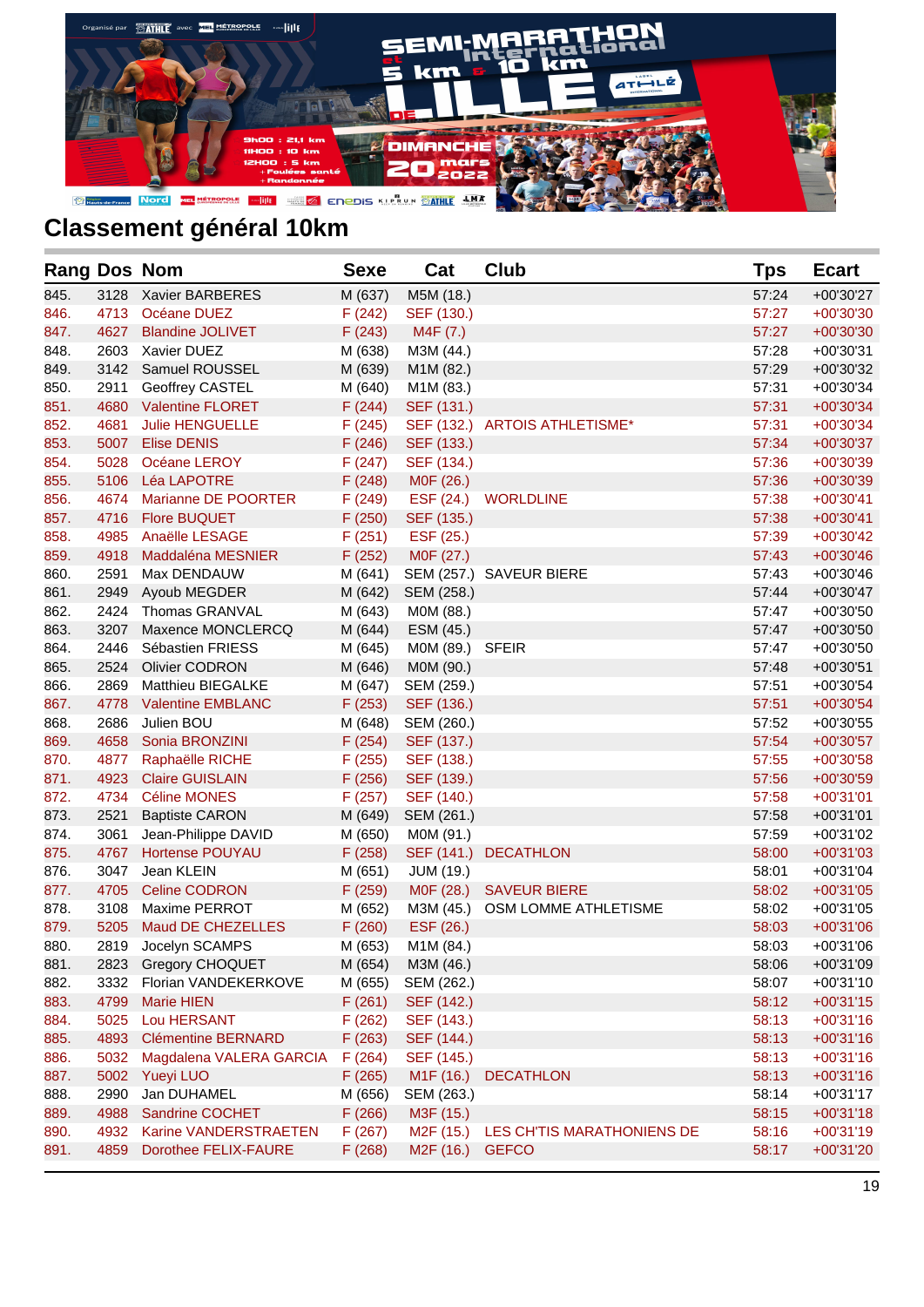

| <b>Rang Dos Nom</b> |      |                                | <b>Sexe</b> | Cat                       | Club                                | Tps   | <b>Ecart</b> |
|---------------------|------|--------------------------------|-------------|---------------------------|-------------------------------------|-------|--------------|
| 892.                | 2672 | Kaci CHEHAB                    | M (657)     | M5M (19.)                 |                                     | 58:21 | $+00'31'24$  |
| 893.                | 3228 | Dominique BASSEUR              | M (658)     | M6M (5.)                  | CAVA                                | 58:21 | $+00'31'24$  |
| 894.                | 2705 | Marc SANONER                   | M (659)     | M3M (47.)                 |                                     | 58:21 | $+00'31'24$  |
| 895.                | 3116 | Simon DRAPIER                  | M (660)     | SEM (264.)                |                                     | 58:22 | $+00'31'25$  |
| 896.                | 4834 | Céline LIEBE                   | F (269)     | M0F (29.)                 | MEL                                 | 58:24 | $+00'31'27$  |
| 897.                | 4554 | Marie Dominique VISEUX         | F(270)      | M4F (8.)                  |                                     | 58:27 | $+00'31'30$  |
| 898.                | 4555 | <b>Justine VISEUX</b>          | F(271)      | SEF (146.)                |                                     | 58:27 | $+00'31'30$  |
| 899.                | 2546 | Freddy LOBJEOIS                | M (661)     | M0M (92.)                 |                                     | 58:31 | $+00'31'34$  |
| 900.                | 4655 | <b>Carine MULLOT</b>           | F(272)      | M <sub>1</sub> F (17.)    |                                     | 58:31 | $+00'31'34$  |
| 901.                | 4838 | Léa OLEJNICZAK                 | F(273)      | SEF (147.) MEL            |                                     | 58:32 | $+00'31'35$  |
| 902.                | 4989 | <b>Suzanne DAVID</b>           | F(274)      | SEF (148.)                |                                     | 58:32 | $+00'31'35$  |
| 903.                | 4891 | <b>Clothilde DESMIS</b>        | F(275)      | SEF (149.)                |                                     | 58:36 | $+00'31'39$  |
| 904.                | 3129 | Quentin MOBAILLY               | M (662)     | SEM (265.)                |                                     | 58:37 | $+00'31'40$  |
| 905.                | 5135 | <b>Lucile KUBIAK</b>           | F(276)      | ESF (27.)                 |                                     | 58:40 | $+00'31'43$  |
| 906.                | 5177 | <b>Blandine COUSIN</b>         | F(277)      | SEF (150.)                |                                     | 58:41 | $+00'31'44$  |
| 907.                | 4919 | <b>Geraldine GIRAUDET</b>      | F(278)      | M <sub>1</sub> F (18.)    |                                     | 58:42 | $+00'31'45$  |
| 908.                | 3039 | Frédéric DELAVENNE             | M (663)     | M4M (23.)                 |                                     | 58:42 | $+00'31'45$  |
| 909.                | 2876 | <b>Olivier MILLE</b>           | M (664)     | M2M (55.)                 |                                     | 58:43 | $+00'31'46$  |
| 910.                | 4614 | <b>Karine GEDALGE</b>          | F(279)      |                           | M1F (19.) CAISSE D EPARGNE HAUTS DE | 58:45 | $+00'31'48$  |
| 911.                | 4726 | <b>Odile CHARLET</b>           | F(280)      | M5F (3.)                  |                                     | 58:46 | $+00'31'49$  |
| 912.                | 2565 | Pascal ETIENNE                 | M (665)     | M4M (24.)                 |                                     | 58:47 | $+00'31'50$  |
| 913.                | 5067 | Mélanie CARTIER                | F(281)      | M0F (30.)                 |                                     | 58:50 | $+00'31'53$  |
| 914.                | 4855 | Josephine LEFRANCQ             | F(282)      | SEF (151.)                |                                     | 58:50 | $+00'31'53$  |
| 915.                | 4637 | <b>Charlotte VANDERPLANCKE</b> | F(283)      | ESF (28.)                 |                                     | 58:55 | $+00'31'58$  |
| 916.                | 2531 | Axel PACCOU                    | M (666)     | ESM (46.)                 |                                     | 58:56 | $+00'31'59$  |
| 917.                | 2937 | Antoine HESPEL                 | M (667)     | SEM (266.)                |                                     | 58:57 | +00'32'00    |
| 918.                | 3334 | <b>Enguerrand DEGRAEVE</b>     | M (668)     | M1M (85.)                 |                                     | 58:57 | +00'32'00    |
| 919.                | 4934 | <b>Isabelle LESAGE</b>         | F(284)      | M <sub>2</sub> F (17.)    | <b>ENEDIS</b>                       | 58:59 | +00'32'02    |
| 920.                | 2431 | Yannick YAMAJAKO               | M (669)     | M2M (56.)                 |                                     | 58:59 | +00'32'02    |
| 921.                | 5130 | <b>Aurélie MARTINE</b>         | F(285)      | M <sub>2</sub> F (18.)    |                                     | 59:01 | +00'32'04    |
| 922.                | 2996 | Aurelien GRAVELOTTE            | M (670)     | SEM (267.)                |                                     | 59:01 | +00'32'04    |
| 923.                | 4678 | <b>Lauriane DALET</b>          | F(286)      | SEF (152.)                |                                     | 59:02 | $+00'32'05$  |
| 924.                | 4911 | Agnès DEWAS                    | F(287)      | SEF (153.)                |                                     | 59:03 | +00'32'06    |
| 925.                | 4684 | <b>Mathilde LEMOINE</b>        | F(288)      | <b>SEF (154.) FIT RUN</b> |                                     | 59:05 | +00'32'08    |
| 926.                | 4941 | Maria Fernanda SANCHEZ         | F (289)     | SEF (155.)                |                                     | 59:07 | $+00'32'10$  |
| 927.                | 5191 | Mélanie VANHAECKE              | F (290)     | SEF (156.)                |                                     | 59:07 | $+00'32'10$  |
| 928.                | 4888 | <b>Clotilde MOPTY</b>          | F(291)      | SEF (157.)                |                                     | 59:08 | $+00'32'11$  |
| 929.                | 2847 | <b>Florian BRICHE</b>          | M (671)     | SEM (268.)                |                                     | 59:08 | $+00'32'11$  |
| 930.                | 4772 | <b>Agathe SAVARY</b>           | F (292)     |                           | SEF (158.) RONCHIN ATHLETIC CLUB    | 59:19 | $+00'32'22$  |
| 931.                | 5195 | <b>Victoria LANG-OHEN</b>      | F (293)     | SEF (159.)                |                                     | 59:20 | +00'32'23    |
| 932.                | 2916 | Demian ORTEGA MAROVAC          | M (672)     |                           | SEM (269.) FIT RETAIL               | 59:20 | $+00'32'23$  |
| 933.                | 2633 | Regis DAUVERGNE                | M (673)     | M6M (6.)                  | RONCHIN ATHLETIC CLUB               | 59:21 | +00'32'24    |
| 934.                | 4833 | Severine VAN ASSCHE            | F (294)     | M <sub>2</sub> F (19.)    | RONCHIN ATHLETIC CLUB               | 59:21 | $+00'32'24$  |
| 935.                | 3234 | Jordan PHILIPPE                | M (674)     | SEM (270.)                |                                     | 59:21 | +00'32'24    |
| 936.                | 2517 | Sylvain COUPEZ                 | M (675)     | M2M (57.)                 |                                     | 59:23 | +00'32'26    |
| 937.                | 2835 | Yvan VANHULLEBUS               | M (676)     | M2M (58.)                 |                                     | 59:23 | $+00'32'26$  |
| 938.                | 4808 | Alexandra BORDERIOUX           | F (295)     |                           | SEF (160.) LILLE RUNNING TEAM       | 59:24 | $+00'32'27$  |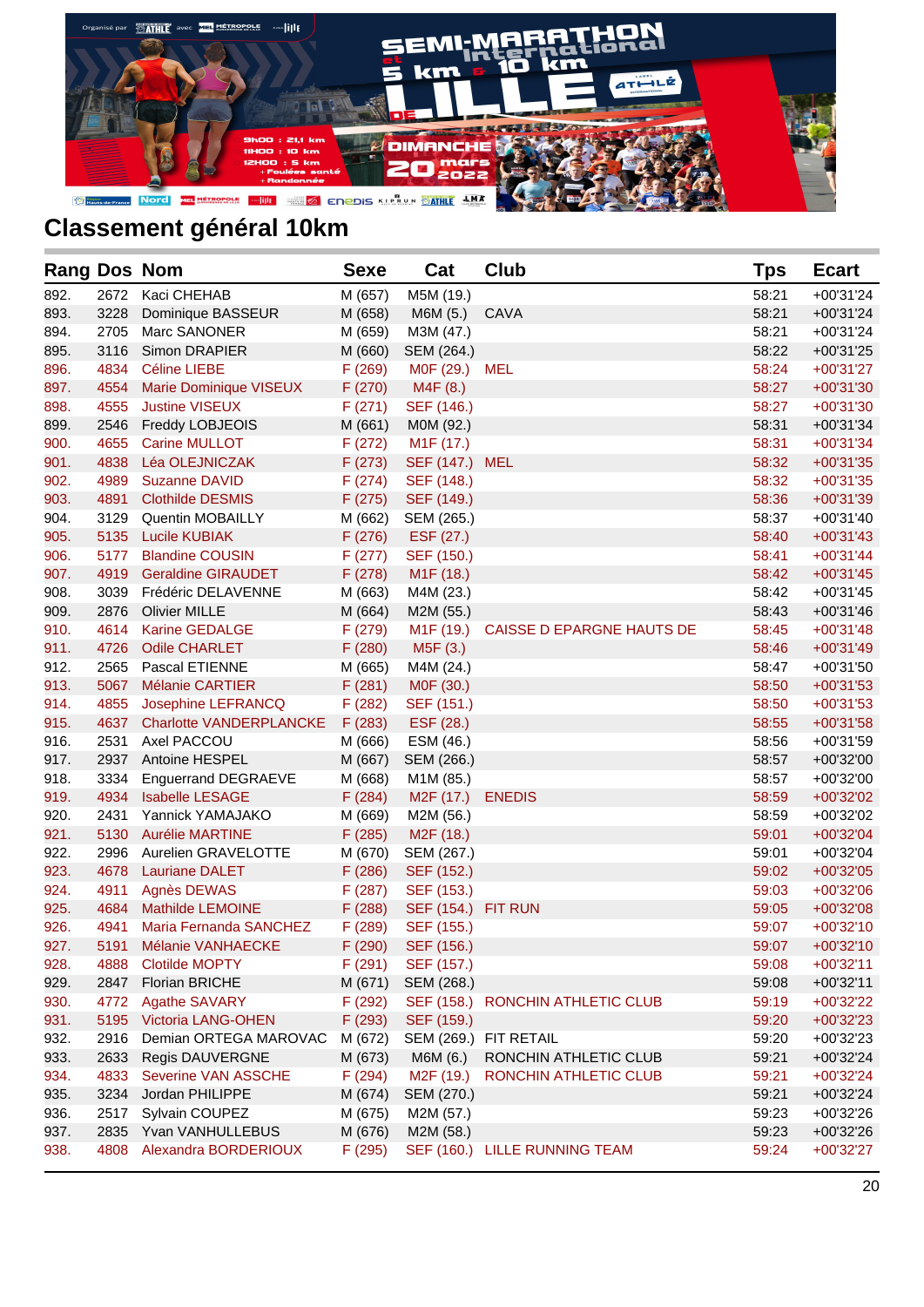

| <b>Rang Dos Nom</b> |      |                          | <b>Sexe</b> | Cat                    | <b>Club</b>                   | Tps     | <b>Ecart</b> |
|---------------------|------|--------------------------|-------------|------------------------|-------------------------------|---------|--------------|
| 939.                | 2940 | <b>Antoine CLERC</b>     | M (677)     | M5M (20.)              |                               | 59:24   | +00'32'27    |
| 940.                | 4979 | Léa MADOU                | F(296)      | <b>JUF (10.)</b>       | <b>CABINET LUC MADOU</b>      | 59:25   | +00'32'28    |
| 941.                | 5048 | Murielle ZORZETTO        | F (297)     | M4F (9.)               |                               | 59:27   | +00'32'30    |
| 942.                | 3051 | Emmanuel ZORZETTO        | M (678)     | M4M (25.)              |                               | 59:27   | $+00'32'30$  |
| 943.                | 5170 | <b>Soline VARRET</b>     | F (298)     | ESF (29.)              |                               | 59:28   | $+00'32'31$  |
| 944.                | 5093 | <b>Betty RYBAK</b>       | F (299)     | M <sub>2</sub> F (20.) |                               | 59:31   | $+00'32'34$  |
| 945.                | 4689 | <b>Cecile SARRAZIN</b>   | F(300)      | M <sub>1</sub> F (20.) |                               | 59:31   | $+00'32'34$  |
| 946.                | 4966 | <b>Audrey MATTANA</b>    | F(301)      | M <sub>1</sub> F (21.) |                               | 59:32   | $+00'32'35$  |
| 947.                | 4765 | <b>Emilie MUROT</b>      | F(302)      |                        | SEF (161.) RH PERFORMANCES    | 59:32   | $+00'32'35$  |
| 948.                | 4956 | <b>Urmila BARUA</b>      | F(303)      | M0F (31.)              |                               | 59:35   | $+00'32'38$  |
| 949.                | 5057 | <b>Justine MACHOWIAK</b> | F(304)      | SEF (162.)             |                               | 59:36   | +00'32'39    |
| 950.                | 5058 | Lise LANVIN              | F(305)      | SEF (163.)             |                               | 59:36   | $+00'32'39$  |
| 951.                | 5059 | <b>Suzanne GENDREAU</b>  | F(306)      | M0F (32.)              |                               | 59:36   | +00'32'39    |
| 952.                | 4756 | <b>Lucie VILLARD</b>     | F(307)      |                        | SEF (164.) DECATHLON          | 59:38   | $+00'32'41$  |
| 953.                | 5176 | <b>Albane RAVIART</b>    | F(308)      |                        | SEF (165.) LILLE TRIATHLON    | 59:38   | $+00'32'41$  |
| 954.                | 4638 | <b>Manon DUBOIS</b>      | F (309)     | SEF (166.)             |                               | 59:42   | $+00'32'45$  |
| 955.                | 4759 | <b>Hélène WASSON</b>     | F(310)      | M <sub>2</sub> F (21.) |                               | 59:45   | $+00'32'48$  |
| 956.                | 4579 | <b>Hélène LEPRINCE</b>   | F(311)      | M0F (33.)              |                               | 59:45   | $+00'32'48$  |
| 957.                | 2456 | Karim CAILLET            | M (679)     | M2M (59.)              |                               | 59:46   | $+00'32'49$  |
| 958.                | 4791 | Samantha LAPORTE         | F(312)      | SEF (167.)             |                               | 59:46   | $+00'32'49$  |
| 959.                |      | 3077 Valentin POISSON    | M (680)     | SEM (271.) SNCF        |                               | 59:47   | +00'32'50    |
| 960.                | 5203 | Agathe DE BREYNE         | F(313)      | SEF (168.)             |                               | 59:49   | $+00'32'52$  |
| 961.                | 4704 | <b>Julie AMADI</b>       | F(314)      |                        | SEF (169.) SAVEUR BIERE       | 59:49   | $+00'32'52$  |
| 962.                | 4561 | Rafaele DEGUEHEGNY       | F(315)      | M0F (34.)              |                               | 59:49   | $+00'32'52$  |
| 963.                | 3337 | <b>Olivier BERQUIN</b>   | M (681)     | M0M (93.)              |                               | 59:49   | $+00'32'52$  |
| 964.                | 4994 | <b>Valentine STERLIN</b> | F(316)      | <b>JUF (11.)</b>       |                               | 59:49   | $+00'32'52$  |
| 965.                | 2684 | David JOULIA             | M (682)     | M2M (60.) VALIUZ       |                               | 59:50   | $+00'32'53$  |
| 966.                | 4782 | <b>Julie THOMAS</b>      | F(317)      | M0F (35.) VALIUZ       |                               | 59:50   | $+00'32'53$  |
| 967.                | 5078 | <b>Apolline LEPOUTRE</b> | F(318)      | SEF (170.)             |                               | 59:52   | $+00'32'55$  |
| 968.                | 4903 | <b>Lise DORCHIN</b>      | F(319)      | M <sub>1</sub> F (22.) |                               | 59:52   | $+00'32'55$  |
| 969.                | 5068 | Mathilde LEROY_LECERF    | F(320)      | ESF (30.)              |                               | 59:53   | +00'32'56    |
| 970.                | 4597 | <b>Philippine SANT</b>   | F(321)      | M0F (36.)              |                               | 59:55   | $+00'32'58$  |
| 971.                | 3044 | Thomas FRYS              | M (683)     | CAM (10.)              |                               | 59:55   | +00'32'58    |
| 972.                | 3045 | <b>Romain FRYS</b>       | M (684)     | ESM (47.)              |                               | 59:55   | +00'32'58    |
| 973.                | 5141 | Vitoria ALVES DA COSTA   | F(322)      | SEF (171.)             |                               | 59:56   | +00'32'59    |
| 974.                |      | 3043 Cesar FRYS          | M (685)     | ESM (48.)              |                               | 59:56   | +00'32'59    |
| 975.                | 2874 | <b>Fabien LEFEBVRE</b>   | M (686)     | SEM (272.)             |                               | 59:56   | +00'32'59    |
| 976.                | 3042 | <b>Francois FRYS</b>     | M (687)     | M4M (26.)              |                               | 59:57   | +00'33'00    |
| 977.                | 4881 | <b>Audrey VANHOUTTE</b>  | F(323)      | M <sub>1</sub> F (23.) |                               | 59:57   | +00'33'00    |
| 978.                | 4920 | <b>Christine DIEU</b>    | F(324)      | M <sub>2</sub> F (22.) |                               | 59:59   | +00'33'02    |
| 979.                | 5196 | <b>Hortense BRILLARD</b> | F(325)      | SEF (172.)             |                               | 59:59   | +00'33'02    |
| 980.                | 4616 | <b>Pascaline AMORY</b>   | F(326)      | SEF (173.)             |                               | 59:59   | +00'33'02    |
| 981.                | 4946 | <b>Pauline CHARLIER</b>  | F (327)     | SEF (174.)             |                               | 1:00:00 | $+00'33'03$  |
| 982.                | 4662 | <b>Iselande LICOUR</b>   | F(328)      | M0F (37.)              | CONSEIL DEPARTEMENTAL DU NORD | 1:00:01 | +00'33'04    |
| 983.                | 2857 | Theophile DENYS          | M (688)     | SEM (273.)             |                               | 1:00:02 | $+00'33'05$  |
| 984.                | 5038 | <b>Celeste BOURGOIS</b>  | F (329)     | ESF (31.)              |                               | 1:00:02 | $+00'33'05$  |
| 985.                | 2753 | Félix DENYS              | M (689)     | SEM (274.)             |                               | 1:00:02 | +00'33'05    |
|                     |      |                          |             |                        |                               |         |              |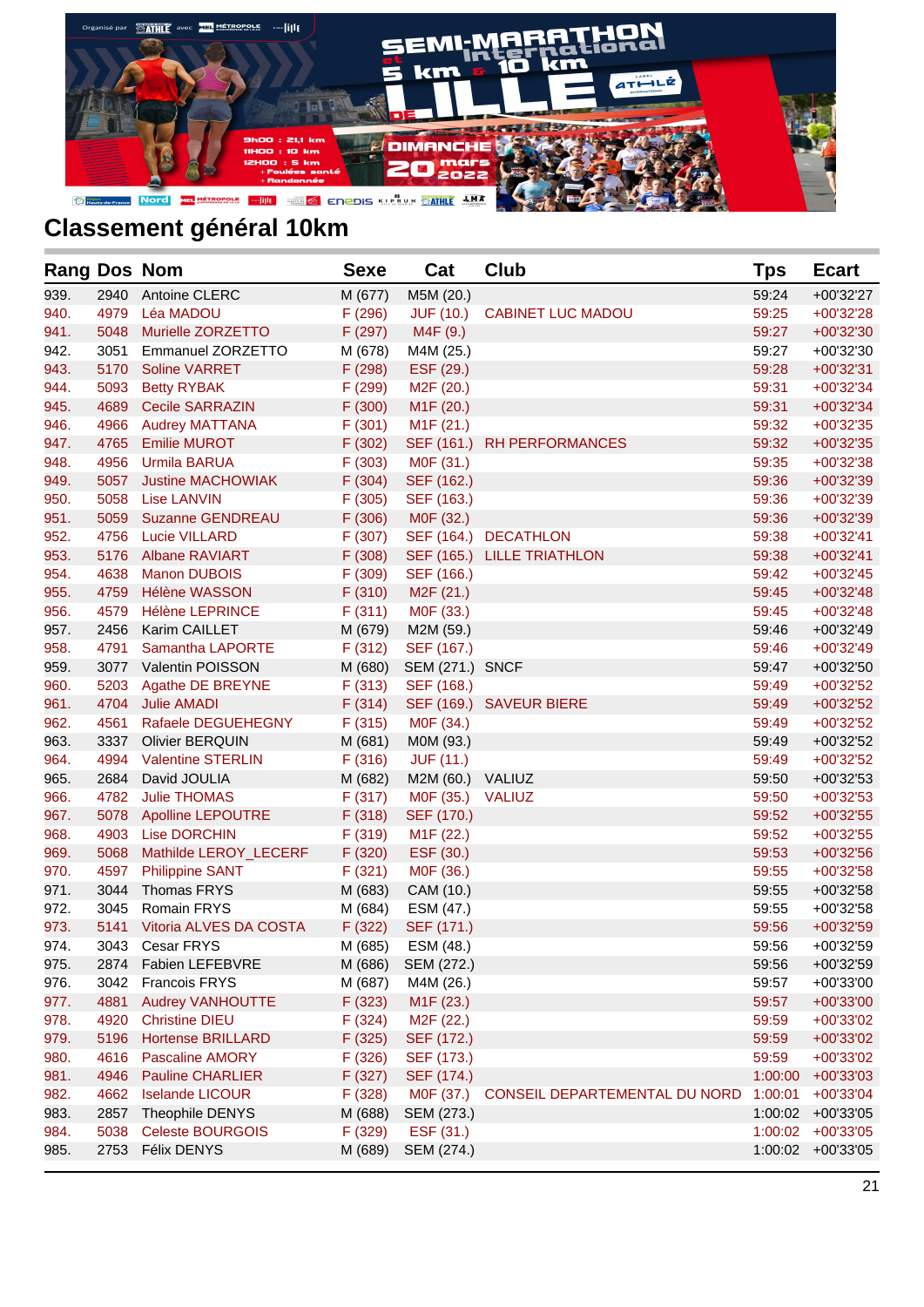

| <b>Rang Dos Nom</b> |      |                            | <b>Sexe</b> | Cat                    | <b>Club</b>                           | <b>Tps</b> | <b>Ecart</b>         |
|---------------------|------|----------------------------|-------------|------------------------|---------------------------------------|------------|----------------------|
| 986.                | 4884 | <b>Françoise EGOT</b>      | F(330)      | M4F (10.)              |                                       | 1:00:02    | $+00'33'05$          |
| 987.                | 2564 | Marc-Anthony DECROIX       | M (690)     | ESM (49.)              | <b>US PHALEMPIN</b>                   | 1:00:04    | +00'33'07            |
| 988.                | 4664 | <b>Julie MICHEL</b>        | F(331)      | ESF (32.)              |                                       |            | 1:00:04 +00'33'07    |
| 989.                | 5036 | Nidal EL HADDAD            | F(332)      | SEF (175.)             |                                       | 1:00:07    | $+00'33'10$          |
| 990.                | 5120 | <b>Audrey MAGNE</b>        | F(333)      | M0F (38.)              |                                       |            | 1:00:10 +00'33'13    |
| 991.                | 5121 | <b>Céline WALTER</b>       | F(334)      | M0F (39.)              |                                       |            | 1:00:10 +00'33'13    |
| 992.                | 5001 | <b>Julie POTIER</b>        | F(335)      | SEF (176.)             |                                       |            | 1:00:10 +00'33'13    |
| 993.                | 2500 | Grégory GOSSART            | M (691)     | SEM (275.)             |                                       |            | 1:00:12 +00'33'15    |
| 994.                | 5134 | Clotilde DELHON-BUGARD     | F(336)      | SEF (177.)             |                                       |            | 1:00:12 +00'33'15    |
| 995.                | 5133 | Florence DELHON-BUGARD     | F(337)      | SEF (178.)             |                                       |            | 1:00:12 +00'33'15    |
| 996.                | 4609 | <b>Astrid BELL</b>         | F(338)      | SEF (179.)             |                                       |            | 1:00:12 +00'33'15    |
| 997.                | 3046 | <b>Herve FIRMIN</b>        | M (692)     | M6M (7.)               |                                       |            | 1:00:14 +00'33'17    |
| 998.                | 5145 | <b>Tiphaine BOURRY</b>     | F (339)     | SEF (180.)             |                                       |            | 1:00:15 +00'33'18    |
| 999.                | 4760 | <b>Delphine JIMENEZ</b>    | F(340)      | M0F (40.)              |                                       |            | 1:00:20 +00'33'23    |
| 1000.               | 4780 | <b>Aurélie STAMM</b>       | F(341)      | MOF (41.)              |                                       |            | 1:00:20 +00'33'23    |
| 1001.               | 4856 | Solène DEVOS               | F(342)      | SEF (181.)             |                                       | 1:00:21    | $+00'33'24$          |
| 1002.               | 4817 | Angélique ROY              | F(343)      | M <sub>2</sub> F (23.) |                                       | 1:00:21    | +00'33'24            |
| 1003.               | 5168 | Céline DEFFRENNES          | F(344)      | M0F (42.)              |                                       |            | 1:00:22 +00'33'25    |
| 1004.               | 5075 | <b>Christelle GHESTEM</b>  | F(345)      | M3F (16.)              | OSM LOMME ATHLETISME                  |            | 1:00:22 +00'33'25    |
| 1005.               | 2471 | Nabil ZEMMOUR              | M (693)     | M1M (86.)              |                                       | 1:00:26    | +00'33'29            |
| 1006.               | 2931 | Samy AGHEZZAF              | M (694)     | SEM (276.)             |                                       | 1:00:27    | +00'33'30            |
| 1007.               | 4921 | Marjorie GRAVE             | F(346)      | M <sub>1</sub> F (24.) |                                       | 1:00:30    | +00'33'33            |
| 1008.               | 4928 | <b>Berangere CANONNE</b>   | F(347)      | M4F (11.)              |                                       |            | $1:00:30 + 00'33'33$ |
| 1009.               | 2944 | Romain VERCLYTTE           | M (695)     | MOM (94.)              |                                       | 1:00:31    | $+00'33'34$          |
| 1010.               | 2953 | <b>Julien MANDET</b>       | M (696)     | SEM (277.)             |                                       |            | 1:00:32 +00'33'35    |
| 1011.               | 2470 | <b>Mohamed HAMI</b>        | M (697)     | M2M (61.)              |                                       | 1:00:34    | +00'33'37            |
| 1012.               | 4747 | <b>Mathilde MALAPEL</b>    | F(348)      | MOF (43.)              |                                       |            | 1:00:38 +00'33'41    |
| 1013.               | 4663 | Hélène POTENCIER           | F (349)     | M <sub>2</sub> F (24.) |                                       | 1:00:44    | $+00'33'47$          |
| 1014.               | 3282 | Paul BATTRAUD              | M (698)     | SEM (278.)             |                                       |            | 1:00:46 +00'33'49    |
| 1015.               | 5112 | <b>Aline VAN MEENEN</b>    | F(350)      | M <sub>1</sub> F (25.) | OSM LOMME ATHLETISME                  | 1:00:50    | $+00'33'53$          |
| 1016.               | 2559 | Philippe LECLERCQ          | M (699)     | M7M (2.)               | RUNNERS DE BONDUES                    | 1:00:50    | +00'33'53            |
| 1017.               | 4896 | <b>Caroline GROULT</b>     | F(351)      | M3F (17.)              |                                       | 1:00:51    | $+00'33'54$          |
| 1018.               | 4874 | <b>Alexandra LEONE</b>     | F(352)      | SEF (182.)             |                                       |            | 1:00:52 +00'33'55    |
| 1019.               | 2833 | <b>Sebastien BERNA</b>     | M (700)     | M2M (62.)              |                                       |            | 1:00:52 +00'33'55    |
| 1020.               | 4895 | <b>Laurine BILLAS</b>      | F(353)      | SEF (183.)             |                                       |            | 1:00:52 +00'33'55    |
| 1021.               |      | 3079 Jean-Christophe LEONE | M (702)     |                        | M4M (27.) JOGGING DES FRAISES         |            | 1:00:53 +00'33'56    |
| 1022.               | 4548 | <b>Annabelle DUMETZ</b>    | F(354)      | M <sub>2</sub> F (25.) |                                       |            | 1:00:53 +00'33'56    |
| 1023.               | 3238 | Simon CLICHE               | M (703)     | JUM (20.)              |                                       |            | 1:00:54 +00'33'57    |
| 1024.               | 2872 | Yoan REDMANN               | M (704)     |                        | M2M (63.) PLANETE RUNNING AND WALKING |            | 1:00:54 +00'33'57    |
| 1025.               | 4679 | Louise GOUBET              | F(355)      | SEF (184.)             |                                       |            | 1:00:57 +00'34'00    |
| 1026.               | 3090 | Guillaume MACAIGNE         | M (705)     | M2M (64.)              |                                       | 1:00:58    | +00'34'01            |
| 1027.               | 4894 | <b>Julie GUILLAUD</b>      | F(356)      | SEF (185.)             |                                       | 1:00:59    | $+00'34'02$          |
| 1028.               | 4622 | Sabrina CHERCHI            | F(357)      | M2F (26.)              |                                       |            | 1:01:00 +00'34'03    |
| 1029.               | 4656 | <b>Helene DESRUMAUX</b>    | F(358)      | M4F (12.)              |                                       | 1:01:01    | $+00'34'04$          |
| 1030.               | 4813 | Mélanie LORTHIOIS          | F (359)     | M <sub>1</sub> F (26.) |                                       |            | 1:01:02 +00'34'05    |
| 1031.               | 4642 | <b>Léonie BRISSIAUD</b>    | F(360)      | SEF (186.)             |                                       |            | 1:01:03 +00'34'06    |
| 1032.               | 4996 | Jessica COULON             | F(361)      | SEF (187.)             |                                       |            | 1:01:04 +00'34'07    |
|                     |      |                            |             |                        |                                       |            |                      |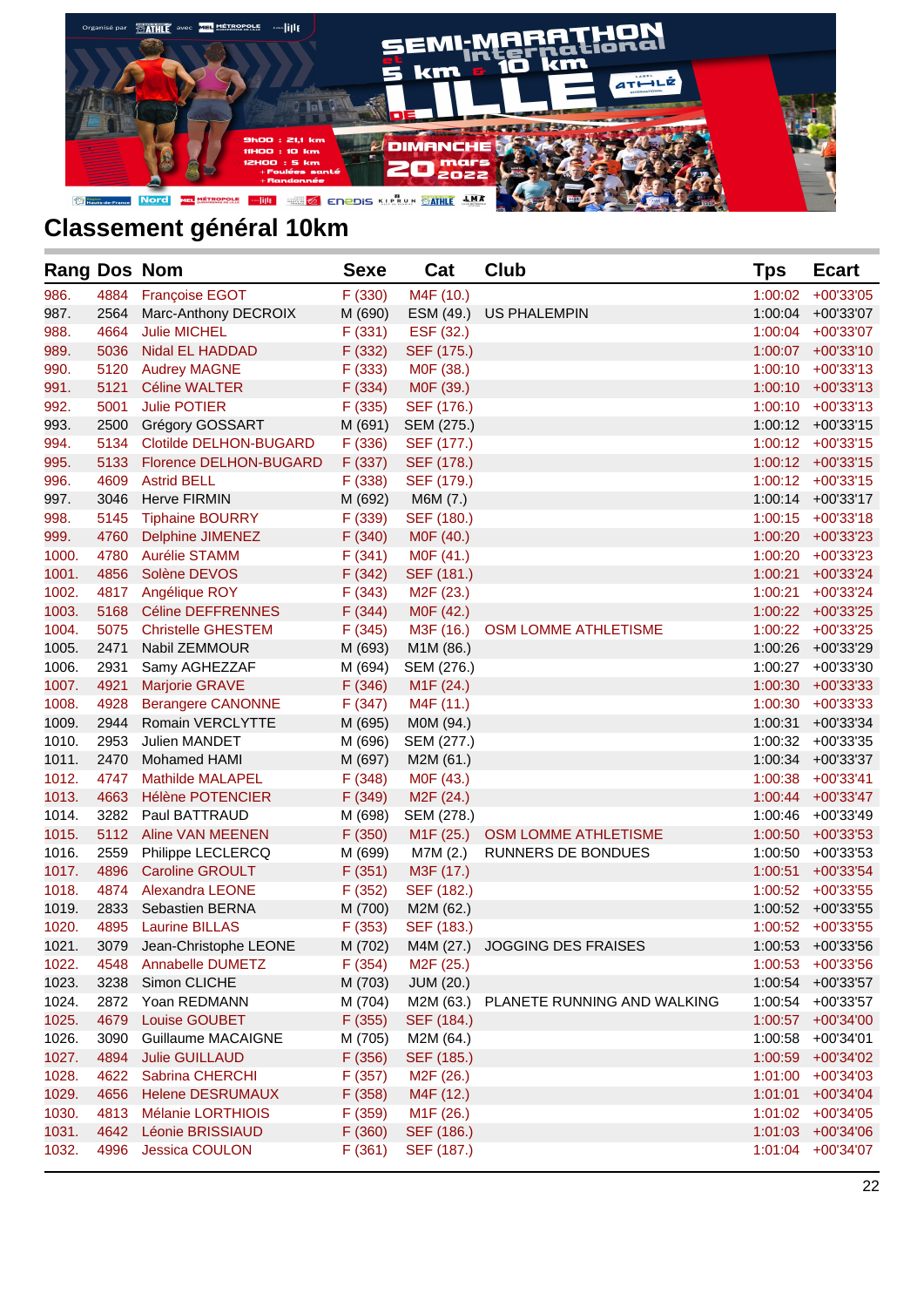

| <b>Rang Dos Nom</b> |      |                           | <b>Sexe</b> | Cat                    | <b>Club</b>                   | Tps     | <b>Ecart</b>         |
|---------------------|------|---------------------------|-------------|------------------------|-------------------------------|---------|----------------------|
| 1033.               | 4589 | Sophie TEMPREMANT         | F(363)      | M <sub>2</sub> F (27.) | LA FOULEE PONTAMARCQUOISE     | 1:01:09 | $+00'34'12$          |
| 1034.               | 4585 | <b>Aurore LEFEVER</b>     | F(364)      | M0F (44.)              | LA FOULEE PONTAMARCQUOISE     |         | $1:01:10 + 00'34'13$ |
| 1035.               | 5011 | Cécilia DELAVAL           | F(365)      | M <sub>2</sub> F (28.) |                               | 1:01:11 | $+00'34'14$          |
| 1036.               | 5062 | <b>Fanny FAIVRE-PICON</b> | F(366)      | SEF (188.)             |                               |         | $1:01:13 + 00'34'16$ |
| 1037.               | 2514 | David CHAIGNE             | M (706)     | M2M (65.)              |                               |         | 1:01:13 +00'34'16    |
| 1038.               | 2850 | Matthieu LE PABOUL        | M (707)     | SEM (279.)             |                               |         | 1:01:14 +00'34'17    |
| 1039.               | 4648 | <b>Marie HERBIN</b>       | F(367)      | M <sub>1</sub> F (28.) |                               |         | $1:01:14$ +00'34'17  |
| 1040.               | 4588 | <b>Cecile BONNETAIN</b>   | F(368)      | M <sub>1</sub> F (29.) |                               |         | 1:01:14 +00'34'17    |
| 1041.               | 4621 | <b>Charlotte BOUREAU</b>  | F (369)     | SEF (189.)             |                               |         | 1:01:15 +00'34'18    |
| 1042.               | 2955 | <b>Sylvain PACI</b>       | M (708)     |                        | M5M (21.) CHU DE LILLE        |         | 1:01:17 +00'34'20    |
| 1043.               | 4973 | Mercè JOURDAIN            | F (370)     | M4F (13.)              | CHU DE LILLE                  |         | 1:01:17 +00'34'20    |
| 1044.               | 5029 | <b>Louise BARBE</b>       | F(371)      | SEF (190.)             |                               | 1:01:21 | +00'34'24            |
| 1045.               | 4659 | Serena MALEVOLTI          | F (372)     | SEF (191.)             |                               |         | $1:01:22$ +00'34'25  |
| 1046.               | 4829 | <b>Estelle BARONNET</b>   | F(373)      | ESF (33.)              |                               |         | 1:01:23 +00'34'26    |
| 1047.               | 2845 | Robin GUEBLE              | M (709)     | ESM (50.)              |                               | 1:01:25 | +00'34'28            |
| 1048.               | 2710 | <b>Remi BOUCHIQUET</b>    | M (710)     | SEM (280.) MAZARS      |                               |         | 1:01:26 +00'34'29    |
| 1049.               | 4806 | <b>Astrid DENECKER</b>    | F(374)      | SEF (192.)             |                               |         | 1:01:26 +00'34'29    |
| 1050.               | 4967 | Véronique HEULARD         | F(375)      | M3F (18.)              | <b>REGION HAUTS DE FRANCE</b> |         | 1:01:27 +00'34'30    |
| 1051.               | 4801 | <b>Hélène LEPOUTRE</b>    | F (376)     | M2F (29.)              | <b>MEL</b>                    |         | 1:01:29 +00'34'32    |
| 1052.               | 2971 | <b>Krzysztof POLAK</b>    | M (711)     | M2M (66.)              | OPEL ACTIVE TEAM              |         | 1:01:30 +00'34'33    |
| 1053.               | 2935 | Alexandros KOURTINOS      | M (712)     | SEM (281.)             |                               | 1:01:31 | $+00'34'34$          |
| 1054.               | 2719 | <b>Antoine DEBRUE</b>     | M (713)     |                        | SEM (282.) LILLE RUNNING TEAM |         | 1:01:32 +00'34'35    |
| 1055.               | 4587 | <b>Julia CUCINOTTA</b>    | F(377)      | SEF (193.)             |                               |         | $1:01:34$ +00'34'37  |
| 1056.               | 4913 | <b>Marie CANAVESE</b>     | F(378)      | M2F (30.)              | <b>CHU LILLE</b>              |         | $1:01:35$ +00'34'38  |
| 1057.               | 4942 | <b>Aurélie WOZNIAK</b>    | F (379)     | SEF (194.) KPMG        |                               |         | 1:01:36 +00'34'39    |
| 1058.               | 4826 | <b>Carla CARPENTIER</b>   | F(380)      | ESF (34.)              |                               |         | 1:01:38 +00'34'41    |
| 1059.               | 5189 | <b>Julie CAUCHOIS</b>     | F(381)      |                        | SEF (195.) PROJECT PLAY       | 1:01:40 | $+00'34'43$          |
| 1060.               | 4873 | Lina CHRIGUA              | F(382)      | SEF (196.)             |                               | 1:01:41 | $+00'34'44$          |
| 1061.               | 4819 | <b>Romane BRIOUT</b>      | F(383)      | SEF (197.)             |                               |         | 1:01:42 +00'34'45    |
| 1062.               | 2740 | David GRANDMOUGIN         | M (714)     | SEM (283.)             |                               |         | 1:01:42 +00'34'45    |
| 1063.               | 4590 | Samia ZEMMOUR             | F(384)      | M <sub>2</sub> F (31.) |                               | 1:01:44 | +00'34'47            |
| 1064.               | 4960 | <b>Myriam SIMON</b>       | F(385)      | SEF (198.)             |                               |         | 1:01:48 +00'34'51    |
| 1065.               | 5193 | <b>Emmanuelle KETELS</b>  | F(386)      | M <sub>2</sub> F (32.) |                               | 1:01:49 | +00'34'52            |
| 1066.               | 5192 | Elisabeth MEGE-REVIL      | F(387)      | M0F (45.)              |                               | 1:01:49 | +00'34'52            |
| 1067.               | 3000 | Philippe BILLARD          | M (715)     | SEM (284.)             |                               | 1:01:53 | +00'34'56            |
| 1068.               |      | 3086 Adrien JOLY          | M (716)     | SEM (285.)             |                               |         | 1:01:53 +00'34'56    |
| 1069.               | 4938 | <b>Charlotte GADENNE</b>  | F(388)      | SEF (199.)             |                               | 1:01:54 | +00'34'57            |
| 1070.               | 5152 | Joanna SAMSOEN            | F (389)     | SEF (200.)             |                               | 1:01:55 | +00'34'58            |
| 1071.               | 5118 | Maeva DE ALMEIDA          | F (390)     | SEF (201.)             |                               | 1:01:55 | $+00'34'58$          |
| 1072.               | 2967 | Quentin LEFORT            | M (717)     | SEM (286.) KPMG        |                               | 1:01:57 | +00'35'00            |
| 1073.               | 2534 | Nastasia DELEARDE         | M (718)     | SEM (287.)             | <b>RUN FOR FUN</b>            | 1:02:03 | +00'35'06            |
| 1074.               | 4977 | Hélène DE GAVRE           | F(391)      | M0F (46.)              | RUN FOR FUN BEUVRY            | 1:02:03 | +00'35'06            |
| 1075.               | 2893 | Xavier LESAGE             | M (719)     | M2M (67.)              | <b>ENEDIS</b>                 | 1:02:04 | +00'35'07            |
| 1076.               | 4750 | <b>Gaetanne GENGEMBRE</b> | F (392)     | M <sub>1</sub> F (30.) | <b>DECATHLON</b>              | 1:02:04 | +00'35'07            |
| 1077.               | 2597 | Jerome CODRON             | M (720)     | M0M (95.)              |                               | 1:02:06 | +00'35'09            |
| 1078.               | 2512 | Nicolas GHEYSENS          | M (721)     | M2M (68.)              |                               | 1:02:08 | $+00'35'11$          |
| 1079.               | 3280 | Philippe DUSSART          | M (722)     | M2M (69.)              |                               | 1:02:10 | $+00'35'13$          |
|                     |      |                           |             |                        |                               |         |                      |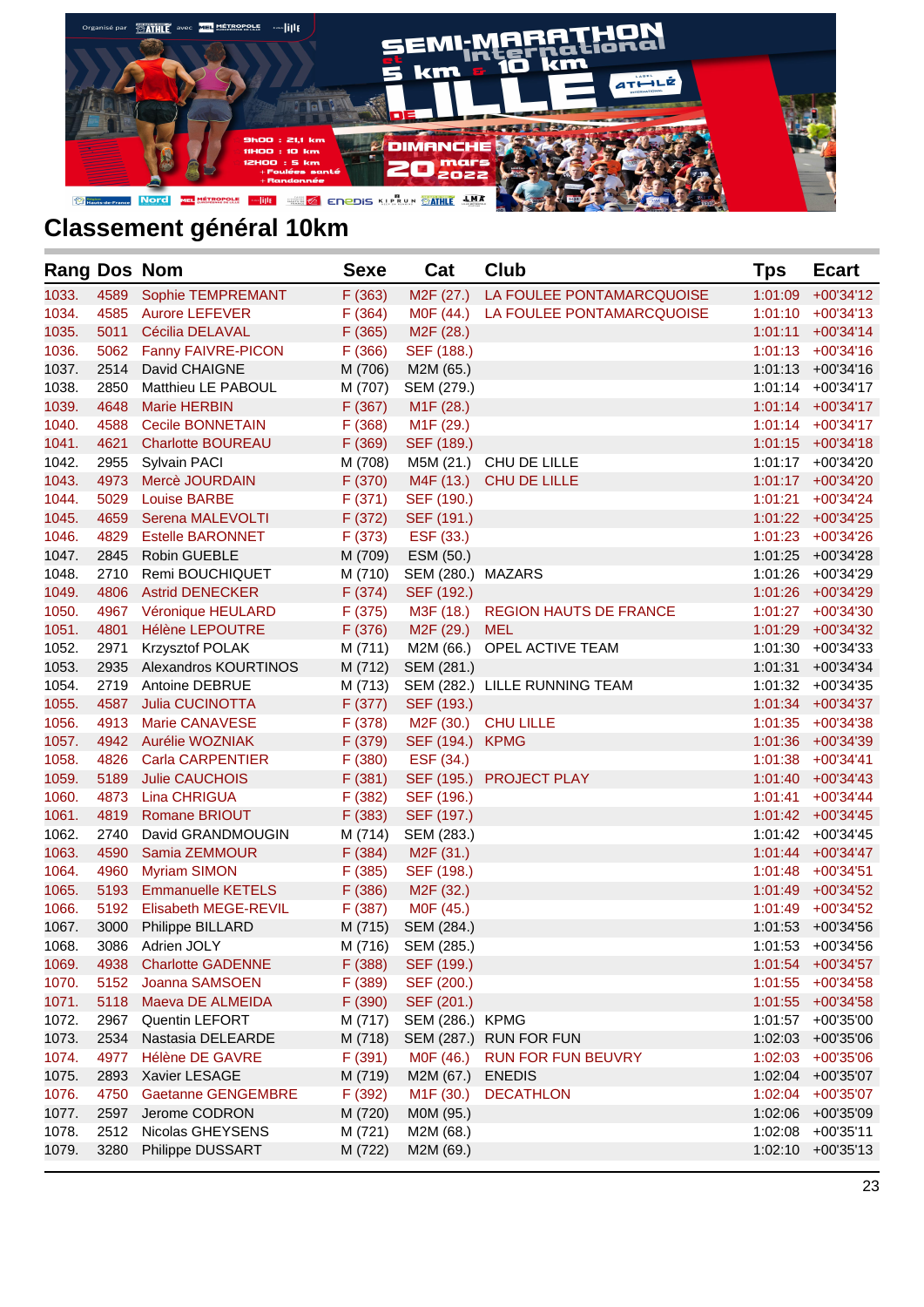

| M (723)<br>M2M (70.)<br>$+00'35'13$<br>1080.<br>2674<br>Etienne FORTIN<br>1:02:10<br>1081.<br>2657<br>Jacob DEPECKER<br>M (724)<br>M3M (48.)<br>1:02:10<br>$+00'35'13$<br>1082.<br>2696<br>Anthony ORTEGA<br>M (725)<br>SEM (288.) MAZARS<br>1:02:11<br>$+00'35'14$<br>1083.<br>Aladino PAZO PAREDES<br>3021<br>M (726)<br>SEM (289.)<br>$1:02:12 + 00'35'15$<br>1084.<br>2766<br>Thomas FRACZEK<br>M (727)<br>SEM (290.)<br>$1:02:12 + 00'35'15$<br>1085.<br>4883<br><b>Juliette HOMBECK</b><br>F (393)<br>M <sub>1</sub> F (31.)<br>$1:02:14$ +00'35'17<br>1086.<br>4897<br><b>Charlotte DELOBELLE</b><br>F (394)<br>M <sub>1</sub> F (32.)<br>$1:02:15$ +00'35'18<br>1087.<br>M <sub>1</sub> F (33.)<br>4650<br><b>Sabrina FROMONT</b><br>F (395)<br>1:02:19 +00'35'22<br>1088.<br>4724<br>Sandrine DELATTRE<br>F (396)<br>M <sub>1</sub> F (34.)<br>1:02:24 +00'35'27<br>1089.<br>4972 Zoé DECOOPMAN<br>F (397)<br>SEF (202.)<br>1:02:27 +00'35'30<br>1090.<br><b>Laurine PINGAUD</b><br>SEF (203.) SAVEUR BIERE<br>4701<br>F (398)<br>1:02:30 +00'35'33<br>1091.<br>Églantine DEHAUT<br>F (399)<br>SEF (204.)<br>4632<br>1:02:31<br>$+00'35'34$<br>1092.<br>4640<br>Sophiane DEMARCQ<br>F(400)<br>SEF (205.) AGAD<br>1:02:31<br>+00'35'34<br>1093.<br><b>Kim SANONER</b><br>4793<br>F(401)<br>M <sub>2</sub> F (33.)<br>1:02:36 +00'35'39<br>1094.<br>2623<br>Jean Paul EDART<br>M (728)<br>M6M (8.)<br>1:02:37 +00'35'40<br>1095.<br>5045<br><b>Mathilde ANDRE</b><br>F(402)<br>SEF (206.)<br>1:02:37 +00'35'40<br>1096.<br>4944<br><b>Sylvie LEGRAND</b><br>F(403)<br>M3F (19.)<br>1:02:39 +00'35'42<br>1097.<br>2915<br>Jean Yves DZIEDZIC<br>M (729)<br>M3M (49.)<br>1:02:39<br>+00'35'42<br>1098.<br>ESF (35.) LOMME TRIATHLON<br>5144<br><b>Louise VERRONS</b><br>F(404)<br>1:02:41<br>+00'35'44<br>1099.<br>4615<br><b>Valentine VERMERSCH</b><br>F(405)<br>ESF (36.)<br><b>JOGASAD</b><br>1:02:41<br>+00'35'44<br>1100.<br>4900<br>Stephanie TEMPLEMENT<br>F(406)<br>M4F (14.)<br>1:02:42 +00'35'45<br>1101.<br><b>Martine LAUGA</b><br>M4F (15.)<br><b>BORDEAUX ATHLE*</b><br>4892<br>F(407)<br>1:02:42 +00'35'45<br>1102.<br>5084<br><b>Laure MESNIL</b><br>F(408)<br>M <sub>1</sub> F (35.)<br>1:02:46 +00'35'49<br>1103.<br>4962<br><b>Cassandre GENDRON</b><br>F (409)<br>SEF (207.)<br>1:02:49<br>+00'35'52<br>1104.<br>2936<br><b>Matthias ROBIDET</b><br>M (730)<br>SEM (291.)<br>1:02:49 +00'35'52<br>1105.<br>4670<br>Anja BIDIAS-LANGER<br>F(410)<br>M <sub>2</sub> F (34.)<br>1:02:50<br>+00'35'53<br>1106.<br>5138<br><b>Chloé LETERME</b><br>F(411)<br>SEF (208.)<br>1:02:53 +00'35'56<br>1107.<br>4702 Pauline VALLEE<br>F(412)<br>M0F (47.)<br><b>SAVEUR BIERE</b><br>1:02:56<br>+00'35'59<br>1108.<br>5044<br>Sophie CHRISTORY<br>F(413)<br>SEF (209.)<br>1:02:56 +00'35'59<br>1109.<br>5173<br>Sarah EL HAMINE<br>F(414)<br>SEF (210.)<br>1:03:00<br>+00'36'03<br>1110.<br>4867<br><b>Pauline GHESQUIER</b><br>F(415)<br>1:03:01<br>$+00'36'04$<br>SEF (211.)<br>1111.<br>5175<br>Véronique DUFAYE<br>F(416)<br>M5F(4.)<br><b>ACB BAPAUME</b><br>1:03:01<br>$+00'36'04$<br>1112.<br><b>Franck BRISSIAUD</b><br>2974<br>M (731)<br>M3M (50.)<br>1:03:03<br>+00'36'06<br>1113.<br>2448<br>Philippe PAUQUET<br>M (732)<br>M3M (51.)<br>1:03:09<br>$+00'36'12$<br>1114.<br>2689<br>Jérôme GILLARD<br>M (733)<br>M1M (88.) RANDSTAD<br>1:03:10<br>+00'36'13<br>1115.<br>4605<br><b>Judith JOFFROY</b><br>F(417)<br>M <sub>2</sub> F (35.)<br>1:03:11 +00'36'14<br>4617 Romaine DECLERCQ<br>F(418)<br>M4F (16.)<br>1:03:12 +00'36'15<br>1116.<br>1117.<br>4600<br>F(419)<br>Marieke MOLENAAR<br>M <sub>1</sub> F (36.)<br>1:03:12 +00'36'15<br>1118.<br>4603<br>Lisa OOSTINGA<br>F(420)<br>M <sub>2</sub> F (36.)<br>1:03:12 +00'36'15<br>1119.<br>4757<br><b>Marine CAMUS</b><br>F(421)<br>SEF (212.)<br><b>DECATHLON</b><br>1:03:16 +00'36'19<br>1120.<br>2615<br>Julien CORNETTE<br>M (734)<br>1:03:16<br>SEM (292.)<br>+00'36'19<br>1121.<br>F(422)<br>M4F (17.)<br>5043<br><b>Caroline KLEIN</b><br>1:03:18<br>$+00'36'21$<br>1122.<br>2432<br>Olivier DERVIN<br>M (735)<br>M4M (28.) FONTE ARDENNAISE ATHLETISME<br>1:03:26<br>+00'36'29<br>1123.<br>3257<br>Maxime MEURA<br>M (736)<br>SEM (293.)<br>1:03:26<br>+00'36'29<br>1124.<br>F(423)<br>4810<br>Pauline PERRIER-DREZEN<br>SEF (213.)<br>1:03:26<br>+00'36'29<br>1125.<br>F(424)<br>SEF (214.)<br>1:03:26<br>4740<br><b>Annabelle DEMAILLY</b><br>+00'36'29<br>1126.<br>4744<br><b>Juliette GLORIAN</b><br>F(425)<br>MOF (48.)<br>1:03:26 +00'36'29 | <b>Rang Dos Nom</b> |  | <b>Sexe</b> | Cat | <b>Club</b> | Tps | <b>Ecart</b> |
|--------------------------------------------------------------------------------------------------------------------------------------------------------------------------------------------------------------------------------------------------------------------------------------------------------------------------------------------------------------------------------------------------------------------------------------------------------------------------------------------------------------------------------------------------------------------------------------------------------------------------------------------------------------------------------------------------------------------------------------------------------------------------------------------------------------------------------------------------------------------------------------------------------------------------------------------------------------------------------------------------------------------------------------------------------------------------------------------------------------------------------------------------------------------------------------------------------------------------------------------------------------------------------------------------------------------------------------------------------------------------------------------------------------------------------------------------------------------------------------------------------------------------------------------------------------------------------------------------------------------------------------------------------------------------------------------------------------------------------------------------------------------------------------------------------------------------------------------------------------------------------------------------------------------------------------------------------------------------------------------------------------------------------------------------------------------------------------------------------------------------------------------------------------------------------------------------------------------------------------------------------------------------------------------------------------------------------------------------------------------------------------------------------------------------------------------------------------------------------------------------------------------------------------------------------------------------------------------------------------------------------------------------------------------------------------------------------------------------------------------------------------------------------------------------------------------------------------------------------------------------------------------------------------------------------------------------------------------------------------------------------------------------------------------------------------------------------------------------------------------------------------------------------------------------------------------------------------------------------------------------------------------------------------------------------------------------------------------------------------------------------------------------------------------------------------------------------------------------------------------------------------------------------------------------------------------------------------------------------------------------------------------------------------------------------------------------------------------------------------------------------------------------------------------------------------------------------------------------------------------------------------------------------------------------------------------------------------------------------------------------------------------------------------------------------------------------------------------------------------------------------------------------------------------------------------------------------------------------------------------------------------------------------------------------------------------------------------------------------------------------------------------------------------------------------------------------------------------------------------------------------------------------------------------|---------------------|--|-------------|-----|-------------|-----|--------------|
|                                                                                                                                                                                                                                                                                                                                                                                                                                                                                                                                                                                                                                                                                                                                                                                                                                                                                                                                                                                                                                                                                                                                                                                                                                                                                                                                                                                                                                                                                                                                                                                                                                                                                                                                                                                                                                                                                                                                                                                                                                                                                                                                                                                                                                                                                                                                                                                                                                                                                                                                                                                                                                                                                                                                                                                                                                                                                                                                                                                                                                                                                                                                                                                                                                                                                                                                                                                                                                                                                                                                                                                                                                                                                                                                                                                                                                                                                                                                                                                                                                                                                                                                                                                                                                                                                                                                                                                                                                                                                                                                            |                     |  |             |     |             |     |              |
|                                                                                                                                                                                                                                                                                                                                                                                                                                                                                                                                                                                                                                                                                                                                                                                                                                                                                                                                                                                                                                                                                                                                                                                                                                                                                                                                                                                                                                                                                                                                                                                                                                                                                                                                                                                                                                                                                                                                                                                                                                                                                                                                                                                                                                                                                                                                                                                                                                                                                                                                                                                                                                                                                                                                                                                                                                                                                                                                                                                                                                                                                                                                                                                                                                                                                                                                                                                                                                                                                                                                                                                                                                                                                                                                                                                                                                                                                                                                                                                                                                                                                                                                                                                                                                                                                                                                                                                                                                                                                                                                            |                     |  |             |     |             |     |              |
|                                                                                                                                                                                                                                                                                                                                                                                                                                                                                                                                                                                                                                                                                                                                                                                                                                                                                                                                                                                                                                                                                                                                                                                                                                                                                                                                                                                                                                                                                                                                                                                                                                                                                                                                                                                                                                                                                                                                                                                                                                                                                                                                                                                                                                                                                                                                                                                                                                                                                                                                                                                                                                                                                                                                                                                                                                                                                                                                                                                                                                                                                                                                                                                                                                                                                                                                                                                                                                                                                                                                                                                                                                                                                                                                                                                                                                                                                                                                                                                                                                                                                                                                                                                                                                                                                                                                                                                                                                                                                                                                            |                     |  |             |     |             |     |              |
|                                                                                                                                                                                                                                                                                                                                                                                                                                                                                                                                                                                                                                                                                                                                                                                                                                                                                                                                                                                                                                                                                                                                                                                                                                                                                                                                                                                                                                                                                                                                                                                                                                                                                                                                                                                                                                                                                                                                                                                                                                                                                                                                                                                                                                                                                                                                                                                                                                                                                                                                                                                                                                                                                                                                                                                                                                                                                                                                                                                                                                                                                                                                                                                                                                                                                                                                                                                                                                                                                                                                                                                                                                                                                                                                                                                                                                                                                                                                                                                                                                                                                                                                                                                                                                                                                                                                                                                                                                                                                                                                            |                     |  |             |     |             |     |              |
|                                                                                                                                                                                                                                                                                                                                                                                                                                                                                                                                                                                                                                                                                                                                                                                                                                                                                                                                                                                                                                                                                                                                                                                                                                                                                                                                                                                                                                                                                                                                                                                                                                                                                                                                                                                                                                                                                                                                                                                                                                                                                                                                                                                                                                                                                                                                                                                                                                                                                                                                                                                                                                                                                                                                                                                                                                                                                                                                                                                                                                                                                                                                                                                                                                                                                                                                                                                                                                                                                                                                                                                                                                                                                                                                                                                                                                                                                                                                                                                                                                                                                                                                                                                                                                                                                                                                                                                                                                                                                                                                            |                     |  |             |     |             |     |              |
|                                                                                                                                                                                                                                                                                                                                                                                                                                                                                                                                                                                                                                                                                                                                                                                                                                                                                                                                                                                                                                                                                                                                                                                                                                                                                                                                                                                                                                                                                                                                                                                                                                                                                                                                                                                                                                                                                                                                                                                                                                                                                                                                                                                                                                                                                                                                                                                                                                                                                                                                                                                                                                                                                                                                                                                                                                                                                                                                                                                                                                                                                                                                                                                                                                                                                                                                                                                                                                                                                                                                                                                                                                                                                                                                                                                                                                                                                                                                                                                                                                                                                                                                                                                                                                                                                                                                                                                                                                                                                                                                            |                     |  |             |     |             |     |              |
|                                                                                                                                                                                                                                                                                                                                                                                                                                                                                                                                                                                                                                                                                                                                                                                                                                                                                                                                                                                                                                                                                                                                                                                                                                                                                                                                                                                                                                                                                                                                                                                                                                                                                                                                                                                                                                                                                                                                                                                                                                                                                                                                                                                                                                                                                                                                                                                                                                                                                                                                                                                                                                                                                                                                                                                                                                                                                                                                                                                                                                                                                                                                                                                                                                                                                                                                                                                                                                                                                                                                                                                                                                                                                                                                                                                                                                                                                                                                                                                                                                                                                                                                                                                                                                                                                                                                                                                                                                                                                                                                            |                     |  |             |     |             |     |              |
|                                                                                                                                                                                                                                                                                                                                                                                                                                                                                                                                                                                                                                                                                                                                                                                                                                                                                                                                                                                                                                                                                                                                                                                                                                                                                                                                                                                                                                                                                                                                                                                                                                                                                                                                                                                                                                                                                                                                                                                                                                                                                                                                                                                                                                                                                                                                                                                                                                                                                                                                                                                                                                                                                                                                                                                                                                                                                                                                                                                                                                                                                                                                                                                                                                                                                                                                                                                                                                                                                                                                                                                                                                                                                                                                                                                                                                                                                                                                                                                                                                                                                                                                                                                                                                                                                                                                                                                                                                                                                                                                            |                     |  |             |     |             |     |              |
|                                                                                                                                                                                                                                                                                                                                                                                                                                                                                                                                                                                                                                                                                                                                                                                                                                                                                                                                                                                                                                                                                                                                                                                                                                                                                                                                                                                                                                                                                                                                                                                                                                                                                                                                                                                                                                                                                                                                                                                                                                                                                                                                                                                                                                                                                                                                                                                                                                                                                                                                                                                                                                                                                                                                                                                                                                                                                                                                                                                                                                                                                                                                                                                                                                                                                                                                                                                                                                                                                                                                                                                                                                                                                                                                                                                                                                                                                                                                                                                                                                                                                                                                                                                                                                                                                                                                                                                                                                                                                                                                            |                     |  |             |     |             |     |              |
|                                                                                                                                                                                                                                                                                                                                                                                                                                                                                                                                                                                                                                                                                                                                                                                                                                                                                                                                                                                                                                                                                                                                                                                                                                                                                                                                                                                                                                                                                                                                                                                                                                                                                                                                                                                                                                                                                                                                                                                                                                                                                                                                                                                                                                                                                                                                                                                                                                                                                                                                                                                                                                                                                                                                                                                                                                                                                                                                                                                                                                                                                                                                                                                                                                                                                                                                                                                                                                                                                                                                                                                                                                                                                                                                                                                                                                                                                                                                                                                                                                                                                                                                                                                                                                                                                                                                                                                                                                                                                                                                            |                     |  |             |     |             |     |              |
|                                                                                                                                                                                                                                                                                                                                                                                                                                                                                                                                                                                                                                                                                                                                                                                                                                                                                                                                                                                                                                                                                                                                                                                                                                                                                                                                                                                                                                                                                                                                                                                                                                                                                                                                                                                                                                                                                                                                                                                                                                                                                                                                                                                                                                                                                                                                                                                                                                                                                                                                                                                                                                                                                                                                                                                                                                                                                                                                                                                                                                                                                                                                                                                                                                                                                                                                                                                                                                                                                                                                                                                                                                                                                                                                                                                                                                                                                                                                                                                                                                                                                                                                                                                                                                                                                                                                                                                                                                                                                                                                            |                     |  |             |     |             |     |              |
|                                                                                                                                                                                                                                                                                                                                                                                                                                                                                                                                                                                                                                                                                                                                                                                                                                                                                                                                                                                                                                                                                                                                                                                                                                                                                                                                                                                                                                                                                                                                                                                                                                                                                                                                                                                                                                                                                                                                                                                                                                                                                                                                                                                                                                                                                                                                                                                                                                                                                                                                                                                                                                                                                                                                                                                                                                                                                                                                                                                                                                                                                                                                                                                                                                                                                                                                                                                                                                                                                                                                                                                                                                                                                                                                                                                                                                                                                                                                                                                                                                                                                                                                                                                                                                                                                                                                                                                                                                                                                                                                            |                     |  |             |     |             |     |              |
|                                                                                                                                                                                                                                                                                                                                                                                                                                                                                                                                                                                                                                                                                                                                                                                                                                                                                                                                                                                                                                                                                                                                                                                                                                                                                                                                                                                                                                                                                                                                                                                                                                                                                                                                                                                                                                                                                                                                                                                                                                                                                                                                                                                                                                                                                                                                                                                                                                                                                                                                                                                                                                                                                                                                                                                                                                                                                                                                                                                                                                                                                                                                                                                                                                                                                                                                                                                                                                                                                                                                                                                                                                                                                                                                                                                                                                                                                                                                                                                                                                                                                                                                                                                                                                                                                                                                                                                                                                                                                                                                            |                     |  |             |     |             |     |              |
|                                                                                                                                                                                                                                                                                                                                                                                                                                                                                                                                                                                                                                                                                                                                                                                                                                                                                                                                                                                                                                                                                                                                                                                                                                                                                                                                                                                                                                                                                                                                                                                                                                                                                                                                                                                                                                                                                                                                                                                                                                                                                                                                                                                                                                                                                                                                                                                                                                                                                                                                                                                                                                                                                                                                                                                                                                                                                                                                                                                                                                                                                                                                                                                                                                                                                                                                                                                                                                                                                                                                                                                                                                                                                                                                                                                                                                                                                                                                                                                                                                                                                                                                                                                                                                                                                                                                                                                                                                                                                                                                            |                     |  |             |     |             |     |              |
|                                                                                                                                                                                                                                                                                                                                                                                                                                                                                                                                                                                                                                                                                                                                                                                                                                                                                                                                                                                                                                                                                                                                                                                                                                                                                                                                                                                                                                                                                                                                                                                                                                                                                                                                                                                                                                                                                                                                                                                                                                                                                                                                                                                                                                                                                                                                                                                                                                                                                                                                                                                                                                                                                                                                                                                                                                                                                                                                                                                                                                                                                                                                                                                                                                                                                                                                                                                                                                                                                                                                                                                                                                                                                                                                                                                                                                                                                                                                                                                                                                                                                                                                                                                                                                                                                                                                                                                                                                                                                                                                            |                     |  |             |     |             |     |              |
|                                                                                                                                                                                                                                                                                                                                                                                                                                                                                                                                                                                                                                                                                                                                                                                                                                                                                                                                                                                                                                                                                                                                                                                                                                                                                                                                                                                                                                                                                                                                                                                                                                                                                                                                                                                                                                                                                                                                                                                                                                                                                                                                                                                                                                                                                                                                                                                                                                                                                                                                                                                                                                                                                                                                                                                                                                                                                                                                                                                                                                                                                                                                                                                                                                                                                                                                                                                                                                                                                                                                                                                                                                                                                                                                                                                                                                                                                                                                                                                                                                                                                                                                                                                                                                                                                                                                                                                                                                                                                                                                            |                     |  |             |     |             |     |              |
|                                                                                                                                                                                                                                                                                                                                                                                                                                                                                                                                                                                                                                                                                                                                                                                                                                                                                                                                                                                                                                                                                                                                                                                                                                                                                                                                                                                                                                                                                                                                                                                                                                                                                                                                                                                                                                                                                                                                                                                                                                                                                                                                                                                                                                                                                                                                                                                                                                                                                                                                                                                                                                                                                                                                                                                                                                                                                                                                                                                                                                                                                                                                                                                                                                                                                                                                                                                                                                                                                                                                                                                                                                                                                                                                                                                                                                                                                                                                                                                                                                                                                                                                                                                                                                                                                                                                                                                                                                                                                                                                            |                     |  |             |     |             |     |              |
|                                                                                                                                                                                                                                                                                                                                                                                                                                                                                                                                                                                                                                                                                                                                                                                                                                                                                                                                                                                                                                                                                                                                                                                                                                                                                                                                                                                                                                                                                                                                                                                                                                                                                                                                                                                                                                                                                                                                                                                                                                                                                                                                                                                                                                                                                                                                                                                                                                                                                                                                                                                                                                                                                                                                                                                                                                                                                                                                                                                                                                                                                                                                                                                                                                                                                                                                                                                                                                                                                                                                                                                                                                                                                                                                                                                                                                                                                                                                                                                                                                                                                                                                                                                                                                                                                                                                                                                                                                                                                                                                            |                     |  |             |     |             |     |              |
|                                                                                                                                                                                                                                                                                                                                                                                                                                                                                                                                                                                                                                                                                                                                                                                                                                                                                                                                                                                                                                                                                                                                                                                                                                                                                                                                                                                                                                                                                                                                                                                                                                                                                                                                                                                                                                                                                                                                                                                                                                                                                                                                                                                                                                                                                                                                                                                                                                                                                                                                                                                                                                                                                                                                                                                                                                                                                                                                                                                                                                                                                                                                                                                                                                                                                                                                                                                                                                                                                                                                                                                                                                                                                                                                                                                                                                                                                                                                                                                                                                                                                                                                                                                                                                                                                                                                                                                                                                                                                                                                            |                     |  |             |     |             |     |              |
|                                                                                                                                                                                                                                                                                                                                                                                                                                                                                                                                                                                                                                                                                                                                                                                                                                                                                                                                                                                                                                                                                                                                                                                                                                                                                                                                                                                                                                                                                                                                                                                                                                                                                                                                                                                                                                                                                                                                                                                                                                                                                                                                                                                                                                                                                                                                                                                                                                                                                                                                                                                                                                                                                                                                                                                                                                                                                                                                                                                                                                                                                                                                                                                                                                                                                                                                                                                                                                                                                                                                                                                                                                                                                                                                                                                                                                                                                                                                                                                                                                                                                                                                                                                                                                                                                                                                                                                                                                                                                                                                            |                     |  |             |     |             |     |              |
|                                                                                                                                                                                                                                                                                                                                                                                                                                                                                                                                                                                                                                                                                                                                                                                                                                                                                                                                                                                                                                                                                                                                                                                                                                                                                                                                                                                                                                                                                                                                                                                                                                                                                                                                                                                                                                                                                                                                                                                                                                                                                                                                                                                                                                                                                                                                                                                                                                                                                                                                                                                                                                                                                                                                                                                                                                                                                                                                                                                                                                                                                                                                                                                                                                                                                                                                                                                                                                                                                                                                                                                                                                                                                                                                                                                                                                                                                                                                                                                                                                                                                                                                                                                                                                                                                                                                                                                                                                                                                                                                            |                     |  |             |     |             |     |              |
|                                                                                                                                                                                                                                                                                                                                                                                                                                                                                                                                                                                                                                                                                                                                                                                                                                                                                                                                                                                                                                                                                                                                                                                                                                                                                                                                                                                                                                                                                                                                                                                                                                                                                                                                                                                                                                                                                                                                                                                                                                                                                                                                                                                                                                                                                                                                                                                                                                                                                                                                                                                                                                                                                                                                                                                                                                                                                                                                                                                                                                                                                                                                                                                                                                                                                                                                                                                                                                                                                                                                                                                                                                                                                                                                                                                                                                                                                                                                                                                                                                                                                                                                                                                                                                                                                                                                                                                                                                                                                                                                            |                     |  |             |     |             |     |              |
|                                                                                                                                                                                                                                                                                                                                                                                                                                                                                                                                                                                                                                                                                                                                                                                                                                                                                                                                                                                                                                                                                                                                                                                                                                                                                                                                                                                                                                                                                                                                                                                                                                                                                                                                                                                                                                                                                                                                                                                                                                                                                                                                                                                                                                                                                                                                                                                                                                                                                                                                                                                                                                                                                                                                                                                                                                                                                                                                                                                                                                                                                                                                                                                                                                                                                                                                                                                                                                                                                                                                                                                                                                                                                                                                                                                                                                                                                                                                                                                                                                                                                                                                                                                                                                                                                                                                                                                                                                                                                                                                            |                     |  |             |     |             |     |              |
|                                                                                                                                                                                                                                                                                                                                                                                                                                                                                                                                                                                                                                                                                                                                                                                                                                                                                                                                                                                                                                                                                                                                                                                                                                                                                                                                                                                                                                                                                                                                                                                                                                                                                                                                                                                                                                                                                                                                                                                                                                                                                                                                                                                                                                                                                                                                                                                                                                                                                                                                                                                                                                                                                                                                                                                                                                                                                                                                                                                                                                                                                                                                                                                                                                                                                                                                                                                                                                                                                                                                                                                                                                                                                                                                                                                                                                                                                                                                                                                                                                                                                                                                                                                                                                                                                                                                                                                                                                                                                                                                            |                     |  |             |     |             |     |              |
|                                                                                                                                                                                                                                                                                                                                                                                                                                                                                                                                                                                                                                                                                                                                                                                                                                                                                                                                                                                                                                                                                                                                                                                                                                                                                                                                                                                                                                                                                                                                                                                                                                                                                                                                                                                                                                                                                                                                                                                                                                                                                                                                                                                                                                                                                                                                                                                                                                                                                                                                                                                                                                                                                                                                                                                                                                                                                                                                                                                                                                                                                                                                                                                                                                                                                                                                                                                                                                                                                                                                                                                                                                                                                                                                                                                                                                                                                                                                                                                                                                                                                                                                                                                                                                                                                                                                                                                                                                                                                                                                            |                     |  |             |     |             |     |              |
|                                                                                                                                                                                                                                                                                                                                                                                                                                                                                                                                                                                                                                                                                                                                                                                                                                                                                                                                                                                                                                                                                                                                                                                                                                                                                                                                                                                                                                                                                                                                                                                                                                                                                                                                                                                                                                                                                                                                                                                                                                                                                                                                                                                                                                                                                                                                                                                                                                                                                                                                                                                                                                                                                                                                                                                                                                                                                                                                                                                                                                                                                                                                                                                                                                                                                                                                                                                                                                                                                                                                                                                                                                                                                                                                                                                                                                                                                                                                                                                                                                                                                                                                                                                                                                                                                                                                                                                                                                                                                                                                            |                     |  |             |     |             |     |              |
|                                                                                                                                                                                                                                                                                                                                                                                                                                                                                                                                                                                                                                                                                                                                                                                                                                                                                                                                                                                                                                                                                                                                                                                                                                                                                                                                                                                                                                                                                                                                                                                                                                                                                                                                                                                                                                                                                                                                                                                                                                                                                                                                                                                                                                                                                                                                                                                                                                                                                                                                                                                                                                                                                                                                                                                                                                                                                                                                                                                                                                                                                                                                                                                                                                                                                                                                                                                                                                                                                                                                                                                                                                                                                                                                                                                                                                                                                                                                                                                                                                                                                                                                                                                                                                                                                                                                                                                                                                                                                                                                            |                     |  |             |     |             |     |              |
|                                                                                                                                                                                                                                                                                                                                                                                                                                                                                                                                                                                                                                                                                                                                                                                                                                                                                                                                                                                                                                                                                                                                                                                                                                                                                                                                                                                                                                                                                                                                                                                                                                                                                                                                                                                                                                                                                                                                                                                                                                                                                                                                                                                                                                                                                                                                                                                                                                                                                                                                                                                                                                                                                                                                                                                                                                                                                                                                                                                                                                                                                                                                                                                                                                                                                                                                                                                                                                                                                                                                                                                                                                                                                                                                                                                                                                                                                                                                                                                                                                                                                                                                                                                                                                                                                                                                                                                                                                                                                                                                            |                     |  |             |     |             |     |              |
|                                                                                                                                                                                                                                                                                                                                                                                                                                                                                                                                                                                                                                                                                                                                                                                                                                                                                                                                                                                                                                                                                                                                                                                                                                                                                                                                                                                                                                                                                                                                                                                                                                                                                                                                                                                                                                                                                                                                                                                                                                                                                                                                                                                                                                                                                                                                                                                                                                                                                                                                                                                                                                                                                                                                                                                                                                                                                                                                                                                                                                                                                                                                                                                                                                                                                                                                                                                                                                                                                                                                                                                                                                                                                                                                                                                                                                                                                                                                                                                                                                                                                                                                                                                                                                                                                                                                                                                                                                                                                                                                            |                     |  |             |     |             |     |              |
|                                                                                                                                                                                                                                                                                                                                                                                                                                                                                                                                                                                                                                                                                                                                                                                                                                                                                                                                                                                                                                                                                                                                                                                                                                                                                                                                                                                                                                                                                                                                                                                                                                                                                                                                                                                                                                                                                                                                                                                                                                                                                                                                                                                                                                                                                                                                                                                                                                                                                                                                                                                                                                                                                                                                                                                                                                                                                                                                                                                                                                                                                                                                                                                                                                                                                                                                                                                                                                                                                                                                                                                                                                                                                                                                                                                                                                                                                                                                                                                                                                                                                                                                                                                                                                                                                                                                                                                                                                                                                                                                            |                     |  |             |     |             |     |              |
|                                                                                                                                                                                                                                                                                                                                                                                                                                                                                                                                                                                                                                                                                                                                                                                                                                                                                                                                                                                                                                                                                                                                                                                                                                                                                                                                                                                                                                                                                                                                                                                                                                                                                                                                                                                                                                                                                                                                                                                                                                                                                                                                                                                                                                                                                                                                                                                                                                                                                                                                                                                                                                                                                                                                                                                                                                                                                                                                                                                                                                                                                                                                                                                                                                                                                                                                                                                                                                                                                                                                                                                                                                                                                                                                                                                                                                                                                                                                                                                                                                                                                                                                                                                                                                                                                                                                                                                                                                                                                                                                            |                     |  |             |     |             |     |              |
|                                                                                                                                                                                                                                                                                                                                                                                                                                                                                                                                                                                                                                                                                                                                                                                                                                                                                                                                                                                                                                                                                                                                                                                                                                                                                                                                                                                                                                                                                                                                                                                                                                                                                                                                                                                                                                                                                                                                                                                                                                                                                                                                                                                                                                                                                                                                                                                                                                                                                                                                                                                                                                                                                                                                                                                                                                                                                                                                                                                                                                                                                                                                                                                                                                                                                                                                                                                                                                                                                                                                                                                                                                                                                                                                                                                                                                                                                                                                                                                                                                                                                                                                                                                                                                                                                                                                                                                                                                                                                                                                            |                     |  |             |     |             |     |              |
|                                                                                                                                                                                                                                                                                                                                                                                                                                                                                                                                                                                                                                                                                                                                                                                                                                                                                                                                                                                                                                                                                                                                                                                                                                                                                                                                                                                                                                                                                                                                                                                                                                                                                                                                                                                                                                                                                                                                                                                                                                                                                                                                                                                                                                                                                                                                                                                                                                                                                                                                                                                                                                                                                                                                                                                                                                                                                                                                                                                                                                                                                                                                                                                                                                                                                                                                                                                                                                                                                                                                                                                                                                                                                                                                                                                                                                                                                                                                                                                                                                                                                                                                                                                                                                                                                                                                                                                                                                                                                                                                            |                     |  |             |     |             |     |              |
|                                                                                                                                                                                                                                                                                                                                                                                                                                                                                                                                                                                                                                                                                                                                                                                                                                                                                                                                                                                                                                                                                                                                                                                                                                                                                                                                                                                                                                                                                                                                                                                                                                                                                                                                                                                                                                                                                                                                                                                                                                                                                                                                                                                                                                                                                                                                                                                                                                                                                                                                                                                                                                                                                                                                                                                                                                                                                                                                                                                                                                                                                                                                                                                                                                                                                                                                                                                                                                                                                                                                                                                                                                                                                                                                                                                                                                                                                                                                                                                                                                                                                                                                                                                                                                                                                                                                                                                                                                                                                                                                            |                     |  |             |     |             |     |              |
|                                                                                                                                                                                                                                                                                                                                                                                                                                                                                                                                                                                                                                                                                                                                                                                                                                                                                                                                                                                                                                                                                                                                                                                                                                                                                                                                                                                                                                                                                                                                                                                                                                                                                                                                                                                                                                                                                                                                                                                                                                                                                                                                                                                                                                                                                                                                                                                                                                                                                                                                                                                                                                                                                                                                                                                                                                                                                                                                                                                                                                                                                                                                                                                                                                                                                                                                                                                                                                                                                                                                                                                                                                                                                                                                                                                                                                                                                                                                                                                                                                                                                                                                                                                                                                                                                                                                                                                                                                                                                                                                            |                     |  |             |     |             |     |              |
|                                                                                                                                                                                                                                                                                                                                                                                                                                                                                                                                                                                                                                                                                                                                                                                                                                                                                                                                                                                                                                                                                                                                                                                                                                                                                                                                                                                                                                                                                                                                                                                                                                                                                                                                                                                                                                                                                                                                                                                                                                                                                                                                                                                                                                                                                                                                                                                                                                                                                                                                                                                                                                                                                                                                                                                                                                                                                                                                                                                                                                                                                                                                                                                                                                                                                                                                                                                                                                                                                                                                                                                                                                                                                                                                                                                                                                                                                                                                                                                                                                                                                                                                                                                                                                                                                                                                                                                                                                                                                                                                            |                     |  |             |     |             |     |              |
|                                                                                                                                                                                                                                                                                                                                                                                                                                                                                                                                                                                                                                                                                                                                                                                                                                                                                                                                                                                                                                                                                                                                                                                                                                                                                                                                                                                                                                                                                                                                                                                                                                                                                                                                                                                                                                                                                                                                                                                                                                                                                                                                                                                                                                                                                                                                                                                                                                                                                                                                                                                                                                                                                                                                                                                                                                                                                                                                                                                                                                                                                                                                                                                                                                                                                                                                                                                                                                                                                                                                                                                                                                                                                                                                                                                                                                                                                                                                                                                                                                                                                                                                                                                                                                                                                                                                                                                                                                                                                                                                            |                     |  |             |     |             |     |              |
|                                                                                                                                                                                                                                                                                                                                                                                                                                                                                                                                                                                                                                                                                                                                                                                                                                                                                                                                                                                                                                                                                                                                                                                                                                                                                                                                                                                                                                                                                                                                                                                                                                                                                                                                                                                                                                                                                                                                                                                                                                                                                                                                                                                                                                                                                                                                                                                                                                                                                                                                                                                                                                                                                                                                                                                                                                                                                                                                                                                                                                                                                                                                                                                                                                                                                                                                                                                                                                                                                                                                                                                                                                                                                                                                                                                                                                                                                                                                                                                                                                                                                                                                                                                                                                                                                                                                                                                                                                                                                                                                            |                     |  |             |     |             |     |              |
|                                                                                                                                                                                                                                                                                                                                                                                                                                                                                                                                                                                                                                                                                                                                                                                                                                                                                                                                                                                                                                                                                                                                                                                                                                                                                                                                                                                                                                                                                                                                                                                                                                                                                                                                                                                                                                                                                                                                                                                                                                                                                                                                                                                                                                                                                                                                                                                                                                                                                                                                                                                                                                                                                                                                                                                                                                                                                                                                                                                                                                                                                                                                                                                                                                                                                                                                                                                                                                                                                                                                                                                                                                                                                                                                                                                                                                                                                                                                                                                                                                                                                                                                                                                                                                                                                                                                                                                                                                                                                                                                            |                     |  |             |     |             |     |              |
|                                                                                                                                                                                                                                                                                                                                                                                                                                                                                                                                                                                                                                                                                                                                                                                                                                                                                                                                                                                                                                                                                                                                                                                                                                                                                                                                                                                                                                                                                                                                                                                                                                                                                                                                                                                                                                                                                                                                                                                                                                                                                                                                                                                                                                                                                                                                                                                                                                                                                                                                                                                                                                                                                                                                                                                                                                                                                                                                                                                                                                                                                                                                                                                                                                                                                                                                                                                                                                                                                                                                                                                                                                                                                                                                                                                                                                                                                                                                                                                                                                                                                                                                                                                                                                                                                                                                                                                                                                                                                                                                            |                     |  |             |     |             |     |              |
|                                                                                                                                                                                                                                                                                                                                                                                                                                                                                                                                                                                                                                                                                                                                                                                                                                                                                                                                                                                                                                                                                                                                                                                                                                                                                                                                                                                                                                                                                                                                                                                                                                                                                                                                                                                                                                                                                                                                                                                                                                                                                                                                                                                                                                                                                                                                                                                                                                                                                                                                                                                                                                                                                                                                                                                                                                                                                                                                                                                                                                                                                                                                                                                                                                                                                                                                                                                                                                                                                                                                                                                                                                                                                                                                                                                                                                                                                                                                                                                                                                                                                                                                                                                                                                                                                                                                                                                                                                                                                                                                            |                     |  |             |     |             |     |              |
|                                                                                                                                                                                                                                                                                                                                                                                                                                                                                                                                                                                                                                                                                                                                                                                                                                                                                                                                                                                                                                                                                                                                                                                                                                                                                                                                                                                                                                                                                                                                                                                                                                                                                                                                                                                                                                                                                                                                                                                                                                                                                                                                                                                                                                                                                                                                                                                                                                                                                                                                                                                                                                                                                                                                                                                                                                                                                                                                                                                                                                                                                                                                                                                                                                                                                                                                                                                                                                                                                                                                                                                                                                                                                                                                                                                                                                                                                                                                                                                                                                                                                                                                                                                                                                                                                                                                                                                                                                                                                                                                            |                     |  |             |     |             |     |              |
|                                                                                                                                                                                                                                                                                                                                                                                                                                                                                                                                                                                                                                                                                                                                                                                                                                                                                                                                                                                                                                                                                                                                                                                                                                                                                                                                                                                                                                                                                                                                                                                                                                                                                                                                                                                                                                                                                                                                                                                                                                                                                                                                                                                                                                                                                                                                                                                                                                                                                                                                                                                                                                                                                                                                                                                                                                                                                                                                                                                                                                                                                                                                                                                                                                                                                                                                                                                                                                                                                                                                                                                                                                                                                                                                                                                                                                                                                                                                                                                                                                                                                                                                                                                                                                                                                                                                                                                                                                                                                                                                            |                     |  |             |     |             |     |              |
|                                                                                                                                                                                                                                                                                                                                                                                                                                                                                                                                                                                                                                                                                                                                                                                                                                                                                                                                                                                                                                                                                                                                                                                                                                                                                                                                                                                                                                                                                                                                                                                                                                                                                                                                                                                                                                                                                                                                                                                                                                                                                                                                                                                                                                                                                                                                                                                                                                                                                                                                                                                                                                                                                                                                                                                                                                                                                                                                                                                                                                                                                                                                                                                                                                                                                                                                                                                                                                                                                                                                                                                                                                                                                                                                                                                                                                                                                                                                                                                                                                                                                                                                                                                                                                                                                                                                                                                                                                                                                                                                            |                     |  |             |     |             |     |              |
|                                                                                                                                                                                                                                                                                                                                                                                                                                                                                                                                                                                                                                                                                                                                                                                                                                                                                                                                                                                                                                                                                                                                                                                                                                                                                                                                                                                                                                                                                                                                                                                                                                                                                                                                                                                                                                                                                                                                                                                                                                                                                                                                                                                                                                                                                                                                                                                                                                                                                                                                                                                                                                                                                                                                                                                                                                                                                                                                                                                                                                                                                                                                                                                                                                                                                                                                                                                                                                                                                                                                                                                                                                                                                                                                                                                                                                                                                                                                                                                                                                                                                                                                                                                                                                                                                                                                                                                                                                                                                                                                            |                     |  |             |     |             |     |              |
|                                                                                                                                                                                                                                                                                                                                                                                                                                                                                                                                                                                                                                                                                                                                                                                                                                                                                                                                                                                                                                                                                                                                                                                                                                                                                                                                                                                                                                                                                                                                                                                                                                                                                                                                                                                                                                                                                                                                                                                                                                                                                                                                                                                                                                                                                                                                                                                                                                                                                                                                                                                                                                                                                                                                                                                                                                                                                                                                                                                                                                                                                                                                                                                                                                                                                                                                                                                                                                                                                                                                                                                                                                                                                                                                                                                                                                                                                                                                                                                                                                                                                                                                                                                                                                                                                                                                                                                                                                                                                                                                            |                     |  |             |     |             |     |              |
|                                                                                                                                                                                                                                                                                                                                                                                                                                                                                                                                                                                                                                                                                                                                                                                                                                                                                                                                                                                                                                                                                                                                                                                                                                                                                                                                                                                                                                                                                                                                                                                                                                                                                                                                                                                                                                                                                                                                                                                                                                                                                                                                                                                                                                                                                                                                                                                                                                                                                                                                                                                                                                                                                                                                                                                                                                                                                                                                                                                                                                                                                                                                                                                                                                                                                                                                                                                                                                                                                                                                                                                                                                                                                                                                                                                                                                                                                                                                                                                                                                                                                                                                                                                                                                                                                                                                                                                                                                                                                                                                            |                     |  |             |     |             |     |              |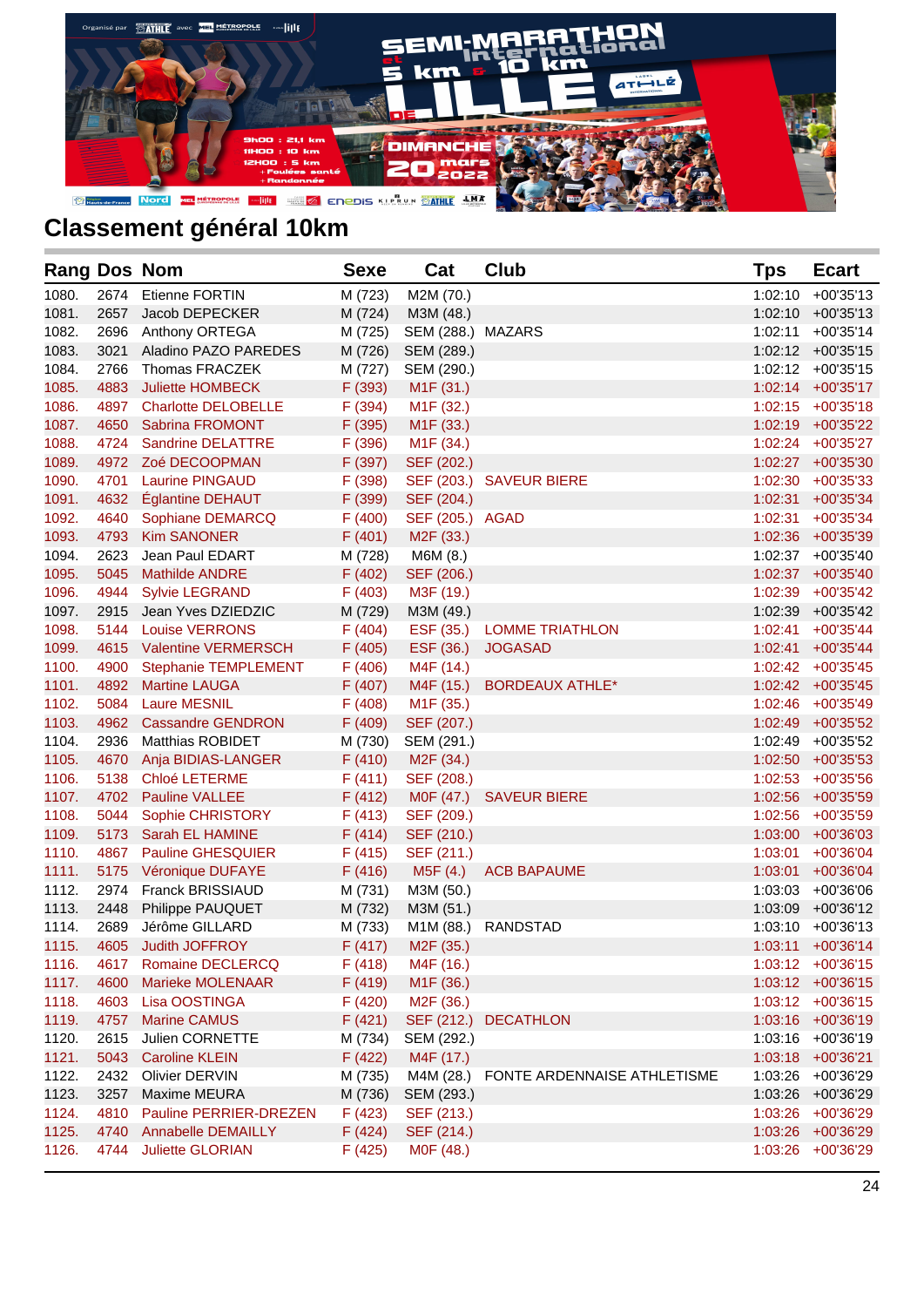

| <b>Rang Dos Nom</b> |      |                              | <b>Sexe</b> | Cat                    | <b>Club</b>                           | <b>Tps</b> | <b>Ecart</b>         |
|---------------------|------|------------------------------|-------------|------------------------|---------------------------------------|------------|----------------------|
| 1127.               | 4553 | <b>Sarah SEGERS</b>          | F (426)     | SEF (215.)             |                                       | 1:03:27    | +00'36'30            |
| 1128.               | 4730 | <b>Emmanuelle ATSAMNIA</b>   | F(427)      | M <sub>2</sub> F (37.) |                                       | 1:03:30    | $+00'36'33$          |
| 1129.               | 4936 | <b>Valentine WIEDEMANN</b>   | F(428)      | SEF (216.)             |                                       | 1:03:30    | $+00'36'33$          |
| 1130.               | 2530 | Julien SINGERY               | M (737)     | SEM (294.)             |                                       | 1:03:31    | +00'36'34            |
| 1131.               | 4636 | <b>Marine SINGERY</b>        | F (429)     | SEF (217.)             |                                       | 1:03:31    | +00'36'34            |
| 1132.               | 2993 | Victor BOURRIER              | M (738)     | SEM (295.)             |                                       | 1:03:33    | +00'36'36            |
| 1133.               | 4667 | <b>Brigitte VANDESTIENNE</b> | F(430)      | M4F (18.)              | RONCHIN ATHLETIC CLUB                 | 1:03:35    | $+00'36'38$          |
| 1134.               | 4951 | Sara URBINA                  | F(431)      | SEF (218.)             |                                       | 1:03:49    | +00'36'52            |
| 1135.               | 3253 | Justin LE SAYEC              | M (739)     | SEM (296.)             |                                       | 1:03:52    | $+00'36'55$          |
| 1136.               | 4797 | Sénèpe BERKANE VERLY         | F(432)      | M3F (20.)              |                                       | 1:03:54    | +00'36'57            |
| 1137.               | 2904 | Thibault DEVISE              | M (740)     | SEM (297.)             |                                       | 1:03:58    | $+00'37'01$          |
| 1138.               | 4876 | <b>Cécile PINEAU</b>         | F(433)      | M0F (49.)              |                                       | 1:03:59    | +00'37'02            |
| 1139.               | 2838 | <b>Alexis LARCHANCHE</b>     | M (741)     | SEM (298.)             |                                       | 1:03:59    | +00'37'02            |
| 1140.               | 3009 | Hélène MAIRESSE              | M (742)     | M1M (89.)              |                                       | 1:03:59    | +00'37'02            |
| 1141.               | 4800 | <b>Bertille CHACORNAC</b>    | F(434)      |                        | SEF (219.) DECATHLON                  | 1:04:00    | +00'37'03            |
| 1142.               | 4762 | <b>Fanny VATIN</b>           | F(435)      | M0F (50.)              |                                       | 1:04:02    | +00'37'05            |
| 1143.               | 2511 | Jean Luc DECELRCQ            | M (743)     | M5M (22.)              |                                       | 1:04:02    | +00'37'05            |
| 1144.               | 2406 | <b>Maxime ABRY</b>           | M (744)     | SEM (299.)             |                                       | 1:04:03    | +00'37'06            |
| 1145.               | 4890 | <b>Marion DEROO</b>          | F(436)      | SEF (220.)             |                                       | 1:04:05    | +00'37'08            |
| 1146.               | 5008 | Marianne BILLOUARD           | F(437)      | SEF (221.)             |                                       | 1:04:05    | +00'37'08            |
| 1147.               | 5086 | Khadija OUKHIRA              | F(438)      | M <sub>1</sub> F (37.) |                                       | 1:04:06    | +00'37'09            |
| 1148.               | 4907 | <b>Christine MERCIER</b>     | F(439)      | M1F (38.)              |                                       |            | 1:04:07 +00'37'10    |
| 1149.               | 4906 | <b>Anne PLATAUX</b>          | F(440)      | M <sub>1</sub> F (39.) |                                       |            | $1:04:13 + 00'37'16$ |
| 1150.               | 4606 | Aurélia FORTE                | F(441)      | SEF (222.)             |                                       | 1:04:15    | +00'37'18            |
| 1151.               | 4550 | <b>Ines CLAY</b>             | F(442)      | SEF (223.)             |                                       | 1:04:16    | $+00'37'19$          |
| 1152.               | 4549 | Anne-Gaelle BERNEGE          | F(443)      | M2F (38.)              | PLANETE RUNNING AND WALKING           | 1:04:21    | +00'37'24            |
| 1153.               | 2409 | <b>Benjamin FLIPO</b>        | M (745)     | M2M (71.)              |                                       | 1:04:22    | +00'37'25            |
| 1154.               | 3239 | Pierre DROSZCZ               | M (746)     | SEM (300.)             |                                       | 1:04:34    | +00'37'37            |
| 1155.               | 4571 | Lauriane SECQ                | F(444)      |                        | M1F (40.) PLANETE RUNNING AND WALKING | 1:04:35    | $+00'37'38$          |
| 1156.               | 4945 | Sarah DERANCOURT             | F(445)      |                        | SEF (224.) FIT RETAIL                 | 1:04:35    | +00'37'38            |
| 1157.               | 4990 | <b>Charlotte PARISIS</b>     | F(446)      | ESF (37.)              |                                       | 1:04:36    | +00'37'39            |
| 1158.               | 4823 | Maëlenn LE CHANONY           | F(447)      | MOF (51.)              |                                       | 1:04:45    | +00'37'48            |
| 1159.               | 4715 | Capucine SARTON DU           | F(448)      | SEF (225.)             |                                       | 1:04:47    | +00'37'50            |
| 1160.               | 5101 | Marie BOULANGEOT             | F(449)      | M0F (52.)              |                                       | 1:04:48    | $+00'37'51$          |
| 1161.               | 4595 | <b>Laurine ROBERT</b>        | F(450)      | SEF (226.)             |                                       | 1:04:48    | $+00'37'51$          |
| 1162.               | 4559 | <b>Camille BASTONI</b>       | F(451)      | SEF (227.)             |                                       | 1:04:49    | +00'37'52            |
| 1163.               | 2550 | Jimmy THEVENET               | M (747)     | M0M (96.)              |                                       | 1:04:54    | +00'37'57            |
| 1164.               | 4653 | Angélique SOBIERAJSKI        | F(452)      | M <sub>1</sub> F (41.) | <b>MGEN</b>                           | 1:04:54    | +00'37'57            |
| 1165.               | 5082 | Chloé NIEUWJAER              | F(453)      | SEF (228.)             |                                       | 1:04:58    | +00'38'01            |
| 1166.               | 4641 | Ninon BRISSIAUD              | F(454)      | SEF (229.)             |                                       | 1:04:59    | +00'38'02            |
| 1167.               | 4665 | <b>Claire WAGNER</b>         | F (455)     | SEF (230.)             |                                       | 1:05:02    | +00'38'05            |
| 1168.               | 4827 | Caroline DESBARBIEUX         | F(456)      | SEF (231.)             |                                       | 1:05:03    | +00'38'06            |
| 1169.               | 4671 | <b>Clotilde LEGRAND</b>      | F(457)      | SEF (232.)             |                                       | 1:05:04    | +00'38'07            |
| 1170.               | 4725 | Adelina DE SAINT DENIS       | F(458)      | M0F (53.)              |                                       | 1:05:04    | +00'38'07            |
| 1171.               | 4790 | <b>Constance JACQUOT</b>     | F (459)     | SEF (233.)             |                                       | 1:05:05    | +00'38'08            |
| 1172.               | 3200 | Vladimir NKOMEZO'O           | M (749)     | SEM (301.)             |                                       | 1:05:09    | +00'38'12            |
| 1173.               | 4802 | <b>Elise LEGENDRE</b>        | F(460)      | SEF (234.)             |                                       | 1:05:09    | $+00'38'12$          |
|                     |      |                              |             |                        |                                       |            |                      |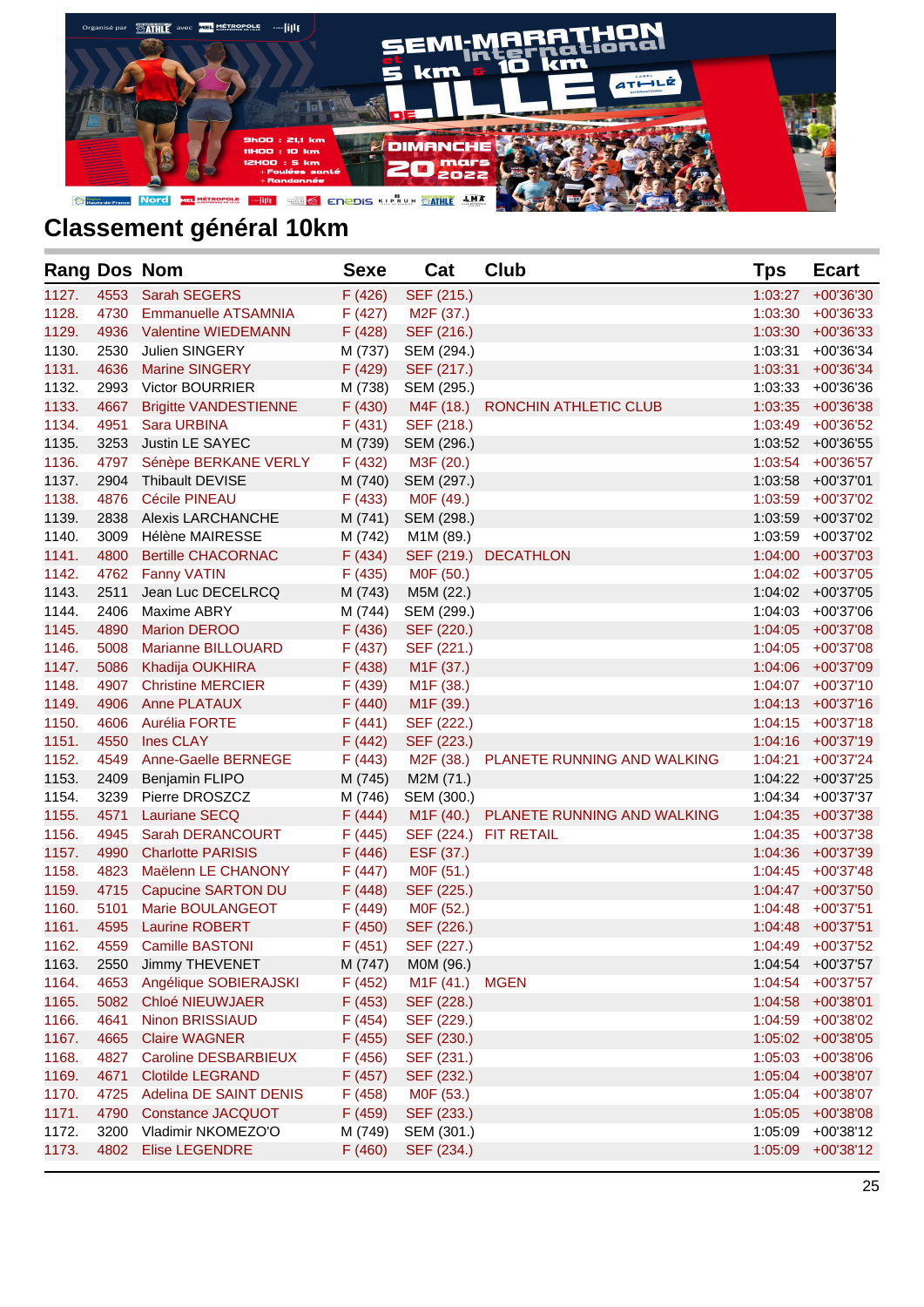

| <b>Rang Dos Nom</b> |      |                            | <b>Sexe</b> | Cat                    | <b>Club</b>          | <b>Tps</b> | <b>Ecart</b>      |
|---------------------|------|----------------------------|-------------|------------------------|----------------------|------------|-------------------|
| 1174.               | 4997 | <b>Alexandra LABONNE</b>   | F(461)      | M0F (54.)              |                      | 1:05:13    | $+00'38'16$       |
| 1175.               | 4993 | Océane DOS SANTOS          | F(462)      | SEF (235.)             |                      | 1:05:15    | $+00'38'18$       |
| 1176.               | 5096 | <b>Anita DUPONT</b>        | F(463)      | M5F (5.)               |                      | 1:05:24    | +00'38'27         |
| 1177.               | 4696 | Juliette NICIEJEWSKI       | F(464)      | SEF (236.) IJA         |                      | 1:05:28    | $+00'38'31$       |
| 1178.               | 4687 | <b>Laetitia DELPORTE</b>   | F(465)      | SEF (237.) IJA         |                      | 1:05:28    | +00'38'31         |
| 1179.               | 4673 | <b>Charlotte BARNIER</b>   | F(466)      | SEF (238.)             |                      | 1:05:29    | +00'38'32         |
| 1180.               | 4965 | <b>Charlotte JALLAGEAS</b> | F(467)      | SEF (239.)             |                      | 1:05:29    | +00'38'32         |
| 1181.               | 4543 | <b>Pauline SALADIN</b>     | F(468)      | MOF (55.)              |                      | 1:05:32    | +00'38'35         |
| 1182.               | 2972 | Maciej KUC                 | M (750)     | M2M (72.)              |                      | 1:05:33    | +00'38'36         |
| 1183.               | 2973 | Marek TATARCZYK            | M (751)     | M2M (73.)              |                      | 1:05:33    | +00'38'36         |
| 1184.               | 4602 | Julie VANLEEFDAEL          | F(469)      | SEF (240.)             |                      | 1:05:40    | +00'38'43         |
| 1185.               | 5013 | <b>Alice OLLIVIER</b>      | F(470)      | SEF (241.)             |                      | 1:05:41    | $+00'38'44$       |
| 1186.               | 3003 | Jean-Baptiste KLEIN        | M (752)     | SEM (302.)             |                      |            | 1:05:42 +00'38'45 |
| 1187.               | 4599 | <b>Laurine NEDELEC</b>     | F(471)      | SEF (242.)             |                      |            | 1:05:42 +00'38'45 |
| 1188.               | 38   | Mica CHESEREK              | F(472)      | SEF (243.)             |                      |            | 1:05:44 +00'38'47 |
| 1189.               | 3244 | Arthur JACOBS              | M (753)     | SEM (303.)             |                      | 1:05:49    | +00'38'52         |
| 1190.               | 5157 | Marie JACOBS               | F(473)      | SEF (244.)             |                      | 1:05:50    | +00'38'53         |
| 1191.               | 2491 | Éric PINCHON.              | M (754)     | M4M (29.)              |                      | 1:05:51    | +00'38'54         |
| 1192.               | 4703 | <b>Pauline MARTINEZ</b>    | F(474)      | M0F (56.)              | <b>SAVEUR BIERE</b>  | 1:05:52    | +00'38'55         |
| 1193.               | 2457 | David GOBLET               | M (755)     | M0M (97.)              |                      | 1:05:55    | +00'38'58         |
| 1194.               | 3209 | Guillaume GOBLET           | M (756)     | SEM (304.)             |                      | 1:05:57    | +00'39'00         |
| 1195.               | 5015 | <b>Thomas JACOBS</b>       | F(475)      | SEF (245.)             |                      | 1:05:58    | $+00'39'01$       |
| 1196.               | 5016 | Margaux VISEUR             | F(476)      | SEF (246.)             |                      |            | 1:05:58 +00'39'01 |
| 1197.               | 3245 | Geert JACOBS               | M (757)     | M4M (30.)              |                      | 1:05:58    | +00'39'01         |
| 1198.               | 4809 | <b>Amelie MOREAUX</b>      | F(477)      | SEF (247.)             |                      | 1:06:01    | +00'39'04         |
| 1199.               | 2488 | Jean LARIVIERE             | M (758)     | M5M (23.)              |                      | 1:06:01    | +00'39'04         |
| 1200.               | 4915 | <b>Charlotte BERTHELOT</b> | F(478)      | M <sub>1</sub> F (42.) |                      | 1:06:02    | +00'39'05         |
| 1201.               | 3177 | Paul SCANDELLA             | M (759)     | M3M (52.)              | OSM LOMME ATHLETISME | 1:06:06    | +00'39'09         |
| 1202.               | 4768 | <b>Valérie DURANT</b>      | F (479)     | M3F (21.)              |                      |            | 1:06:12 +00'39'15 |
| 1203.               | 2983 | Loic DUBOIS                | M (760)     | SEM (305.) KPMG        |                      | 1:06:13    | $+00'39'16$       |
| 1204.               | 4811 | <b>Constance GIRAULT</b>   | F (480)     | SEF (248.) MAZARS      |                      |            | 1:06:14 +00'39'17 |
| 1205.               | 5095 | Camille DUPONT             | F(481)      | MOF (57.)              | <b>MAZARS</b>        |            | 1:06:14 +00'39'17 |
| 1206.               | 4865 | <b>Isabelle DURCHON</b>    | F(482)      | M4F (19.)              |                      | 1:06:17    | +00'39'20         |
| 1207.               | 2824 | <b>Erick FOUREZ</b>        | M (761)     | M7M (3.)               |                      | 1:06:17    | +00'39'20         |
| 1208.               | 4882 | <b>Aurelie LEFEBVRE</b>    | F(483)      | M <sub>1</sub> F (43.) |                      | 1:06:19    | +00'39'22         |
| 1209.               | 4814 | Magali VAURETTE            | F(484)      | M0F (58.)              |                      |            | 1:06:19 +00'39'22 |
| 1210.               | 4816 | Lucile DEVULDER            | F (485)     | M0F (59.)              |                      | 1:06:20    | +00'39'23         |
| 1211.               | 4917 | <b>Claire SABAU</b>        | F(486)      | SEF (249.)             |                      | 1:06:22    | +00'39'25         |
| 1212.               | 4964 | <b>Charline BAUSSART</b>   | F (487)     | SEF (250.)             |                      | 1:06:22    | +00'39'25         |
| 1213.               | 5009 | Bérangère DELALE           | F(488)      | SEF (251.)             |                      | 1:06:27    | +00'39'30         |
| 1214.               | 5212 | Sophie DUPONT              | F (489)     | MOF (60.)              |                      | 1:06:37    | +00'39'40         |
| 1215.               | 2484 | Joseph FERRAO              | M (762)     | SEM (306.)             |                      | 1:06:40    | $+00'39'43$       |
| 1216.               | 5127 | Priscilia PARIZE           | F (490)     | SEF (252.)             |                      | 1:06:47    | +00'39'50         |
| 1217.               | 4999 | <b>Julie DUHAYON</b>       | F(491)      | M <sub>1</sub> F (44.) |                      | 1:06:49    | +00'39'52         |
| 1218.               | 4766 | <b>Gabrielle VAN RIJN</b>  | F (492)     | SEF (253.)             |                      | 1:07:10    | $+00'40'13$       |
| 1219.               | 2858 | Julien LAMARCHE            | M (763)     | M2M (74.)              |                      | 1:07:10    | $+00'40'13$       |
| 1220.               | 2510 | Christophe MAESTRIPIERI    | M (764)     | M3M (53.)              |                      | 1:07:17    | +00'40'20         |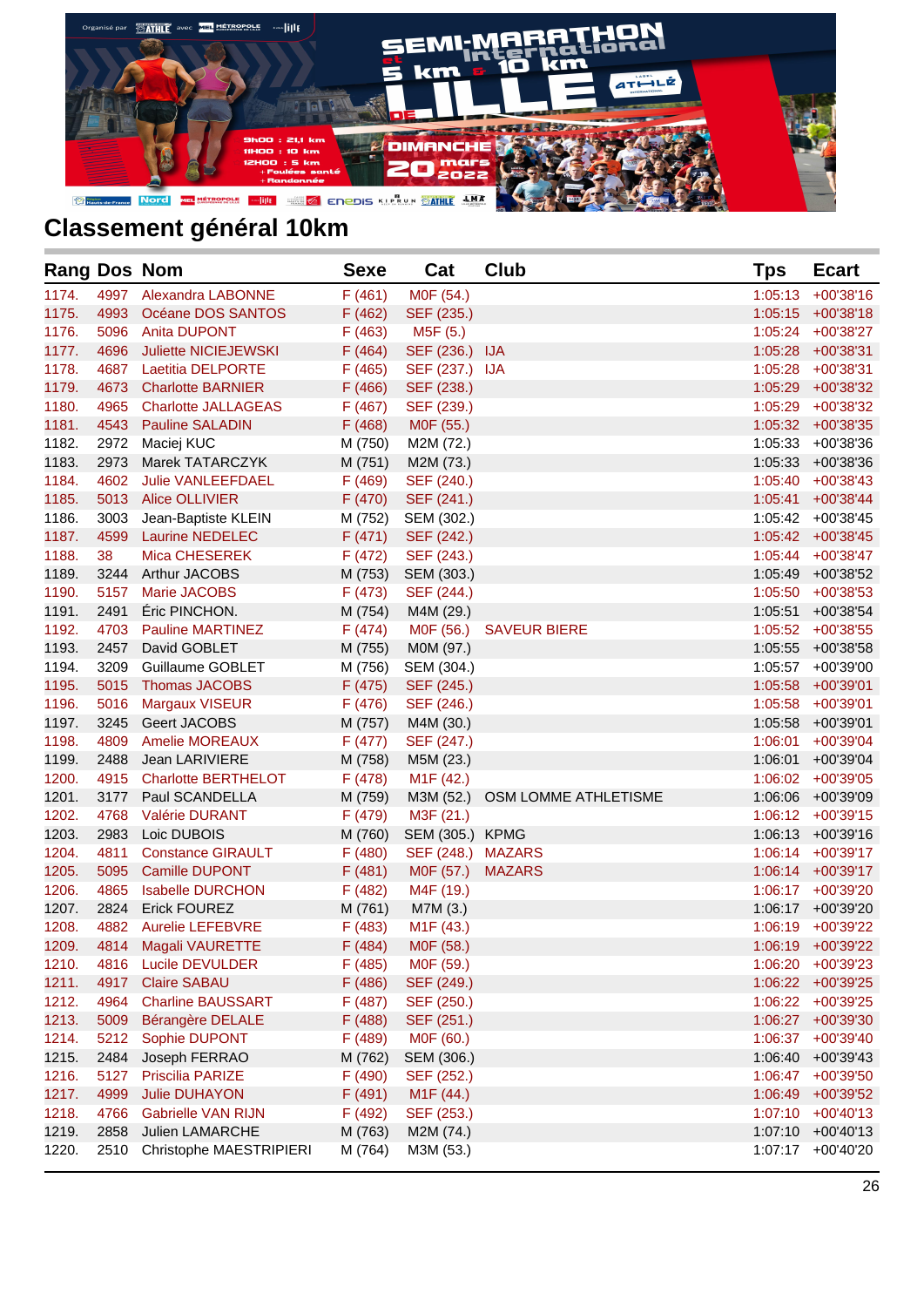

| <b>Rang Dos Nom</b> |      |                            | <b>Sexe</b> | Cat                    | <b>Club</b>                           | Tps     | <b>Ecart</b>      |
|---------------------|------|----------------------------|-------------|------------------------|---------------------------------------|---------|-------------------|
| 1221.               | 4612 | <b>Nathalie HENROT</b>     | F (493)     | M3F (22.)              |                                       | 1:07:18 | $+00'40'21$       |
| 1222.               | 2856 | <b>Romain PARIS</b>        | M (765)     | SEM (307.) KPMG        |                                       | 1:07:20 | +00'40'23         |
| 1223.               | 4789 | <b>Coraline BARRE</b>      | F(494)      | M0F (61.)              |                                       | 1:07:21 | $+00'40'24$       |
| 1224.               | 4836 | <b>Nadia BOUBGUEL</b>      | F (495)     | M4F (20.)              |                                       | 1:07:26 | +00'40'29         |
| 1225.               | 2624 | Jean-Pierre BOUGON         | M (766)     | M4M (31.)              |                                       | 1:07:43 | +00'40'46         |
| 1226.               | 4749 | <b>Zouhour DOUSS</b>       | F(496)      | M1F (45.)              | <b>DECATHLON</b>                      |         | 1:07:45 +00'40'48 |
| 1227.               | 5129 | Noémie DELANNOY            | F (497)     | M <sub>1</sub> F (46.) |                                       | 1:07:46 | +00'40'49         |
| 1228.               | 4557 | Johanna CHABI              | F (498)     | M <sub>1</sub> F (47.) |                                       |         | 1:07:46 +00'40'49 |
| 1229.               | 5153 | <b>Juliette TERNISIEN</b>  | F (499)     | SEF (254.)             |                                       |         | 1:07:49 +00'40'52 |
| 1230.               | 4735 | <b>Tania GRIGLIO</b>       | F(500)      | SEF (255.)             |                                       |         | 1:07:54 +00'40'57 |
| 1231.               | 4754 | <b>Maud BERGES</b>         | F(501)      | SEF (256.)             | <b>DECATHLON</b>                      |         | 1:08:07 +00'41'10 |
| 1232.               | 4832 | Juliette LEROY             | F(502)      | SEF (257.)             |                                       |         | 1:08:19 +00'41'22 |
| 1233.               | 4581 | Géraldine WOJKIEWICZ       | F(503)      |                        | M2F (39.) PLANETE RUNNING AND WALKING | 1:08:21 | $+00'41'24$       |
| 1234.               | 2829 | Sébastien LAUDE            | M (767)     | SEM (308.) MAZARS      |                                       |         | 1:08:33 +00'41'36 |
| 1235.               | 2816 | Michael COHEN-SELMON       | M (768)     | M0M (98.)              |                                       | 1:08:33 | $+00'41'36$       |
| 1236.               | 4707 | Rachel BOUVIER             | F(504)      | M0F (62.)              |                                       | 1:08:41 | $+00'41'44$       |
| 1237.               | 5111 | <b>Delphine KORPAL</b>     | F(505)      |                        | M2F (40.) OSM LOMME ATHLETISME        |         | 1:08:42 +00'41'45 |
| 1238.               | 4566 | <b>Gaelle RUTHMANN</b>     | F(506)      | M2F (41.)              | <b>RUN FOR FUN BEUVRY</b>             |         | 1:08:43 +00'41'46 |
| 1239.               | 4742 | <b>Margot DUQUESNOY</b>    | F(507)      | SEF (258.)             |                                       |         | 1:08:43 +00'41'46 |
| 1240.               | 4975 | <b>Aurelie BROCHARD</b>    | F(508)      | SEF (259.)             |                                       |         | 1:08:44 +00'41'47 |
| 1241.               | 4721 | Servane VANDELANOITTE      | F(509)      | M3F (23.) IJA          |                                       |         | 1:08:49 +00'41'52 |
| 1242.               | 5107 | <b>Juliette ALTMAYER</b>   | F(510)      | SEF (260.)             |                                       |         | 1:08:53 +00'41'56 |
| 1243.               | 2787 | Romain                     | M (769)     | SEM (309.)             |                                       | 1:08:56 | +00'41'59         |
| 1244.               | 4852 | <b>Julia SIMON</b>         | F(511)      | SEF (261.)             |                                       |         | 1:08:56 +00'41'59 |
| 1245.               | 4651 | Leonie DELCOURT            | F(512)      | SEF (262.)             |                                       |         | 1:08:57 +00'42'00 |
| 1246.               | 3240 | Mickael GUILLEMAN          | M (770)     | SEM (310.)             |                                       |         | 1:09:00 +00'42'03 |
| 1247.               | 3018 | David WALLOT               | M (771)     | M3M (54.)              |                                       | 1:09:01 | $+00'42'04$       |
| 1248.               | 3019 | Michel LEUCHTMANN          | M (772)     | M4M (32.)              |                                       |         | 1:09:02 +00'42'05 |
| 1249.               | 4580 | <b>Karine MOITY</b>        | F(513)      | M3F (24.)              |                                       |         | 1:09:02 +00'42'05 |
| 1250.               | 4718 | <b>Lucie CHIPY</b>         | F(514)      | SEF (263.)             |                                       |         | 1:09:05 +00'42'08 |
| 1251.               | 4610 | Camille ROCHE              | F(515)      | SEF (264.) KPMG        |                                       |         | 1:09:09 +00'42'12 |
| 1252.               | 4564 | <b>Marie VEREL</b>         | F(516)      | SEF (265.)             |                                       |         | 1:09:10 +00'42'13 |
| 1253.               | 4741 | Raphaele DUQUESNOY         | F(517)      | M3F (25.)              |                                       |         | 1:09:12 +00'42'15 |
| 1254.               | 2924 | Antoine TOUCHARD           | M (773)     | SEM (311.)             |                                       |         | 1:09:17 +00'42'20 |
| 1255.               | 4878 | <b>Alexandra DEVIGNE</b>   | F(518)      | SEF (266.)             |                                       |         | 1:09:17 +00'42'20 |
| 1256.               | 4672 | Laura AUDOUIN              | F(519)      | SEF (267.)             |                                       |         | 1:09:20 +00'42'23 |
| 1257.               | 4739 | <b>Louise MARISSAL</b>     | F (520)     | SEF (268.)             |                                       | 1:09:22 | $+00'42'25$       |
| 1258.               | 5105 | Amaya URTIZBEREA           | F(522)      | SEF (270.)             |                                       | 1:09:30 | $+00'42'33$       |
| 1259.               | 5161 | <b>Pascaline CHERMANNE</b> | F(523)      | SEF (271.)             |                                       | 1:09:31 | $+00'42'34$       |
| 1260.               | 5164 | <b>Christine CHERMANNE</b> | F(525)      | M4F (21.)              |                                       | 1:09:35 | $+00'42'38$       |
| 1261.               | 5160 | Noémie MACQUET             | F(526)      | M0F (63.)              |                                       | 1:09:40 | $+00'42'43$       |
| 1262.               | 5003 | Alizee DELANNOY            | F(527)      | SEF (273.) KPMG        |                                       | 1:09:47 | $+00'42'50$       |
| 1263.               | 3216 | Arnauld STURBAUT           | M (775)     | M2M (75.)              |                                       | 1:10:02 | $+00'43'05$       |
| 1264.               | 4544 | <b>Odile FONTIER</b>       | F(528)      | M0F (64.)              | <b>DECATHLON</b>                      | 1:10:06 | +00'43'09         |
| 1265.               | 4668 | <b>Jessica LESOEN</b>      | F (529)     | M1F (48.)              |                                       | 1:10:29 | $+00'43'32$       |
| 1266.               | 5187 | <b>Jessica GOUNO</b>       | F(530)      | SEF (274.)             |                                       | 1:10:36 | +00'43'39         |
| 1267.               | 4657 | Phénicia NASSERDINE        | F(531)      | SEF (275.)             |                                       | 1:10:36 | +00'43'39         |
|                     |      |                            |             |                        |                                       |         |                   |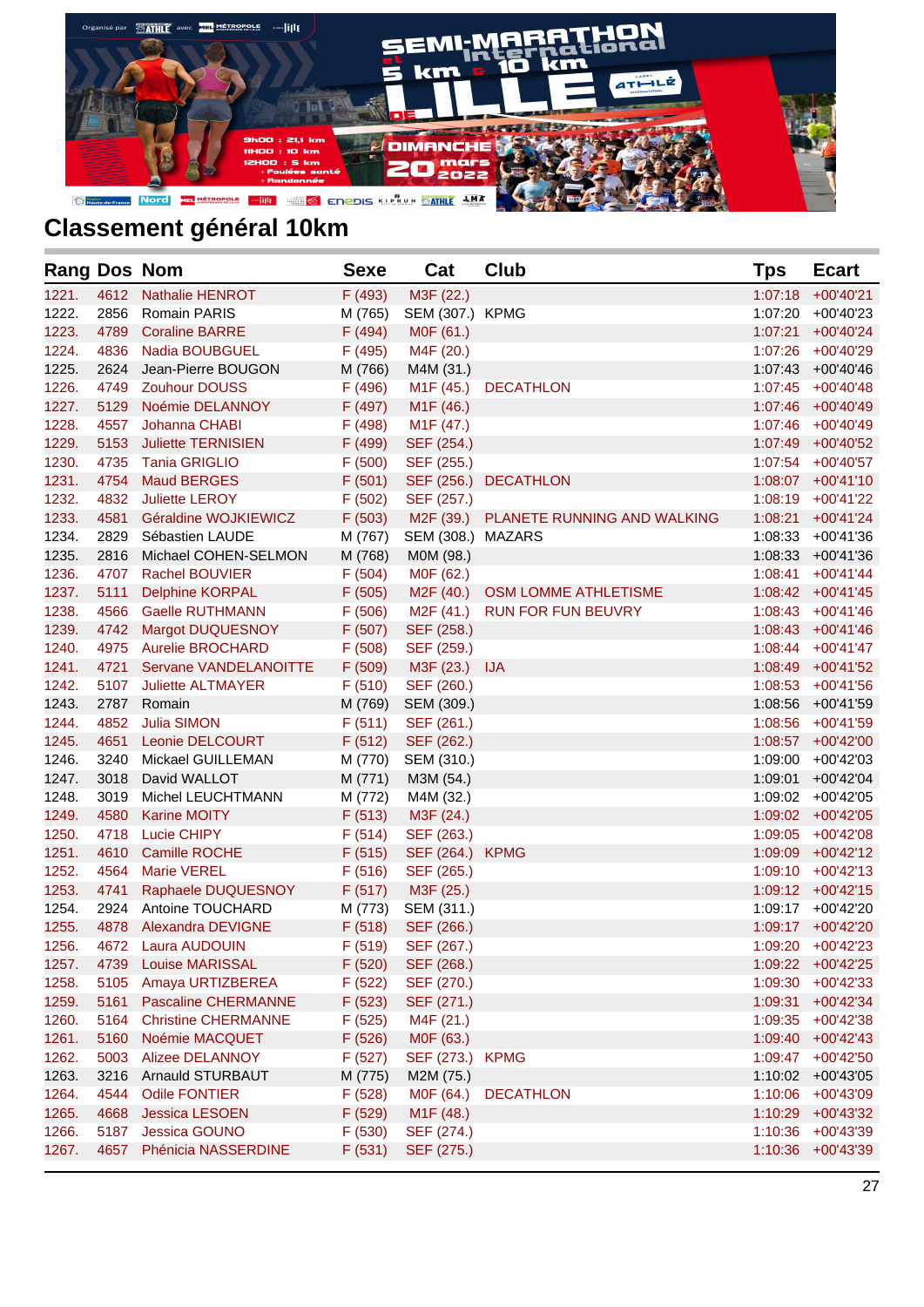

| <b>Rang Dos Nom</b> |      |                             | <b>Sexe</b> | Cat                    | Club                             | <b>Tps</b> | <b>Ecart</b>      |
|---------------------|------|-----------------------------|-------------|------------------------|----------------------------------|------------|-------------------|
| 1268.               | 4796 | <b>Christine TRAVERT</b>    | F(532)      | M3F (26.)              | S/L JOGGING ET ATHLETISME FRETIN | 1:10:37    | $+00'43'40$       |
| 1269.               | 4971 | <b>Marion SYBILLIN</b>      | F(533)      | M0F (65.)              |                                  | 1:10:39    | $+00'43'42$       |
| 1270.               | 2951 | Stéphane ROBERT             | M (776)     | M3M (55.)              |                                  | 1:10:49    | +00'43'52         |
| 1271.               | 4995 | <b>Pricile GALMARD</b>      | F(534)      | SEF (276.) KPMG        |                                  | 1:10:50    | $+00'43'53$       |
| 1272.               | 4863 | <b>Marthe VERBRACKEL</b>    | F(535)      | SEF (277.)             |                                  |            | 1:10:52 +00'43'55 |
| 1273.               | 2513 | <b>Frederic DUCHET</b>      | M (777)     | M4M (33.)              |                                  | 1:10:58    | $+00'44'01$       |
| 1274.               | 4620 | Olga KARABANOVA             | F(536)      | M <sub>2</sub> F (42.) |                                  |            | 1:10:58 +00'44'01 |
| 1275.               | 4686 | Marine SOUXDORF             | F(537)      | SEF (278.)             |                                  | 1:11:01    | $+00'44'04$       |
| 1276.               | 3254 | <b>Valentin CADART</b>      | M (778)     | SEM (313.)             |                                  | 1:11:23    | +00'44'26         |
| 1277.               | 4654 | <b>Camille LOMBART</b>      | F(538)      | SEF (279.)             |                                  | 1:11:31    | $+00'44'34$       |
| 1278.               | 2895 | <b>Gauthier MAGNE</b>       | M (779)     | SEM (314.)             |                                  |            | 1:11:33 +00'44'36 |
| 1279.               | 4948 | <b>Hélène LESAGE</b>        | F(539)      | SEF (280.)             |                                  | 1:11:34    | +00'44'37         |
| 1280.               | 3025 | Thierry DECROIX             | M (780)     | M4M (34.)              |                                  |            | 1:11:45 +00'44'48 |
| 1281.               | 5035 | <b>Decroix MAELYS</b>       | F(540)      | <b>JUF (12.)</b>       |                                  |            | 1:11:45 +00'44'48 |
| 1282.               | 5094 | Hermine DE WITTE            | F(541)      | SEF (281.)             |                                  |            | 1:11:50 +00'44'53 |
| 1283.               | 5042 | Maëlle PIQUET               | F(542)      | SEF (282.)             |                                  |            | 1:12:03 +00'45'06 |
| 1284.               | 3016 | Guillaume ROUQUETTE         | M (781)     | SEM (315.)             |                                  |            | 1:12:19 +00'45'22 |
| 1285.               | 5142 | <b>Léonie MANCHE</b>        | F(543)      | ESF (38.)              |                                  |            | 1:12:19 +00'45'22 |
| 1286.               | 4783 | <b>Céline CRETENIER</b>     | F(544)      | M0F (66.)              |                                  | 1:12:21    | $+00'45'24$       |
| 1287.               | 5026 | <b>Louise LEFEBVRE</b>      | F(545)      | SEF (283.)             |                                  |            | 1:12:22 +00'45'25 |
| 1288.               | 3034 | Hugo SEGALEN                | M (782)     | ESM (52.)              |                                  |            | 1:12:24 +00'45'27 |
| 1289.               | 3136 | <b>Adrien HADOUX</b>        | M (783)     | SEM (316.)             |                                  | 1:12:35    | +00'45'38         |
| 1290.               | 5049 | <b>Charline PETITPIERRE</b> | F(546)      | SEF (284.)             |                                  |            | 1:12:36 +00'45'39 |
| 1291.               | 5074 | <b>Julie GUILLAUME</b>      | F(548)      | M2F (43.)              | OSM LOMME ATHLETISME             | 1:12:51    | $+00'45'54$       |
| 1292.               | 5023 | Jade LAU                    | F(549)      | ESF (39.)              |                                  | 1:12:53    | +00'45'56         |
| 1293.               | 4949 | Laurence LAU                | F(550)      | M3F (27.)              |                                  | 1:12:53    | +00'45'56         |
| 1294.               | 4803 | <b>Prudence CUYPERS</b>     | F(551)      | <b>JUF (13.)</b>       |                                  | 1:14:21    | +00'47'24         |
| 1295.               | 4963 | <b>Bénédicte VITSE</b>      | F(552)      | M <sub>1</sub> F (49.) |                                  | 1:14:25    | +00'47'28         |
| 1296.               | 4743 | Joëlle BEAUCAMP             | F(553)      | M0F (67.)              |                                  |            | 1:15:16 +00'48'19 |
| 1297.               | 2900 | <b>Christian RIVIERE</b>    | M (784)     | M4M (35.)              | CS IBM NORD NORMANDIE            | 1:15:25    | +00'48'28         |
| 1298.               | 2504 | Thomas BEUGIN               | M (786)     | SEM (317.)             |                                  | 1:15:48    | +00'48'51         |
| 1299.               | 4909 | <b>Valentine PEREZ</b>      | F(554)      | SEF (286.) ONEY        |                                  | 1:16:06    | +00'49'09         |
| 1300.               | 3314 | Jean-Christophe CELET       | M (787)     |                        | M3M (56.) CS IBM NORD NORMANDIE  | 1:16:09    | +00'49'12         |
| 1301.               | 4601 | <b>Maud PETIT</b>           | F(555)      | M <sub>1</sub> F (50.) | PLANETE RUNNING AND WALKING      | 1:17:15    | $+00'50'18$       |
| 1302.               | 3049 | Saksham KAPOOR              | M (789)     | SEM (319.)             |                                  | 1:20:41    | $+00'53'44$       |
| 1303.               | 5154 | Léa HAY                     | F(556)      | ESF (40.)              |                                  | 1:20:59    | +00'54'02         |
| 1304.               | 4572 | <b>Marion VIGNAUD</b>       | F(557)      | SEF (287.)             |                                  | 1:21:05    | +00'54'08         |
| 1305.               | 4939 | Véronique DECROIX           | F(558)      | M4F (22.)              |                                  | 1:25:23    | +00'58'26         |
| 1306.               | 2909 | Yves ELOIR                  | M (791)     | M4M (36.)              |                                  | 1:25:23    | +00'58'26         |
| 1307.               | 3141 | Michel MOREL YUNCK          | M (793)     | M7M (5.)               |                                  | 1:31:01    | $+01'04'04$       |
| 1308.               | 2667 | Christophe GRIFFON          | M(1)        | M1M(1.)                | MEL                              | 09:11      | $-00'17'46$       |
| 1309.               | 3040 | Martin VANHAEREN            | M(2)        | SEM (1.)               |                                  | 10:37      | $-00'16'20$       |
| 1310.               | 2688 | <b>Walter GAIGNEUR</b>      | M(3)        | <b>JUM (1.)</b>        | RC ARRAS*                        | 10:53      | $-00'16'04$       |
| 1311.               | 3175 | Martin LEVEQUE              | M(4)        | SEM (2.)               |                                  | 11:24      | $-00'15'33$       |
| 1312.               | 3196 | Romain BATAILLE             | M(5)        | MOM (1.)               | <b>TC LIEVIN</b>                 | 11:56      | $-00'15'01$       |
| 1313.               | 3323 | Nathan GLINATSIS            | M(6)        | SEM (3.)               |                                  | 12:11      | $-00'14'46$       |
| 1314.               | 3113 | Chokri YOUSFI               | M(7)        | M2M (1.)               | S/L PELICAN ATHLETISME           | 12:15      | $-00'14'42$       |